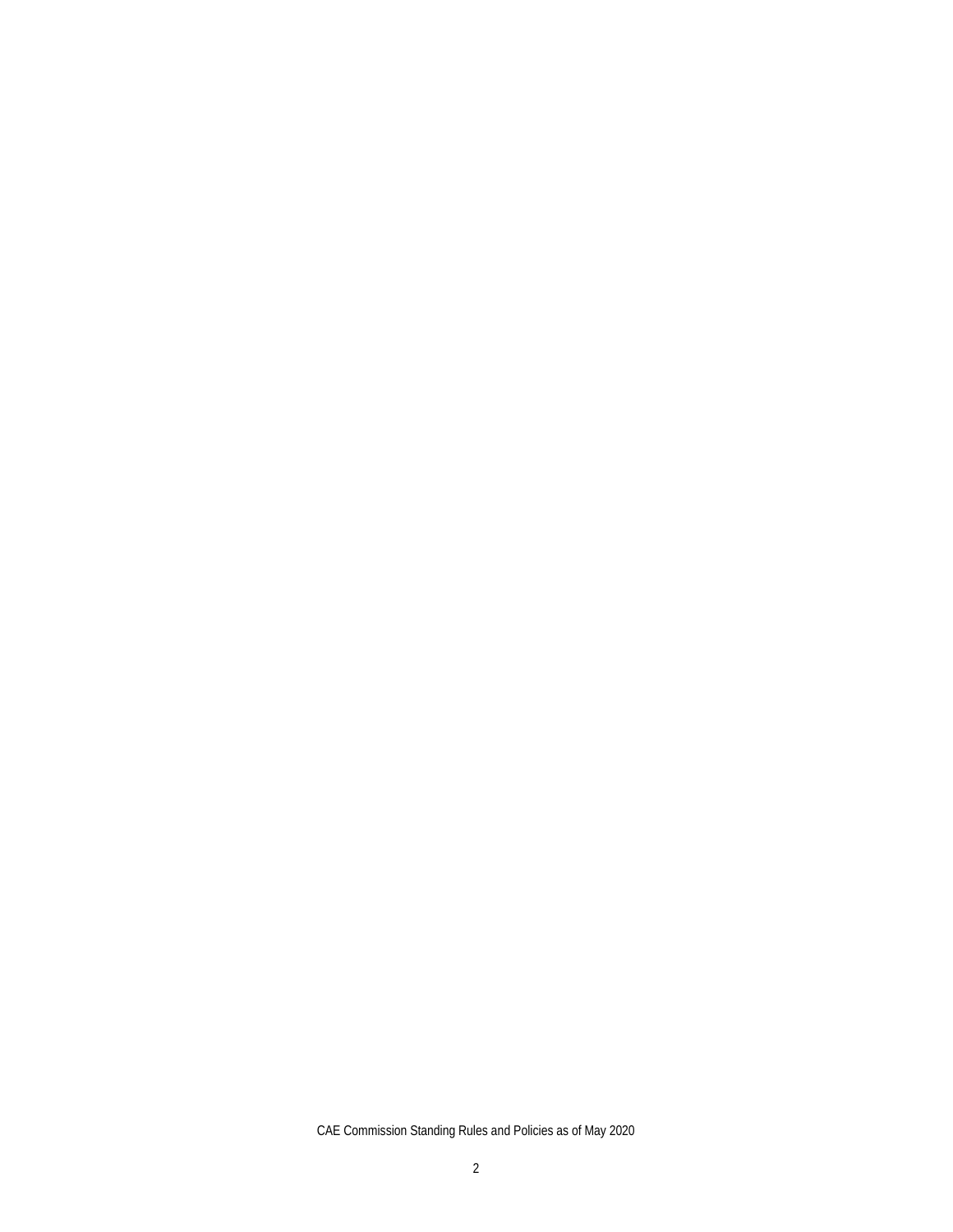

# **CAE Commission Standing Rules and Policies as of May 2020**

# **Table of Contents**

**Vision Mission Diversity Statement**

- **Standing Rule #1 Purpose, Composition and Meetings**
- **Standing Rule #2 Commission Responsibilities**
- **Standing Rule #3 Committees**
- **Policy #1 Volunteer Confidentiality & Security**
- **Policy #2 Conflict of Interest**
- **Policy #3 Commission Meetings**
- **Policy #4 Public Disclosure**
- **Policy #5 CAE Committees**
- **Policy #6 Examination Development**
- **Policy #7 CAE Assessment System and Renewals**
- **Policy #8 Self-Study Program Eligibility for CAE credits**
- **Policy #9 Reasonable Accommodations Pursuant to ADA**
- **Policy #10 Exam Administration and Security**
- **Policy #11 Testing Arrangements for Extraordinary Circumstances**
- **Policy #12 Proctor Criteria and Training**
- **Policy #13 Fees**
- **Policy #14 Use of the Certification Title and Initial Designation**
- **Policy #15 Revocation or Other Disciplinary Actions**
- **Policy #16 Appeals for CAE Applicants, Candidates and Recertifying Certificants**
- **Policy #17 Records Retention**
- **Policy #18 Quality Improvement**
- **Policy #19 Security**
- **Policy #20 Finance**
- **Policy #21 Procedures for Handling Felony Disclosures**
- **Policy #22 Retired Status**
- **Policy #23 CAE Approved Provider**

**Appendix A Fee Schedule** 

**Appendix B ASAE Agreement of Support**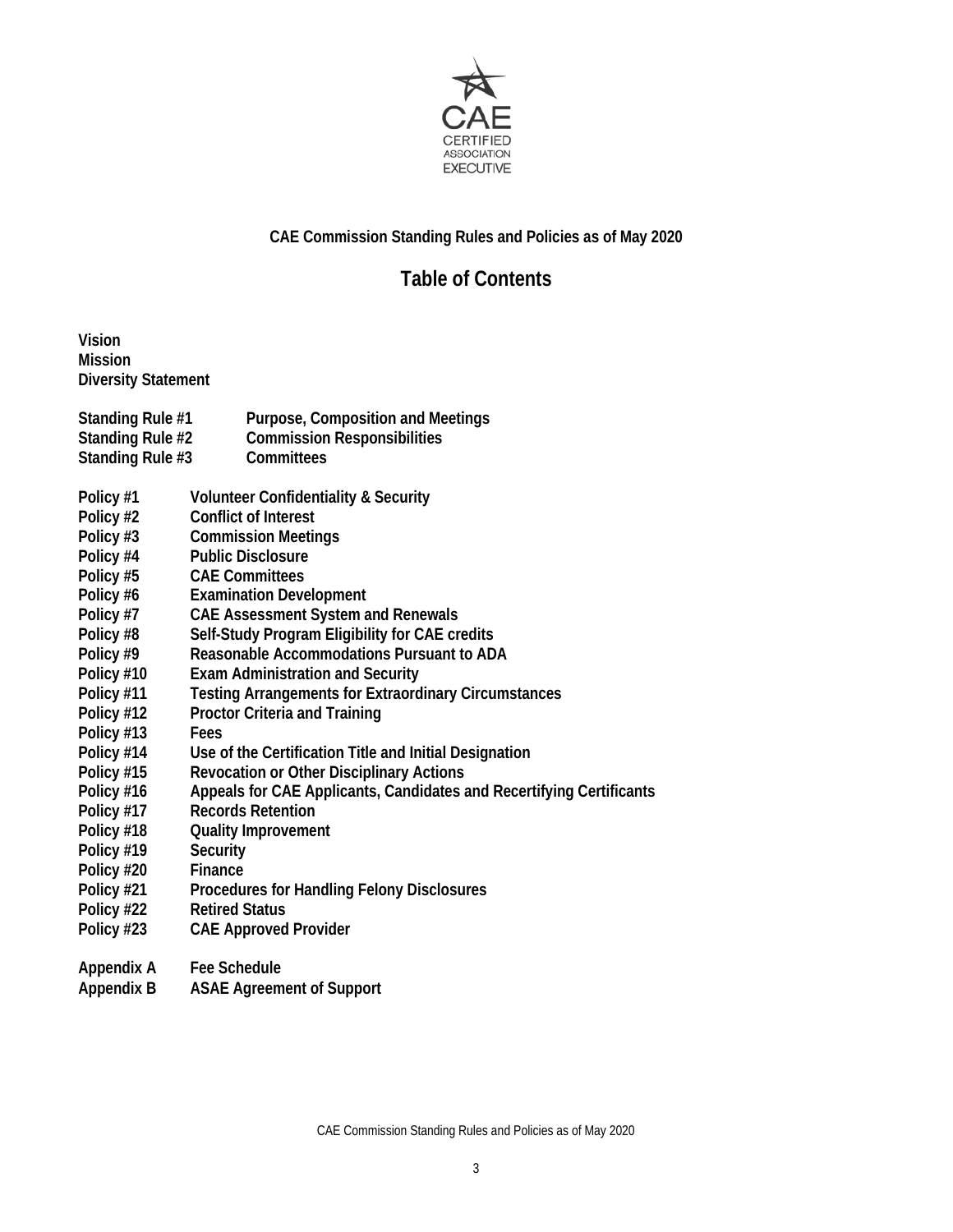# **Vision:**

Every association recognizes the value of the CAE Program to achieve excellence.

# **Mission:**

The CAE Program establishes competencies for association excellence and certifies individuals who have mastered the CAE body of knowledge.

#### **Diversity Statement:**

The CAE Commission is committed to diversity and equality in all activities. The CAE Commission, in both its values and practices, is committed to providing the association community with credentialing practices that are based on inclusion and diversity.

This means that there shall be no barriers to participation in any activity of the Commission on the basis of gender, race, creed, age, sexual orientation, national origin, religion, or disability.

The Commission will seek diversity and inclusiveness in its business practices and it will not condone any form of unlawful discrimination.

The CAE Commission recognizes and values the diverse skills, perspectives and experiences of the association community and believes inclusiveness enhances the Commission's ability to serve this community.

# **CAE Overview**

**The CAE exam is designed to identify association professionals who have the knowledge to serve in the executive director role of a U.S.-based organization of any type or size.**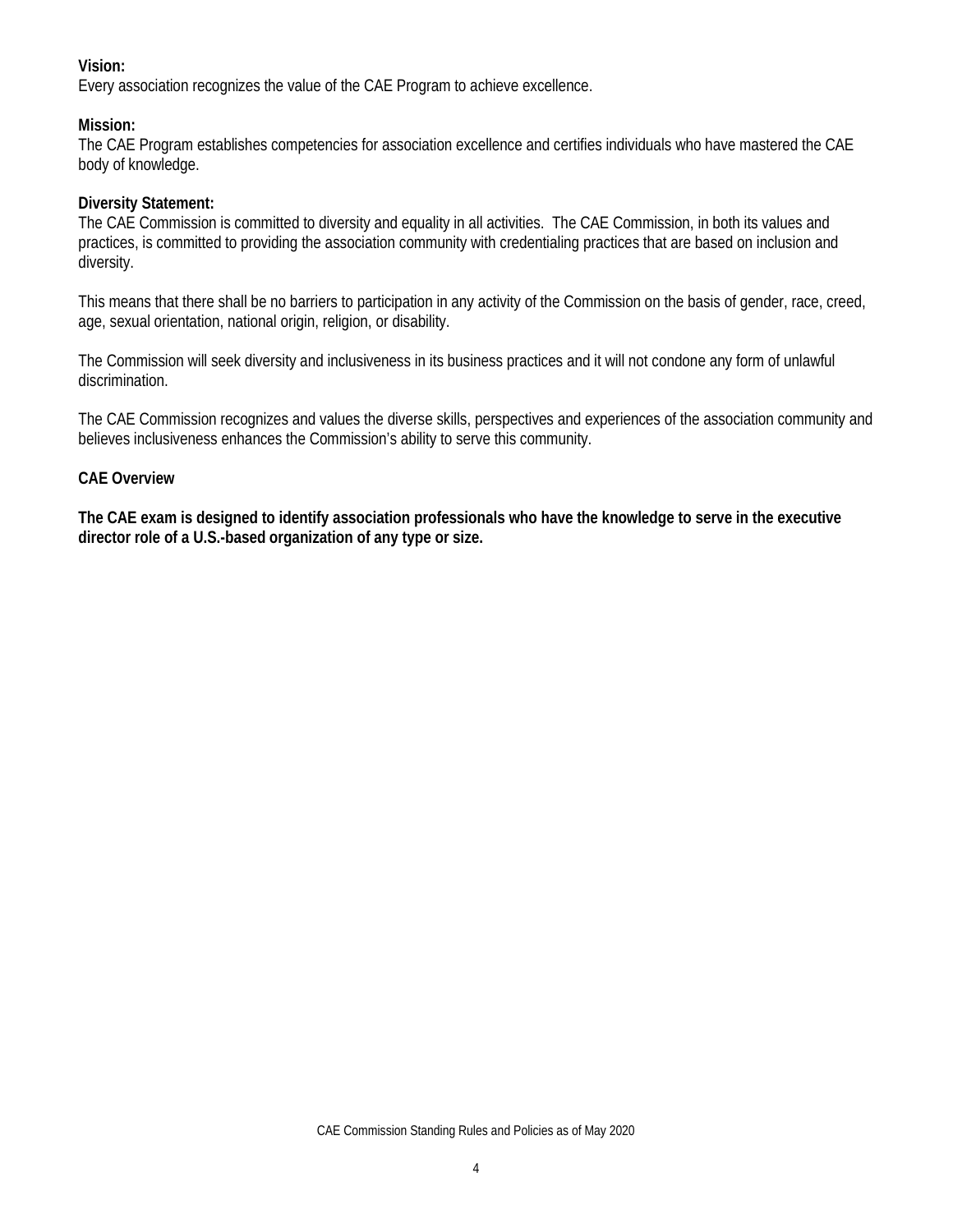**Standing Rule #1 Purpose, Composition and Meetings Revised: May 2007 February 2009 May 2009 March 2011 November 2011 June 2015 May 2016 July 2019**

**Purpose and Name:** The CAE Commission is an independent certifying body of ASAE. The CAE Commission awards the Certified Association Executive (CAE) credential and is responsible for setting policy and standards related to the CAE Program.

**Composition:** The Commission is composed of up to fourteen voting members that represent primary stakeholder groups as defined by the Commission: CAEs, ASAE membership, and the public. Each stakeholder interest is represented on the Commission. Thirteen Commissioners represent CAEs and have earned and maintained the CAE designation, are currently employed by a qualifying organization or meet in lieu of employment criteria (as defined in Policy 7), and represent the diversity of the association industry. As outlined in the ASAE Agreement of Support (Appendix B), one member shall be nominated by the ASAE Chairman to represent ASAE membership. That nominee must meet all of the eligibility requirements for service by a CAE on the Commission and shall be approved by the Commission Officers.

One member shall be a non-CAE consumer/public member selected according to criteria outlined in the standards of the National Commission for Certifying Agencies. The consumer/public member's role is to bring a perspective to the decisionmaking of the CAE program that is broader than the certificants' and to help balance the program's role in protecting the public while advancing the interests of CAEs. The public/consumer member represents the public/consumer interests; brings new ideas and goals to the CAE Commission to ensure the public's interest is valued; contributes an unbiased perspective; encourages consumer-oriented positions; and brings additional public accountability and responsiveness. The public member shall be an individual who represents the direct and indirect users of CAE skills and services; who has served or is serving in a volunteer capacity; and who is interested in ethical, professional behavior on the part of association executives. The public member shall not be/have:

- A current or previous association executive.
- A supervisor, manager, direct co-worker, or an employee or subordinate of an association executive or individuals in association management other than individuals serving in a volunteer capacity for those organizations defined as "qualifying organizations" in the CAE policies.
- An employee of an individual certified as a CAE, or an employee of an employer of individuals in association management or associations.
- A person who currently receives or within the last five years has received income from the profession encompassed by the certification program.
- Worked for or provided contract services to the CAE Commission or ASAE at any time during the five years preceding his or her appointment as a public member.

**Selection:** Commission members are selected by the Commission Officers based on nominations brought forth. Nominees must fully comply with Commission member requirements as established by the Commission. A call for nominations for the CAE members of the Commission shall be conducted in conjunction with ASAE's call for volunteers. In addition to the information solicited by ASAE, those interested in serving on the Commission may be asked to submit a completed form and questionnaire developed exclusively for service on the Commission. The nominee information, including demographic and ASAE and CAE engagement information is reviewed and considered by the incoming Commission Officers. The incoming Chair, with the assistance of the incoming Chair-Elect and outgoing Chair, confirms the final selections.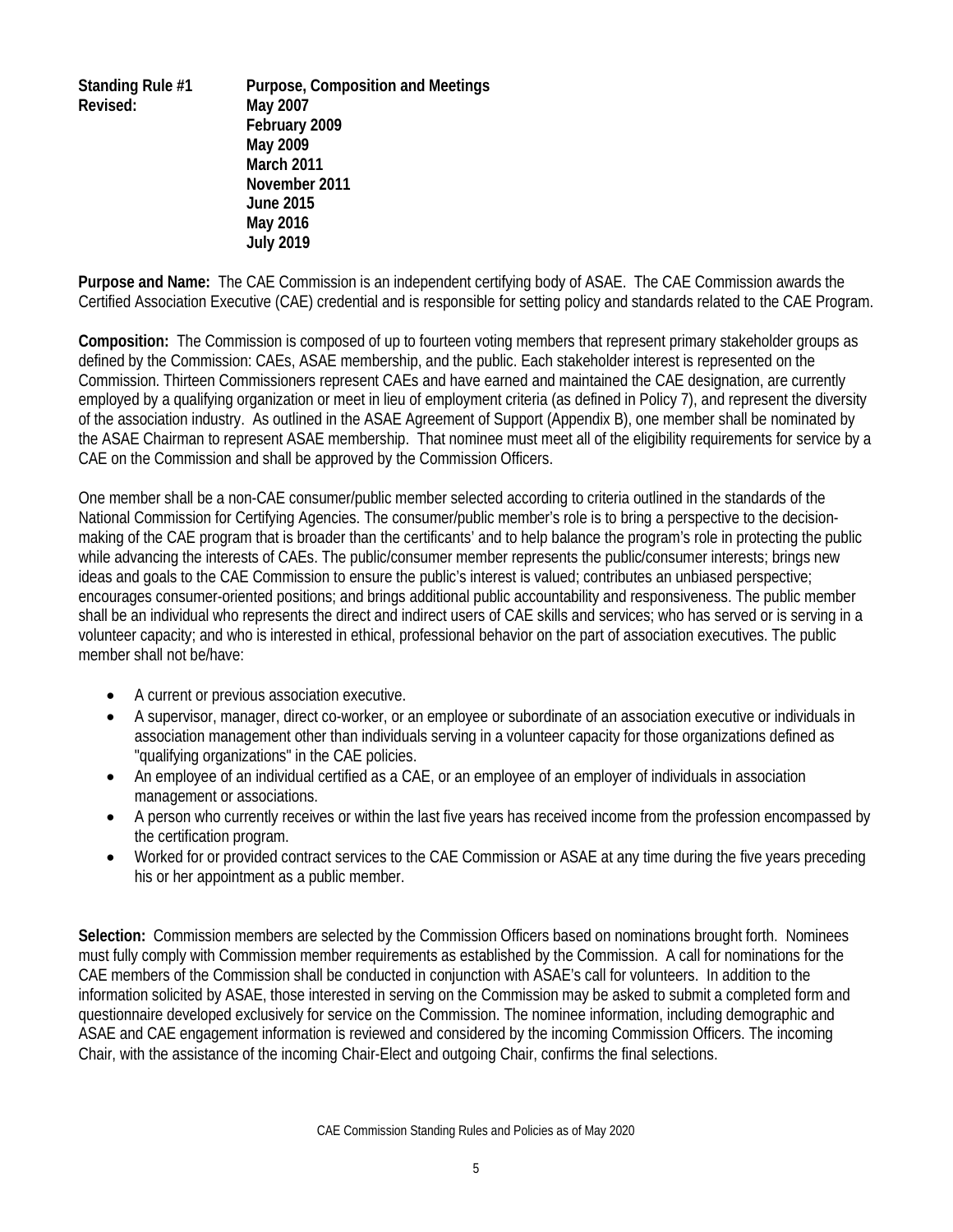**Officers:** The Chair, Chair-Elect and Immediate Past Chair shall serve as the officers of the Commission. The officers shall set meeting agendas, and between meetings of the Commission shall dispose of day-to-day matters involving interpretation of policies previously approved by the Commission. Officers shall serve for a one-year term.

**Election of Officers:** The CAE Commission Chair-Elect is elected by the CAE Commission through majority vote at the spring meeting. In case of a tie vote, the Chair's vote will be counted. Nominations for Chair-Elect shall be submitted to staff on the proscribed form. Commissioners may self-nominate or nominations may be submitted by any Commissioner.

**Term:** Members of the CAE Commission serve for a one-year term, renewable each year for a total not to exceed four years. Commissioners elected as Chair or Chair-Elect may continue to serve if fulfilling their terms as an officer. The ASAE representative serves a one-year term.

**Resignation or Removal:** Commission members may resign for any reason. The Chair of the Commission shall appoint a new Commissioner to complete the remainder of the term.

A Commission member may be removed from office for failure to perform the duties required of Commissioners by a 2/3 vote of the Commission. The Chair of the Commission shall appoint a new Commissioner to complete the remainder of the term.

**Staff:** The ASAE Director of Credentialing and is responsible for the implementation of the policies established by the CAE Commission.

**Meetings:** The CAE Commission meets at least three times each year.

**Quorum:** At any meeting of the Commission, a majority of the voting members shall constitute a quorum.

**Votes of Commission:** Revisions, additions or deletions of standing rules require a two-thirds (2/3) vote. Revisions, additions or deletions of policies require a simple majority vote.

**Rules of Order:** Unless otherwise specified, governance of the Commission shall be conducted according to parliamentary procedures as outlined in Robert's Rules of Order, Newly Revised.

**Vacancies:** In the event that a current Commission member cannot complete his or her term, the Chair of the Commission may appoint a new Commissioner to fulfill the term. In the event of a vacancy in the Chair position, the Chair-Elect shall assume the duties. In the event of a vacancy in the Chair-Elect position, an election will be held.

| Standing Rule #2 | <b>Commission Responsibilities</b> |
|------------------|------------------------------------|
| Revised:         | November 2008                      |
|                  | February 2009                      |
|                  | May 2009                           |
|                  | <b>June 2015</b>                   |
|                  | <b>July 2019</b>                   |

**Responsibilities of the CAE Commission and its commissioners include:**

- 1. Set the strategic direction for the CAE Program.
- 2. Act to assure fiduciary responsibility to the CAE Commission.
- 3. Establish, monitor and revise, as needed, the standing rules, policies and procedures related to the CAE Program. All standing rules and policies shall be reviewed annually and published [made publicly available] on the CAE website with the exception of those polices the release of which could potentially jeopardize the security or integrity of the examination or the security or integrity of the program.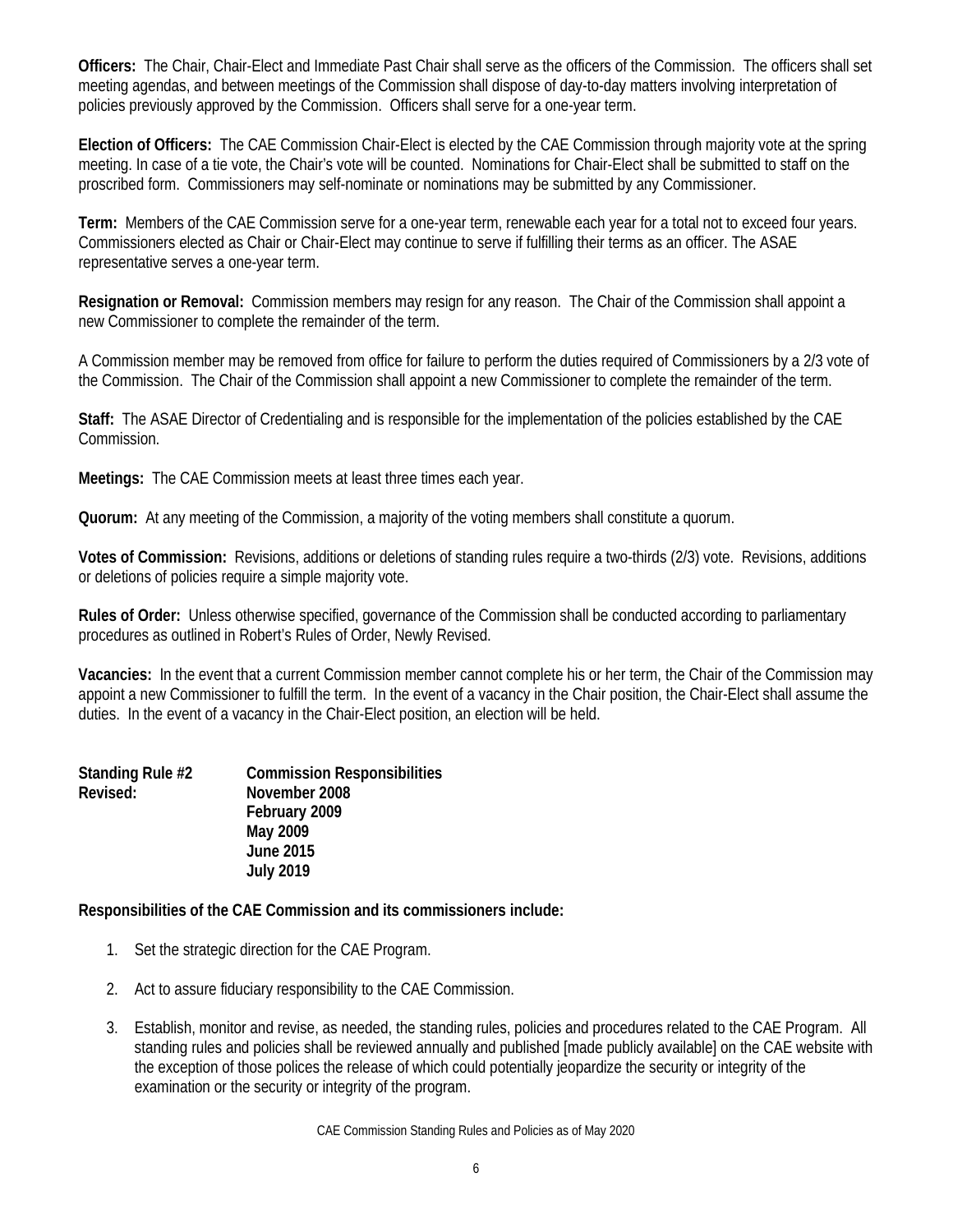- 4. Initiate periodic job analysis studies and utilize the results to keep the CAE examination specifications current.
- 5. Develop, monitor and revise, as needed, the CAE initial and renewal application criteria and forms.
- 6. Approve the passing score for each exam.
- 7. Set examination development and administration policies within accepted psychometric practices.
- 8. Establish dates and set fees for the CAE examination and program.
- 9. Ensure certification program staff adequately monitor CAE exam administrations for the purpose of policy compliance and quality improvement.
- 10. Respond to concerns and recommendations by CAE candidates and certificants about the CAE Program.
- 11. Confer CAE designation on qualified candidates and revoke designation as appropriate.
- 12. Hear appeals brought before the Commission based on established policy.
- 13. Attend CAE Commission meetings and serve on committees and task forces or in other official functions as requested by the Commission Chair.
- 14. Actively promote the CAE Program.

| Standing Rule #3 | <b>Committees</b> |
|------------------|-------------------|
| Revised:         | February 2008     |
|                  | November 2011     |
|                  | May 2016          |

**Standing Committees:** Standing Committees are formed by the Commission and have continuing duties and/or responsibilities to consider and/or act on in certain matters related to the purposes of the CAE Commission. These Standing committees shall be named and their specific purposes and responsibilities enumerated in the Policies and Procedures. Standing Committees may appoint subcommittees to carry out the work of the committees.

**Task Forces:** Task Forces are formed by the Commission to consider specific matters and/or complete specific tasks related to the purposes of the Commission and not otherwise assigned to standing committees. Task Forces are dissolved upon completion of their tasks.

**Selection:** Standing Committee Chairs shall be approved by the Chair of the Commission in consultation with the past standing committee chair and staff. Task Force Chairs shall be appointed by the Chair of the Commission and do not require approval of the Commission. Committee or Task Force members shall be appointed by the Committee/Task Force chair with approval of the Chair of the Commission. Committee or Task Force chairs or members may be Commission members or CAE volunteers. Committee or Task Force members are appointed for a one-year term, which may be renewed up to three (3) times. Committee appointments are staggered with approximately one-third of the committee members replaced each year.

Those interested in serving on a CAE Committee or in a volunteer capacity must submit a Volunteer Service Form outlining their experience and their desire to serve.

**Policy # 1 Subject: Volunteer Confidentiality and Security Date Adopted: July 2001 Revised: February 2003 July 2003**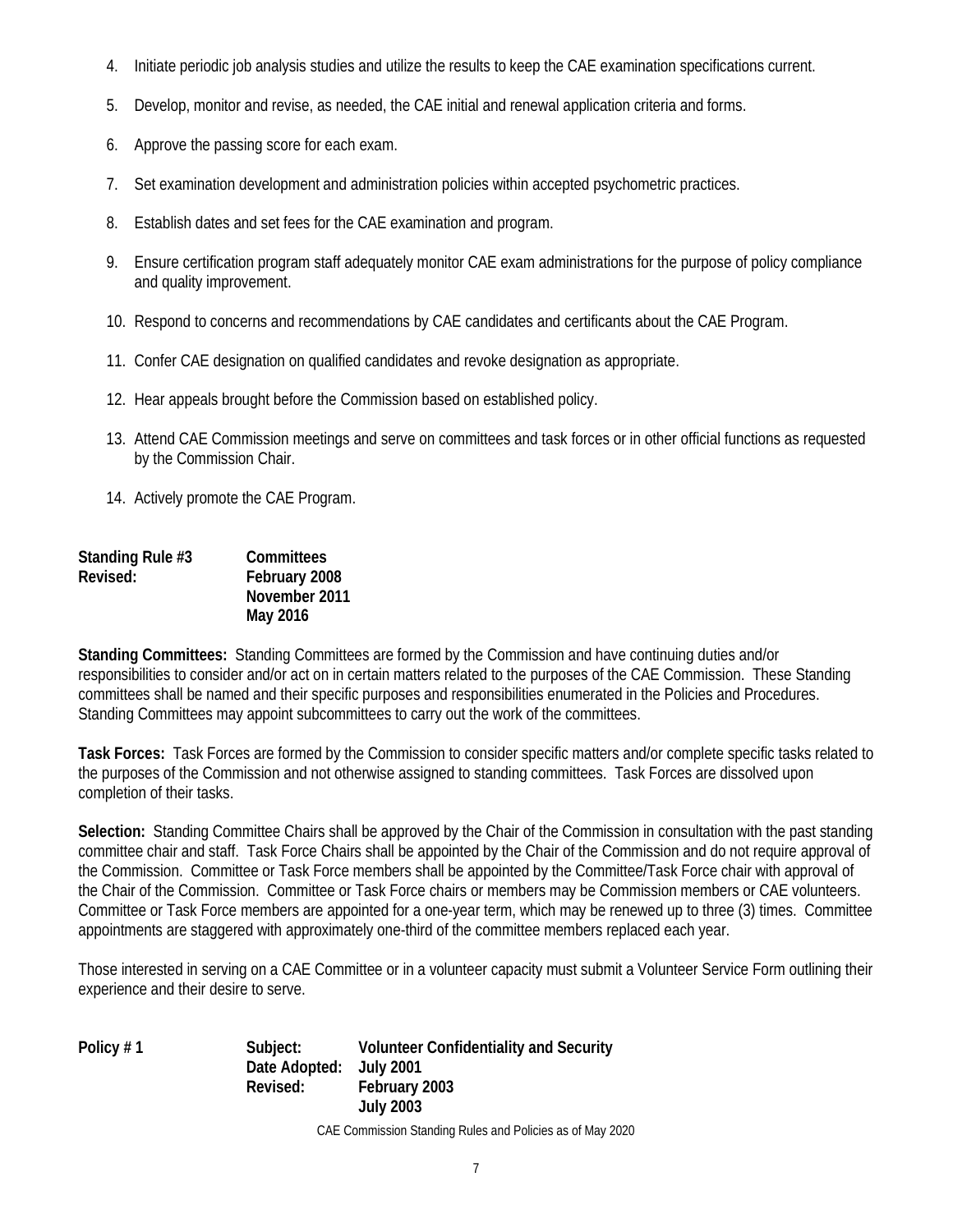#### **February 2008 May 2009 June 2015**

As the CAE Commission administers a certification program, CAE Commission members, committee members and volunteers will at times learn of confidential or sensitive information regarding CAE applicants or certificants including, but not limited to, such information as test scores, disciplinary actions and academic performance. This information is to be kept confidential and secure in perpetuity and should only be discussed when necessary with other Commission or Committee members or staff or as necessary in the context of a disciplinary proceeding. All Commission members, committee members and volunteers with access to such information shall sign a security/confidentiality agreement prior to commencing service on or for the Commission and shall retain Commission information only so long as necessary to complete any required tasks. Security/confidential agreements will be retained by the CAE Program.

- 1. The agreement will require these individuals to maintain in strict confidence any and all information related to commission discussions and decisions unless prior approval is given by the Chair or such information is made publicly available. This confidential information includes (but is not limited to) information related to the following:
	- Applicants and Applications, both new and renewal
	- Commission decisions and actions related to applications.
	- Commission finances
	- Item bank and exam development
	- Disciplinary actions and appeals

Certification applications and candidates' performance on the CAE examination shall remain confidential unless otherwise stipulated by the examinee or as required by law. The CAE Program will release exam application and pass/fail information to the applicant only and only in writing.

The exceptions to this are the published list of CAEs that the Commission makes available to the public and confirmation of CAE status. This statement does not preclude the publishing of any certificant's name against whom disciplinary action has been taken.

- 2. All such confidential information shall be maintained in a safe and secure place, such as a locked file drawer or a protected electronic file. Reasonable steps will be taken to protect against inadvertent disclosure or theft of the information.
- 3. Upon termination of service with the Commission or one of its entities, the individual will destroy any confidential information received or acquired relating to the certification program and confirm the destruction with CAE Program staff.
- 4. Any work done by an individual on behalf of the Commission is a work for hire and belongs to and remains the property of the Commission.
- 5. Volunteers involved in examination development (including subject matter experts) will be given limited access to confidential exam materials as needed to perform their exam development duties. All volunteers will sign a nondisclosure agreement prior to being granted access to any confidential materials.

**Policy #2 Subject: Conflict of Interest Date Adopted: May 2009 July 2019**

CAE Commission Standing Rules and Policies as of May 2020 All Commission volunteers, proctors, subject matter expert volunteers, and staff agree not to engage in actions which may constitute an actual, apparent, or potential conflict of interest with the mission and activities of the Commission, and will execute a conflict of interest statement. On such a conflict of interest statement, the individual will notify the Commission of any such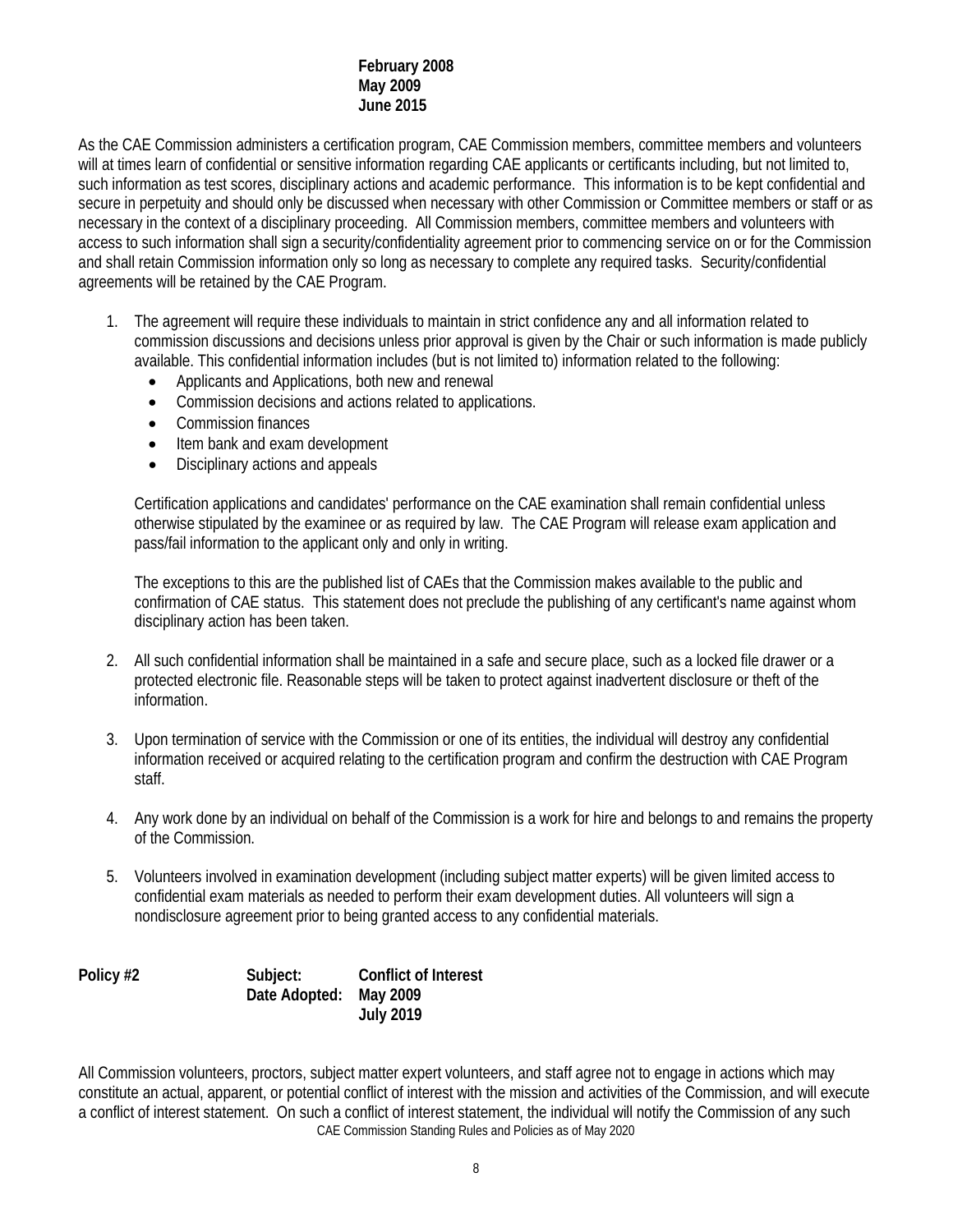conflicts of interest and any business, financial, personal, and/or organizational interests and affiliations which are or could be perceived to be a conflict of interest.

During service and for a period of at least two (2) years after involvement in activities of the Commission or its entities, including volunteer service as a SME or proctor or employment on behalf of the Commission, the individual will not take the CAE exam or become directly involved in any preparation or presentation of instructional materials or programs designed to prepare persons to complete the certification process.

CAE Commission members, proctors, and subject matter expert volunteers agree to not serve on the ASAE Board or ASAE educational committees.

Commission members will disclose to the Commission leadership or CAE Program staff any such conflicts of interest and any business, financial, personal, and organizational interests and affiliations which are or could be construed to be a conflict of interest. Commissioners agree to recuse themselves from participation and deliberation on matters involving an entity with whom the volunteer has a significant conflict of interest.

| Policy #3 | Subject:      | <b>Commission Meetings</b> |
|-----------|---------------|----------------------------|
|           | Date Adopted: | September 1991             |
|           | Revised:      | February 1996              |
|           |               | February 2003              |
|           |               | April 2004                 |
|           |               | January 2007               |

The CAE Commission meets at least three times each year and holds teleconferences as needed. At each full Commission meeting, the Commission should be provided the most recent available financial statement reflecting year-to-date operations and previous year-end figures. The Commission meetings are open to the public except when activities or discussions pertain to test content or items, standard setting, or appeals or when an executive session is called by the Chair. Minutes should reflect any actions taken in executive session.

| Policy $# 4$ | Subject:                 | <b>Public Disclosure</b> |
|--------------|--------------------------|--------------------------|
|              | Date Adopted: April 2004 |                          |
|              | Revised:                 | May 2009                 |

CAE Commission policies will be made publicly available with the exception of those polices the release of which could potentially jeopardize the security or integrity of the examination or the security or integrity of the program.

| Policy #5 | Subject:<br>Revised: | <b>CAE Committees</b><br>February 2008 |
|-----------|----------------------|----------------------------------------|
|           |                      | November 2008                          |
|           |                      | May 2009                               |
|           |                      | November 2009                          |
|           |                      | November 2011                          |
|           |                      | May 2014                               |
|           |                      | <b>June 2015</b>                       |
|           |                      | <b>July 2019</b>                       |

**Communications:** Committee chairs shall be responsible for the submission of written committee reports.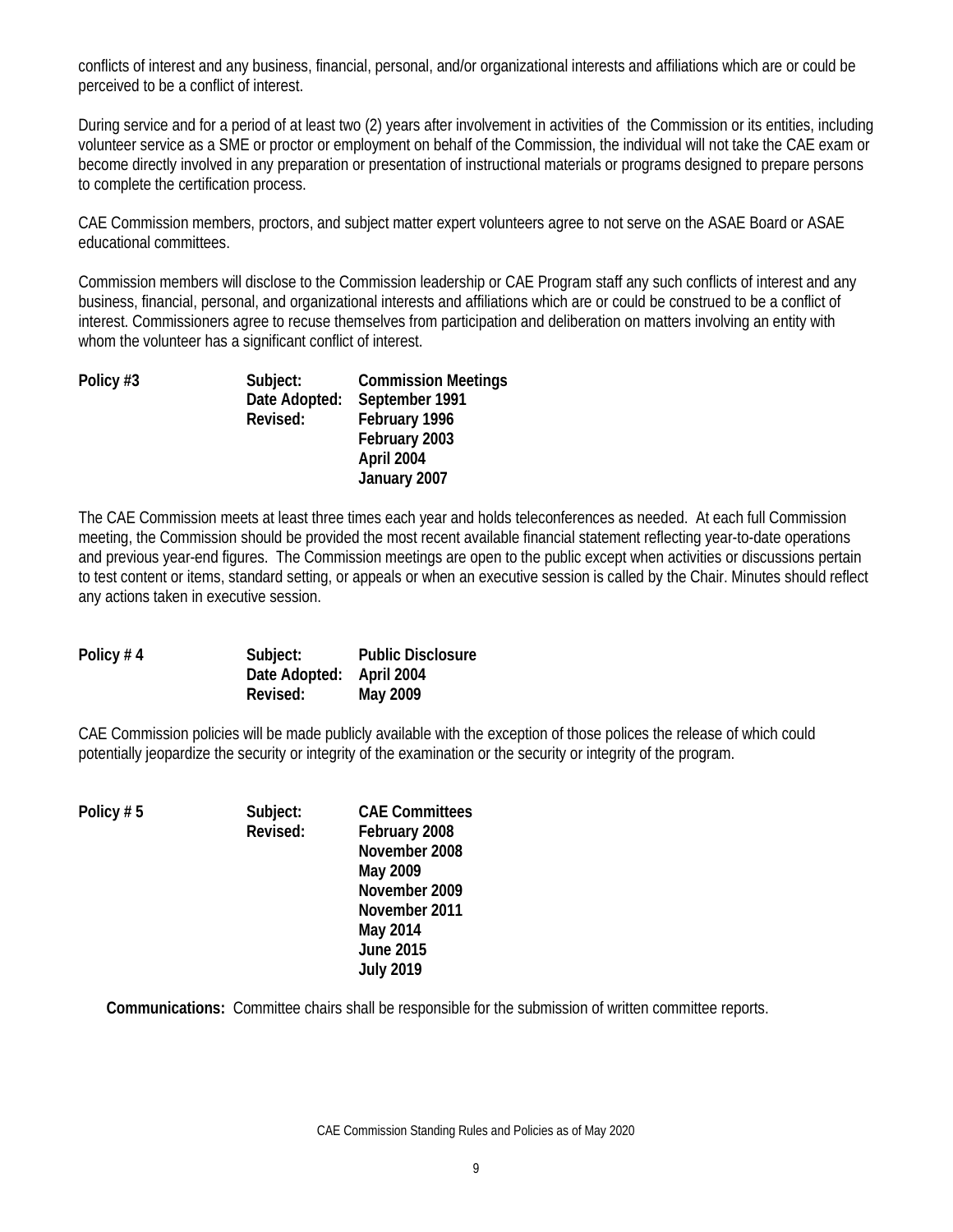**Confidentiality:**All committee members are required to sign a confidentiality agreement annually. The Commission Chair-Elect is responsible for distribution and receipt of the forms. The forms will be kept on file in the CAE department office. Task force members who are not members of the Commission are required to sign a confidentiality agreement before commencing service on a task force.

**Certification Status:** Individuals who serve as volunteers and who are eligible for certification as a CAE must attain and maintain a CAE credential.

**Duties:** The duties of committee members shall be described in committee position descriptions. Task Force member duties are defined in the creation of the task force. All committee and task force members will abide by the CAE Standing Rules and Policies and Procedures.

# **Standing Committees**

Pursuant to CAE Commission Standing Rule #3, standing committees are formed by the Commission and their specific purposes and responsibilities are to be enumerated in the Policies and Procedures.

The Commission's standing committees are: Examination Committee, Item-Writing Committee, Appeals Committee, and the Professional Conduct Committee.

#### **Examination Committee**

*Purpose:* The CAE Examination Committee is responsible for reviewing and editing examination questions and making the final selection of items that comprise each test form. The Exam Committee is also responsible for monitoring the items in the CAE item-bank and for retiring existing items or recoding them to appropriate references.

*Composition:* The Exam Committee shall be composed of 12-15 subject matter experts who reasonably represent the diversity of the certificant population.

*Recruitment, Selection, and Terms:* The CAE Exam Committee is led by a chair that serves a one-year term. Each committee member is appointed for a one-year term and may be re-appointed for three consecutive terms in a non-officer position. Committee members are selected by the incoming Exam Committee Chair based on needed skills, expertise, and demographics from the nominees brought forth in an open call for volunteers.

# **Item-Writing Committee**

*Purpose:* The CAE Item-Writing Committee is responsible for drafting proposed CAE items on an ongoing basis and coding each item to an appropriate reference.

*Composition:* The Item Writing Committee shall be composed of 12 – 25 subject matter experts who reasonably represent the diversity of the certificant population.

*Recruitment, Selection, and Terms:* The CAE Item Writing Committee is led by a chair that serves a one-year term. Each committee member is appointed for a one-year term and may be re-appointed. Committee members are selected by the incoming Item Writing Committee Chair based on needed skills, expertise, and demographics from the nominees brought forth in an open call for volunteers.

*Training:* Item writers will receive training in item-writing workshops. Methods of addressing and eliminating bias will be addressed during the workshops. Included in the training will be information on source of bias and the impact of item bias on the fairness and psychometric integrity of the exam. Various types of bias will be addressed in the workshops, including gender, racial and ethnic bias, and bias in terms of association type.

# **Appeals Committee**

*Purpose:* The Appeals Committee is responsible for receiving and considering appeals related to the examination process as provided for in the policy relating to Due Process.

*Composition:* The CAE Appeals Committee is comprised of five former CAE Commission members.

*Recruitment, Selection, and Terms:* The CAE Appeals Committee is led by a chair that serves up to a two-year term. Each committee member is appointed for a one-year term and may be re-appointed. Committee members are selected based on needed skills, expertise, and demographics from eligible former CAE Commissioners.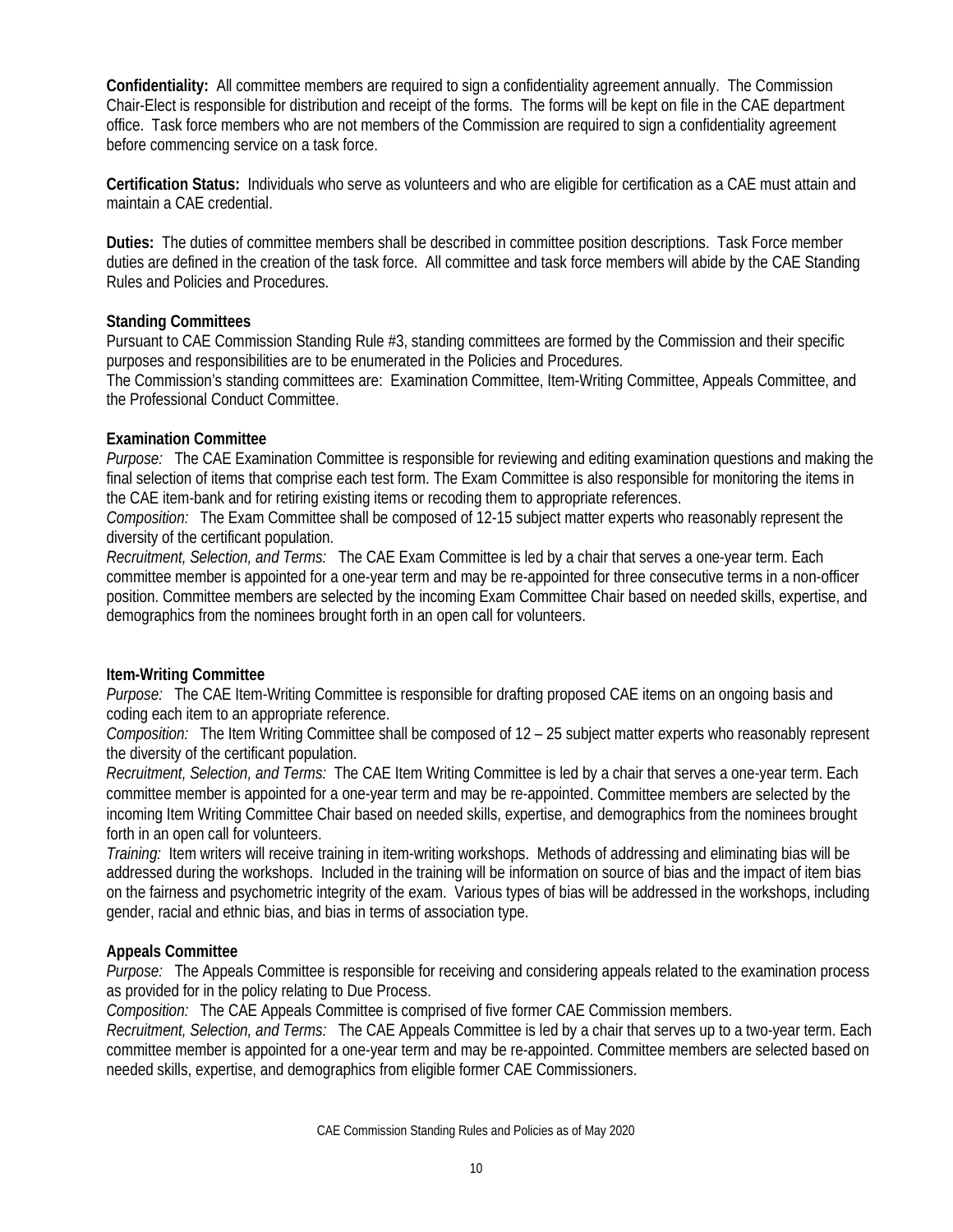#### **Professional Conduct Committee**

*Purpose:* The Professional Conduct Committee is responsible for investigating, deliberating, and bringing to resolution, according to the Rules and Policies, all complaints against Certificants.

*Composition:* The Professional Conduct Committee shall be composed of 6 – 12 individuals who reasonably represent the diversity of the certificant population.

*Recruitment, Selection, and Terms:* The CAE Professional Conduct Committee is led by a chair that serves a one-year term. Each committee member is appointed for a one-year term and may be re-appointed for three consecutive terms in a non-officer position. Committee members are selected by the incoming Professional Conduct Committee Chair based on needed skills, expertise, and demographics from the nominees brought forth in an open call for volunteers.

**Policy #6** 

| Subject:                 | <b>Examination Development</b> |
|--------------------------|--------------------------------|
| Date Adopted: March 1994 |                                |
| Revised:                 | February 1996                  |
|                          | February 2003                  |
|                          | February 2009                  |
|                          | <b>June 2015</b>               |
|                          | May 2016                       |
|                          | <b>July 2019</b>               |
|                          |                                |

All individuals involved with examination development shall follow established security and confidentiality measures as outlined in the Item-Writing Handbook. Concerns regarding a breach of this policy should be reported to the Chair of the CAE Commission or the Director of Credentialing. If the concern involves the Chair of the CAE Commission, the concern should be reported to the Chair-Elect or the Director of Credentialing. Concerns regarding a breach shall be investigated in accordance with established procedures.

A job analysis study of the association management profession will be performed no less frequently than every five years, due to the rate of change and adoption of new practices in the profession. The changes in the exam content outline are typically minimal and are based on changes of importance levels of domains and word usage that has evolved in the previous five years. The study findings will serve as the foundation for the examination specifications. The examination specifications will be reviewed by the CAE Examination Committee and any necessary adjustments will be recommended to the Commission for review and approval.

A body of literature aligned with the examination content outline will be identified by the CAE Commission and designated as the Core Resources. The CAE Commission will ensure that the Core Resources list shall be reviewed periodically and in conjunction with the Job Task Analysis and revised at that time if appropriate.

Items written for the CAE examination item bank should be properly referenced to a current item from the CAE Core Resources. The reference source is no older than the oldest reference on the Core Resources.

In addition to the core resources, CAE exam items can be referenced to any ASAE-curated knowledge. ASAE-curated knowledge is defined as information published or disseminated by ASAE such as books sold in the bookstore, articles published in Associations Now, or published in ASAE newsletters.

All examination forms will be assembled in accordance with the examination specifications. New forms are developed and launched for each administration (twice per year.)

All test questions shall undergo a preliminary question analysis prior to release of the test results. Any question that does not meet accepted statistical criteria shall be reviewed by the CAE Examination Committee, which will determine whether the item should be: (a) scored "as is," (b) scored with an alternate key(s), or (c) scored as correct for all responses.

The passing standard shall be set using a criterion-referenced methodology. The CAE Commission will approve the passing score.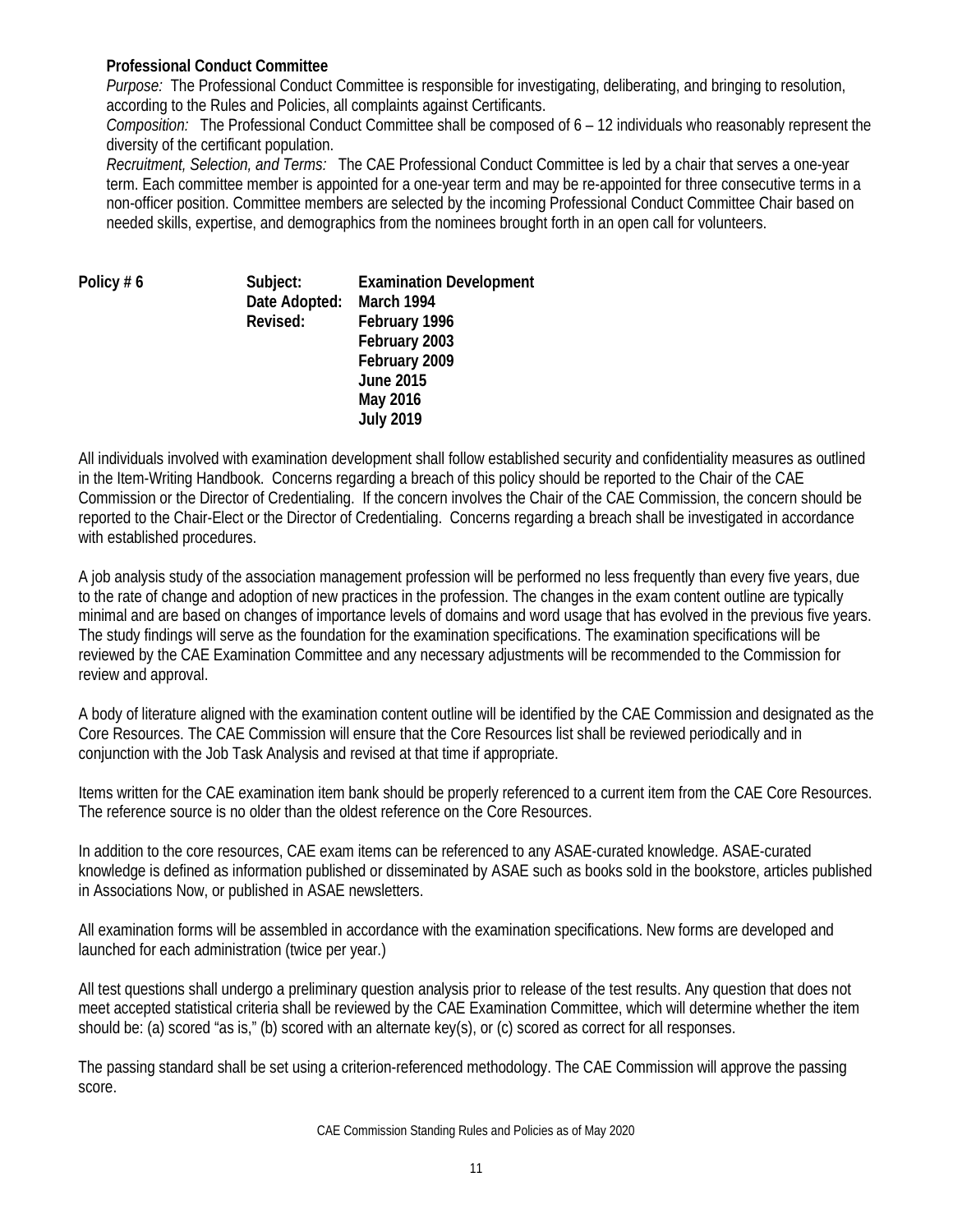Whenever examinee volumes permit, equating will be used to maintain the passing standard across different examination forms and to statistically adjust scores, as necessary, to compensate for differences in difficulty across examination forms.

**Policy # 7 Subject: CAE Assessment System and Renewals Date Adopted: April 1991 (entitled Becoming a CAE) Revised: February 1996 (entitled Becoming a CAE) February 2003 May 2007 October 2007 February 2008 February 2009 May 2009 November 2009 May 2010 June 2011 November 2011 January 2012 May 2014 January 2015 June 2015 May 2016 May 2018 July 2019 March 2020**

The CAE assessment system includes an eligibility application, a multiple-choice test, and a renewal application.

# **Eligibility**

Candidates must submit an application that documents fulfillment of requirements in formal education, professional (work) experience, professional conduct, and professional development as follows:

# **1. Professional Experience and Employment**

Candidates must document sufficient professional experience at a qualifying organization: either one year of experience at the CEO or C-suite level, or five years of experience as a staff member. Candidates must be currently employed with a non-profit organization – a trade association, professional society, individual membership organization, philanthropic organization, tribal organization – or an association management company ("a qualifying organization"); OR they must have been employed within the five years prior to application in such a qualifying organization. A for-profit service corporation, wholly owned by a qualifying organization is a qualifying organization.

An individual working full time for an association in the role of an association staff, who is not an employee, is to be considered an employee for the purposes of the CAE exam application. (i.e. Those who are employed by a PEO or and as an independent contractor and 100% of their work time is devoted to the association(s).

In lieu of employment at a qualifying organization, an applicant may have ten years paid service as an employee, independent contractor, or consultant with demonstrated professional involvement within the association community by providing services as defined by the CAE exam content outline or five years of such service if substantially all of their work is devoted solely to qualifying organizations.

# **2. Education**

Candidates must have either received a bachelor's degree from an accredited institution of higher learning or its equivalent or they must have completed eight years of full-time work experience equivalency. A combination of college education and work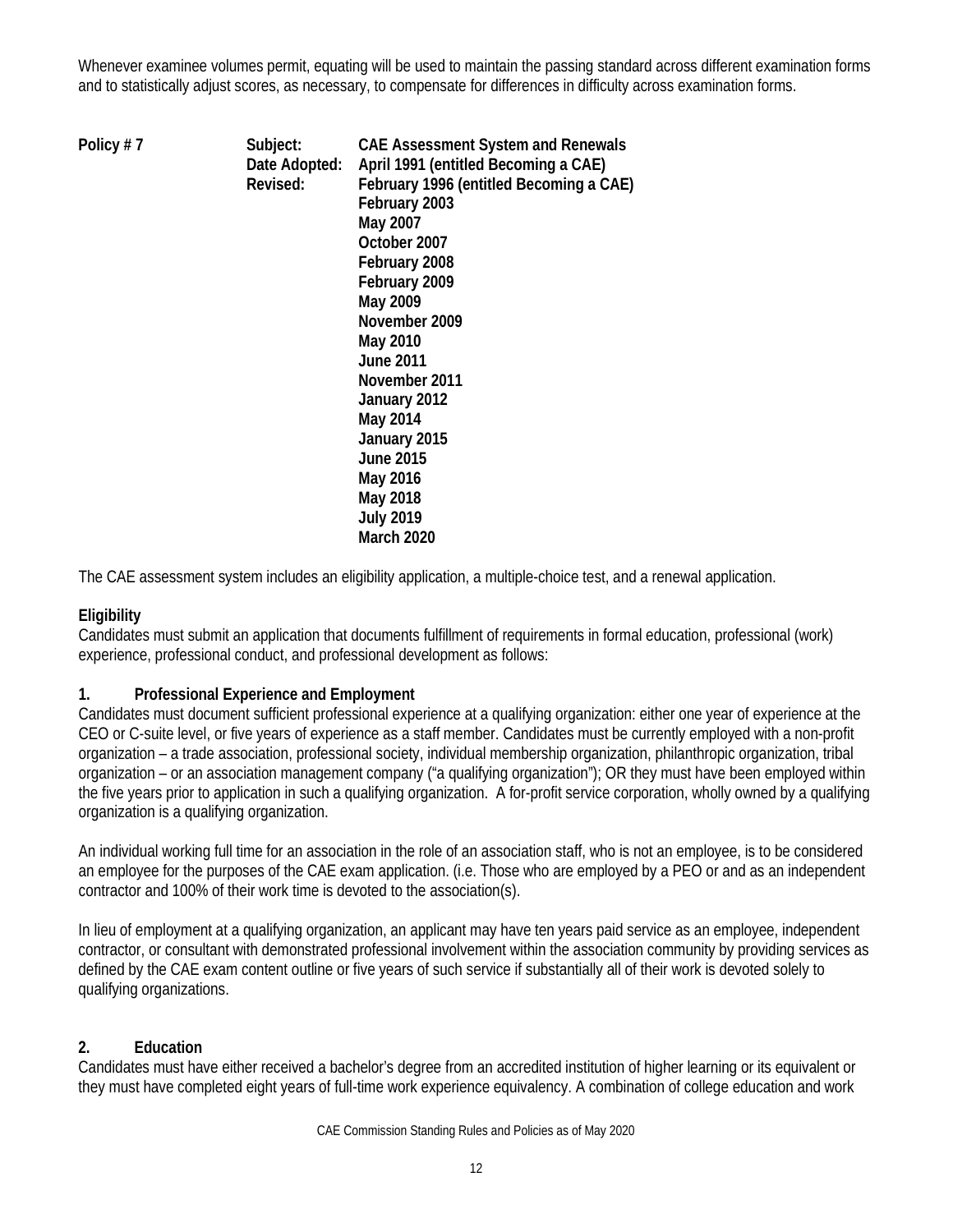experience equivalency is allowed. For purposes of determining work experience equivalency, two years of full-time work experience will be considered as the equivalent of one year of full-time education at an accredited institution of higher learning.

# **3. Professional Conduct**

Candidates must agree to adhere to the ASAE Standards of Conduct and attest that they have not been convicted of a felony related to the practice of association management as defined by the body of knowledge; and that s/he has not been convicted of a felony related to employment or contractual engagement by an association. Candidates must disclose all felony convictions to the Commission. If the Commission determines the felony was related to the practice of association management or to employment or contractual engagement by an association the candidate may be ineligible.

# **4. Professional Development**

Within the five (5) years preceding application, candidates must have completed 100 hours of qualifying association management related professional development activities. "Qualifying association management related professional development" refers to professional development activities outlined below or in CAE Policy #8, "Self-Study Program Eligibility for CAE Credits" that address one or more areas of the Exam Content Outline.

Educational program delivery may be through face-to-face instruction, real-time audio conference (with or without web casting), or online facilitated (a)synchronous courses or eligible courses offered by a CAE Approved Provider. CAE Policy #23 "CAE Approved Provider" outlines the program and its requirements. CAE Policy #8 "Self-Study Program Eligibility for CAE Credits" outlines criteria for educational materials used for individual, self-paced study.

Acceptable professional development activities include:

- Live conferences, workshops, seminars, or classes (including face-to-face, audio/videoconference, and online delivery) offered by ASAE, societies of association executives, CAE Approved Providers, the U.S. Chamber of Commerce's Institute for Organizational Management, or other providers earn CAE credit for actual clock time of qualifying education including partial hours, up to a maximum of 8 CAE credits per day. (Ex. 1 ½ hours of qualifying education equals 1.5 CAE credits.)
- College or university courses (e.g., face-to face, independent study/correspondence, online) taken for academic credit at a U.S. accredited academic institution earn (e.g., a three-credit semester course earns 45 CAE hours.)

Hours Approved: 15 hours per earned semester credit 14 hours per earned trimester credit 10 hours per earned quarter credit

• Preplanned in-depth group study of specific association management topic(s) with interaction between a minimum of three participants from different organizations earn 1 CAE credit for each clock hour, up to a maximum of 20 hours per CAE application.

Candidates or certificants receiving mentoring or coaching specifically focused on the field of association management and representative of the exam content outline for a minimum of 10 clock hours can qualify for up to a maximum of 10 CAE credits of the required education for the exam or renewal application. Two hours of received mentoring or coaching equals one CAE credit, up to a maximum of 10 CAE credits. (example: 10 hours being mentored  $= 5$  CAE credits) The individual providing mentoring or coaching must be a CAE. As verification, candidates will complete a designated form, to be signed by the mentor or coach.

ASAE employees who are eligible for the CAE exam, and have no access to the exam items, may sit for the exam. Staff who have access to the exam are not eligible to take the exam during the time they have access to exam items and for a period of at least two years after access ends.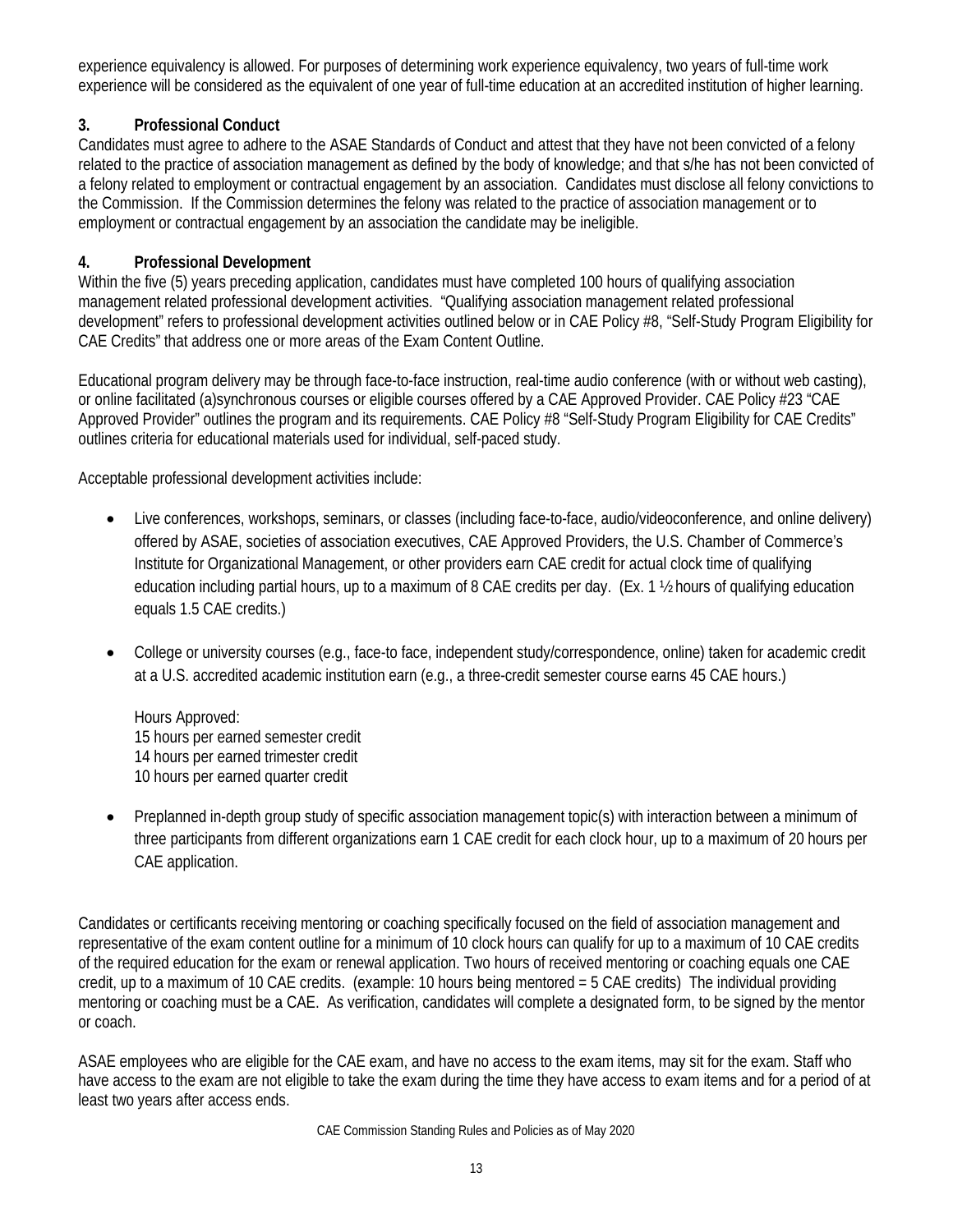Once an eligibility application is approved, a candidate is eligible for a one (1)-year period.

# **Eligibility Rationale**

# **The eligibility requirements together provide a reasonable assurance that applicants for the certification have the experience and knowledge needed to take and be successful at the exam.**

- 1. Professional Experience and Employment: The years of experience and employment at a qualifying organization provide a base and background to understand the management, governance, leadership, and other aspects of leading an association. More time is required at levels other than the CEO and C-suite positions, as individuals at other levels may deal directly with their specialty area and would need more time to be exposed to multiple areas and levels.
- 2. Education: The bachelor's degree requirement or equivalent would typically be required for senior-level positions at qualifying organizations.
- 3. Professional Conduct: ASAE members and CAE applicants commit to work in accordance with ethical standards and to encourage the development and implementation of the ethical standards within the industries and professions represented by its members. The Standards of Conduct describe the conduct that individuals strive to uphold as ASAE members and as CAEs.
- 4. Professional Development: The number of credits of professional development are required as a base of knowledge in the competency areas listed in the exam content outline. The five-year timeframe was established to allow applicants enough time to complete the requirements while keeping abreast of current best practices.
- 5. Examination: The examination is a standardized assessment that is used to ensure that certificants possess professional knowledge and skill at the level that is required for certification. The content of the CAE examination is determined by means of a practice analysis study.

# **Eligibility Verification**

- 1. Professional Experience and Employment: Applicants verify their experience and employment history by submitting a signed attestation. The attestation is deemed sufficient as many applicants' employment history is in their applicant record; the information could be verified if questioned.
- 2. Education: Applicants verify their education by submitting a signed attestation. Most applicants who meet the employment requirements will have needed a bachelors degree or equivalent work experience to attain their current or recent qualifying employment.
- 3. Professional Conduct: Applicants attest to their agreement to adhere to the code of conduct. The requirement for adherence to the code of professional conduct provides increased awareness of expected ethical behaviors as well as increased public protection through a process that provides a reporting and investigation mechanism for violations.
- 4. Professional Development: Credentialing staff review each professional development submission to confirm that the content, activity, and credit requirements are met. The professional development requirement ensures that applicants have education specific to association management. The requirement that professional development activities are completed within the five years prior to application provides assurance that the association related knowledge is up-to-date.

# **Testing**

After being determined eligible, candidates must pass a 200-item multiple-choice exam administered in a single four-hour time frame. Within approximately six to eight weeks of sitting for the examination, candidates are notified by mail in writing of their results. For security reasons, results will not be given over the phone or sent by fax or email.

# **Certification Period**

After successful completion of the exam, candidates become certified for a period of up to 3 years ending on the third December 31st after the date certification is awarded.

# **Retesting**

Candidates that fail the examination may re-take the exam during the next test date with a valid application, for a maximum of two attempts per year. Candidates retaking the examination within their one-year eligibility shall submit a re-examination fee. The two scheduled test dates per year increase the security of test administrations by limiting item exposure.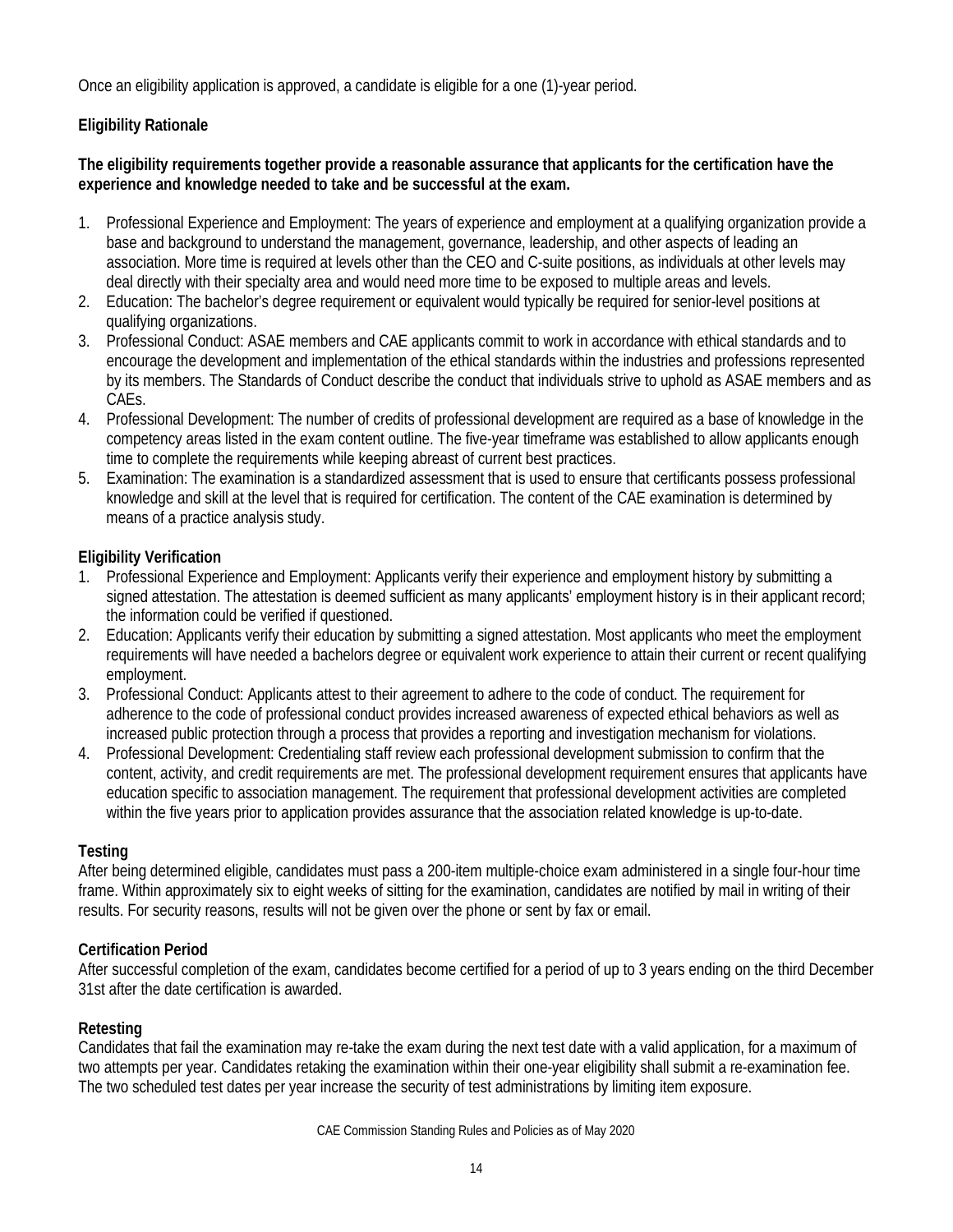# **Hand Scoring**

A candidate may request a comparative review of his or her answer sheet. Requests must be made to Scantron no later than 30 days after notification of results and must include the applicable fee. A notice of the comparative review will be sent by first-class mail to the candidate within 30 business days of receipt of the request. The results of the comparative review will be final.

# **Renewal**

In the judgment of the Commission, certification renewal is required every three (3) years due to the rate of change in the profession, professional practices and standards affected by technological changes, and the need to stay current in association practices and maintain knowledge. Renewal applications or inactive status requests must be submitted by December 31 of the year of certification expiration. Fees are reduced for renewal applications submitted by October 31.

As outlined below, the renewal application documents 1) ongoing adherence to professional conduct requirements and 2) completion of professional development activities, or a combination of professional development activities and contributions to the profession:

- Renewing certificants must have completed a minimum of 40 credits of association management related professional development, or a minimum of 30 credits of association management development plus 10 credits of qualifying leadership, authorship, and teaching activities contributing to the profession of association management. Qualifying leadership activities include volunteer service as a chairman, Chair-Elect or officer for committee service to a qualifying organization other than the applicant's employer.
- A minimum of 1 credit focused on ethics is required.
- Certificants providing mentoring or coaching specifically focused on the field of association management and representative of the exam content outline for a minimum of 10 clock hours can qualify for up to a maximum of 10 CAE credits towards renewal under the professional development category. Two hours of mentoring or coaching equals one CAE credit, up to a maximum of 10 CAE credits. (example: 10 hours providing mentoring = 5 CAE credits)
- When renewing for the first time, applicants may include qualifying CAE credits not previously submitted for CAE credit provided they have been completed less than three (3) years prior to the certification expiration date.
- Renewal applicants must again agree in writing that they will adhere to the ASAE Standards of Conduct and they must re-attest that they have not been convicted of a felony related to the practice of association management.
- Professional development submissions are approved if they are within the renewal cycle and directly related to one or more competencies in the CAE exam content outline. Credentialing staff review each submission. Education from ASAE is verified by staff. Staff may request additional documentation for education from CAE Approved Providers or other sources to verify participation and confirm credit eligibility.

#### **Inactive Status**

Inactive Status is available to CAEs who do not meet their renewal eligibility requirements, but who do not wish to permanently lose their certification status.

Inactive status provides CAEs with a three-year period beyond their period of active certification in which to meet their renewal eligibility requirements.

#### While an individual's status is inactive, the CAE credential and designation MAY NOT be used.

To apply for inactive status, certificants must complete the appropriate form and pay the inactive status fee. Applications must be received prior to the end of the certification period for the request to be honored. Applicants may not apply for consecutive inactive status.

#### **Reactivation**

The CAE certification may be reactivated at any time during the inactive period as long as the renewal requirements are met. Reactivation will be approved by meeting the renewal requirements including payment of appropriate fees and fulfilling professional development or activities requirements or by re-examination. Professional development credits must be accrued within the three years leading up to the resumption of certified status.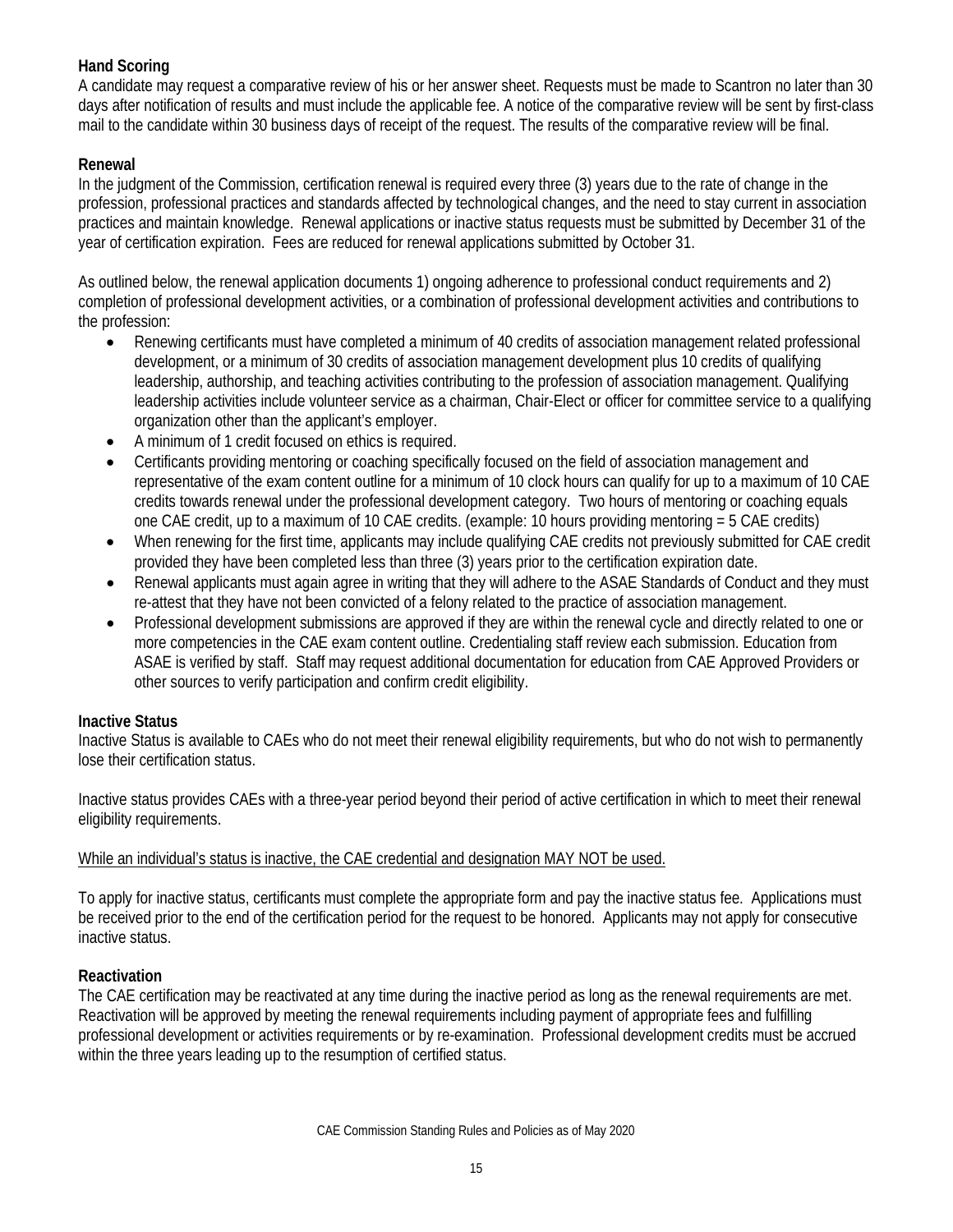#### **Policy #8 Subject: Self-Study Program Eligibility for CAE credits Date Adopted: August 2005 Revised: October 2006 November 2012**

An educational program used for individual, self-paced study may be recognized for CAE credits if it meets the following criteria:

- The program must be suitably recent, as defined by the oldest reference included in the CAE Core Resources.
- The program must have clearly identified learning objectives linked to the CAE Exam Content Outline.
- It must include an interactive component such as quizzes, post-tests, or other learning assessment exercises or activities by which participants apply and demonstrate comprehension of the covered content areas.
- The program must meet recognized standards for effective self-study programs.

Proof of completion (i.e. a certificate of completion) must be submitted with the application. Self-study credits may only account for one-half of any applicant's education hours.

| Policy #9 | Subject:<br>Revised: | Reasonable Accommodations Pursuant to the ADA<br>Date Adopted: February 2003<br>May 2014<br>May 2016 |
|-----------|----------------------|------------------------------------------------------------------------------------------------------|
|           |                      | <b>July 2019</b>                                                                                     |

Accommodations for testing shall be provided without charge to candidates who provide proof of 1) a disability as defined by Title III of the Americans with Disabilities Act, or 2) special medical needs. A written request with a written explanation of the candidate's required accommodation specific to the CAE exam and detailed supporting medical documentation from a qualified medical professional for this specific purpose, detailing the needed accommodation given the format and nature of the exam, must be submitted no later than the time of exam date registration.

The CAE Program will endeavor to furnish the requested accommodations, provided that the request is made by the time of registration, and that the accommodation would not fundamentally alter the measurement of the skills or knowledge the examination is intended to test, and would not result in an undue burden.

CAE Program staff will review requests and will either: approve or deny based on documentation provided and requested accommodation(s) based on applicable laws and CAE administration and security policies; ask the candidate for further information in order to make a determination; or refer to the CAE Commission for guidance.

CAE Program staff will confirm that the selected test site will be able to provide the approved accommodation(s) and send the specified accommodations to the test site and proctor(s). Staff will confirm the test site location and approved accommodation(s) with the candidate.

| Policy #10 | Subject:      | <b>Examination Administration and Security</b> |
|------------|---------------|------------------------------------------------|
|            | Date Adopted: | April 2004                                     |
|            | Revised:      | February 2009                                  |
|            |               | May 2009                                       |
|            |               | October 2010                                   |
|            |               | November 2011                                  |
|            |               | May 2014                                       |
|            |               | <b>June 2015</b>                               |
|            |               | <b>March 2020</b>                              |

1. The CAE examinations are administered in a two-week window twice per year.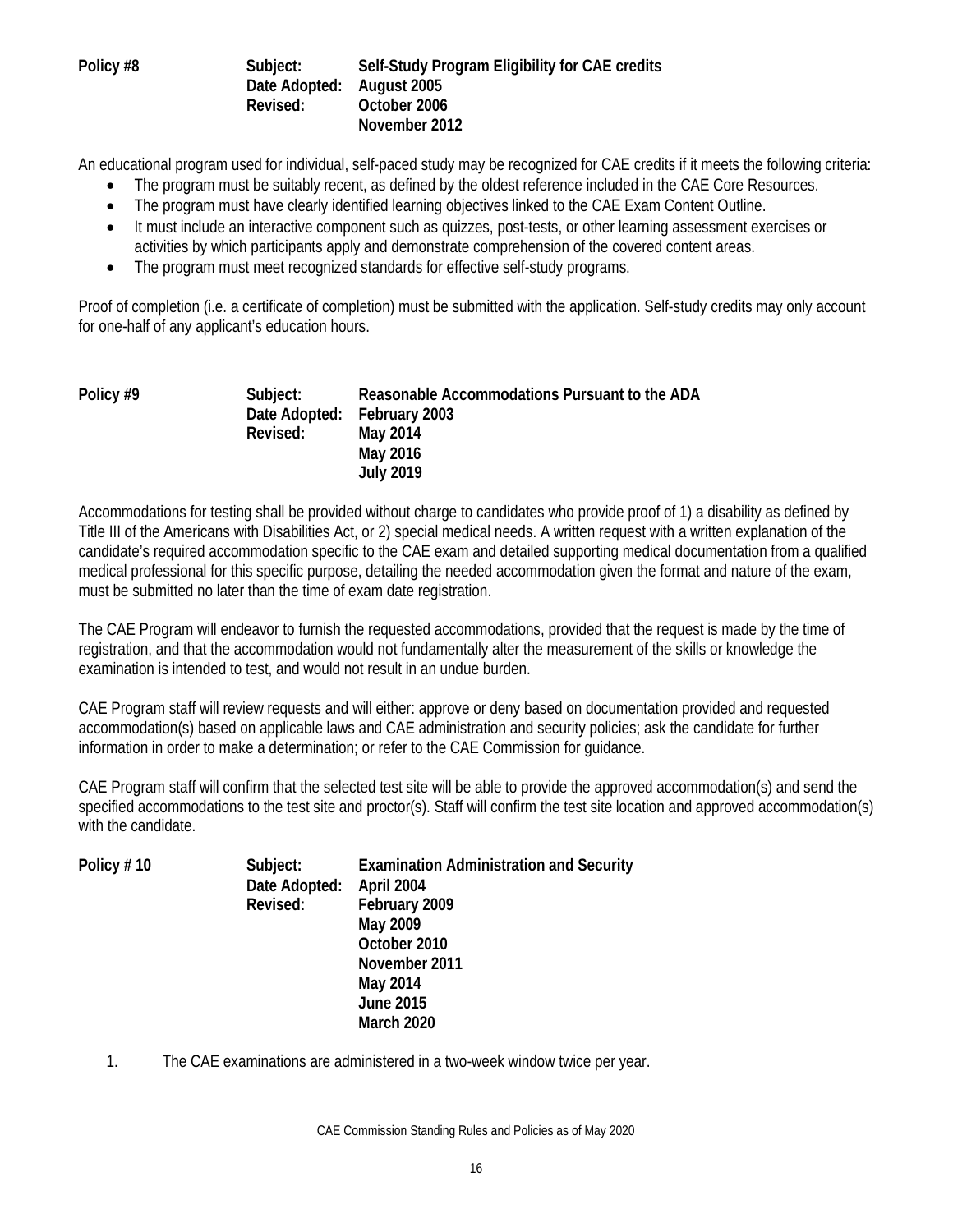- *2.* Candidates are notified of examination registration options at least six weeks prior to the examination. Candidates must register for the examination.
- 3. ASAE will contract with a qualified provider for test administration, called "Test Administrator." As part of that contract, the Test Administrator will identify processes for a candidate who arrives after the scheduled test time.

The CAE exam is administered at Scantron contracted examination centers throughout the U.S. and internationally in a twoweek window in May and December.

Criteria for CAE examination centers: The Test Administrator will manage examination centers according to requirements approved by the CAE Commission and listed in Appendix C.

Examination administration and security procedures shall be available to all candidates prior to the examination. The Commission shall take appropriate action regarding any reported violation of the examination administration and security policies as outlined in policies.

| Policy #11 | Subject:<br>Date Adopted: July 2002<br>Revised: | <b>Testing Arrangements for Extraordinary Circumstances</b><br>February 2003<br>November 2008<br>May 2009<br>October 2010<br>May 2014 |
|------------|-------------------------------------------------|---------------------------------------------------------------------------------------------------------------------------------------|
|            |                                                 | <b>March 2020</b>                                                                                                                     |

In the event a site must close due to inclement weather or other emergency, the testing vendor will reach out to candidates affected by the closure by email and phone to notify them and offer rescheduling options. In the event a test site is open but the candidate cannot safely travel to the site, the vendor will request documentation of the conditions and then work with that candidate on rescheduling as well. Rescheduling fees are not charged in these instances.

| Policy #12 | Subject:<br>Date Adopted: March 1994 | <b>Proctor Criteria and Training</b> |
|------------|--------------------------------------|--------------------------------------|
|            | Revised:                             | February 1996                        |
|            |                                      | February 2003                        |
|            |                                      | <b>July 2003</b>                     |
|            |                                      | April 2004                           |
|            |                                      | February 2009                        |
|            |                                      | May 2009                             |
|            |                                      | November 2011                        |
|            |                                      | May 2016                             |
|            |                                      | <b>July 2019</b>                     |
|            |                                      | <b>March 2020</b>                    |

Proctors are contracted by the Test Administrator who will provide adequate training as mandated through NCCA.

**Policy #13 Subject: Fees Date Adopted: April 1991 Revised: February 1996 February 2003**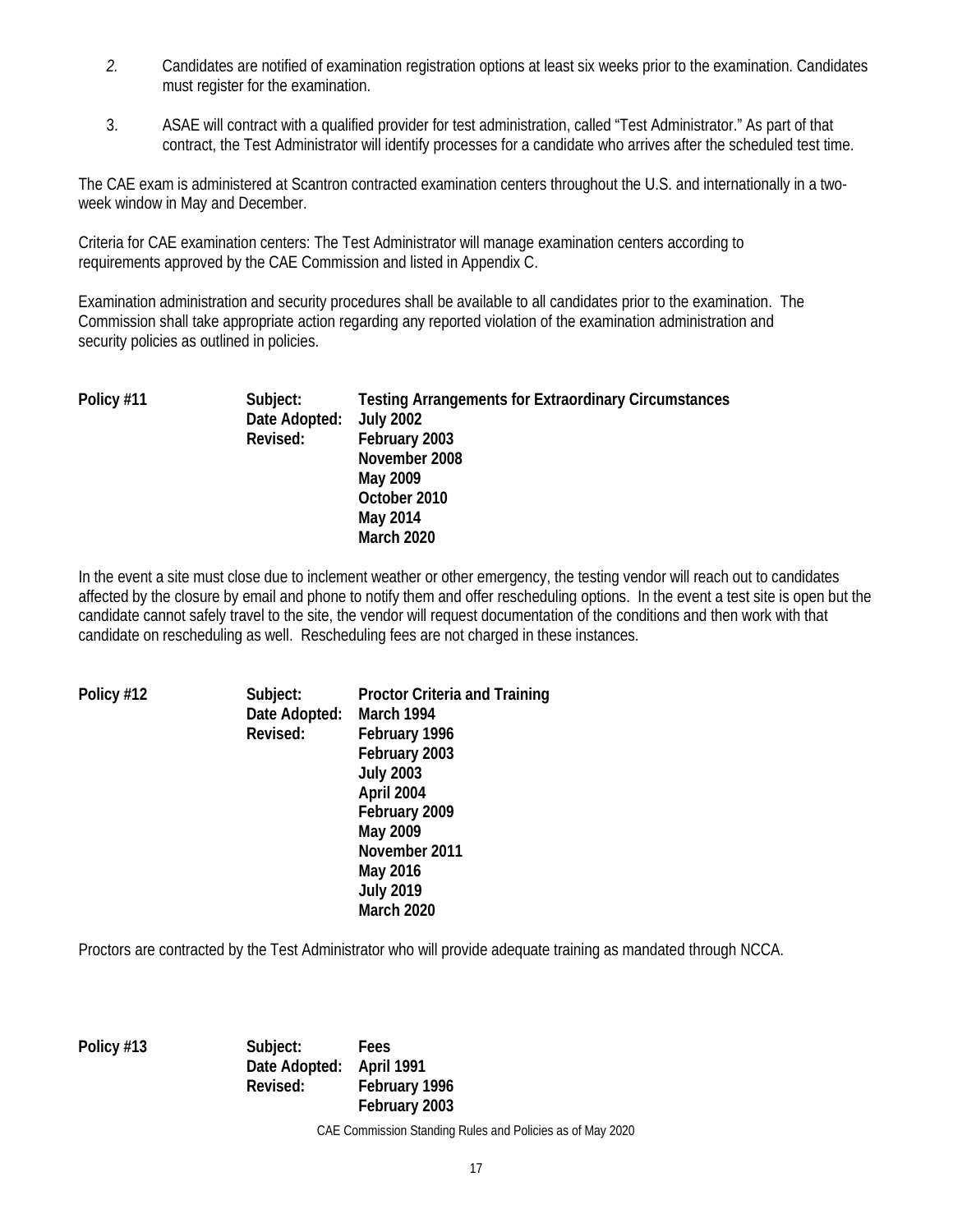#### **May 2014 ` March 2020**

The Commission shall set all fees and review them annually. A schedule of fees is attached as appendix B to the policy manual.

#### **Initial Application**

All CAE applicants must pay the initial application fee. If and when an applicant is determined not eligible to sit for the exam, a refund of the initial application fee less a non-refundable processing fee shall be made.

# **Examination Fee**

The initial application fee includes the examination fee for those candidates who register and take the CAE examination within one (1) calendar year of application acceptance. Candidates who take their (first) examination more than one year after application must pay a separate examination fee.

#### **Retake Fee**

Candidates that fail the examination may re-take the exam during the next test date with a valid application, for a maximum of two attempts per year. Candidates retaking the examination within their one-year eligibility shall submit a re-examination fee.

#### **Renewal**

The non-refundable processing fee for CAE renewal is due when the Renewal Application is submitted at the end of each certification period.

#### **Test Appointment Cancellation, Rescheduling, No Show**

A candidate may cancel up to two (2) or more days in advance of the testing appointment for a fee.

A candidate may reschedule his or her testing session up to two (2) days in advance of his or her testing appointment for a fee. The candidate must reschedule his or her testing session by accessing Scantron's online test scheduling system.

If the cancellation or rescheduling request is made fewer than two (2) days in advance of the testing appointment, the candidate will be considered a no-show and will be invoiced a cancellation fee.

A candidate who does not appear for his or her testing appointment and has not contacted Scantron to cancel or to reschedule, will be considered a no-show and will be invoiced a cancellation fee.

| Policy #14 | Subject:                 | Use of the Certification Title and Initial Designation |
|------------|--------------------------|--------------------------------------------------------|
|            | Date Adopted: April 1991 |                                                        |
|            | Revised:                 | February 2003                                          |
|            |                          | <b>July 2003</b>                                       |

Individuals who are currently certified may use the title "Certified Association Executive" and the designation "CAE".

The title and designation may not be used to imply that an association or firm is certified.

Use of the title and designation by individuals who have not been awarded the certification or who have failed to maintain their certification is expressly prohibited.

The designation "CAE" is a trademarked property and its use is subject to approval by the CAE Commission.

**Policy #15 Subject: Revocation or Other Disciplinary Actions Date Adopted: March 1994 Revised: February 1996 February 2003**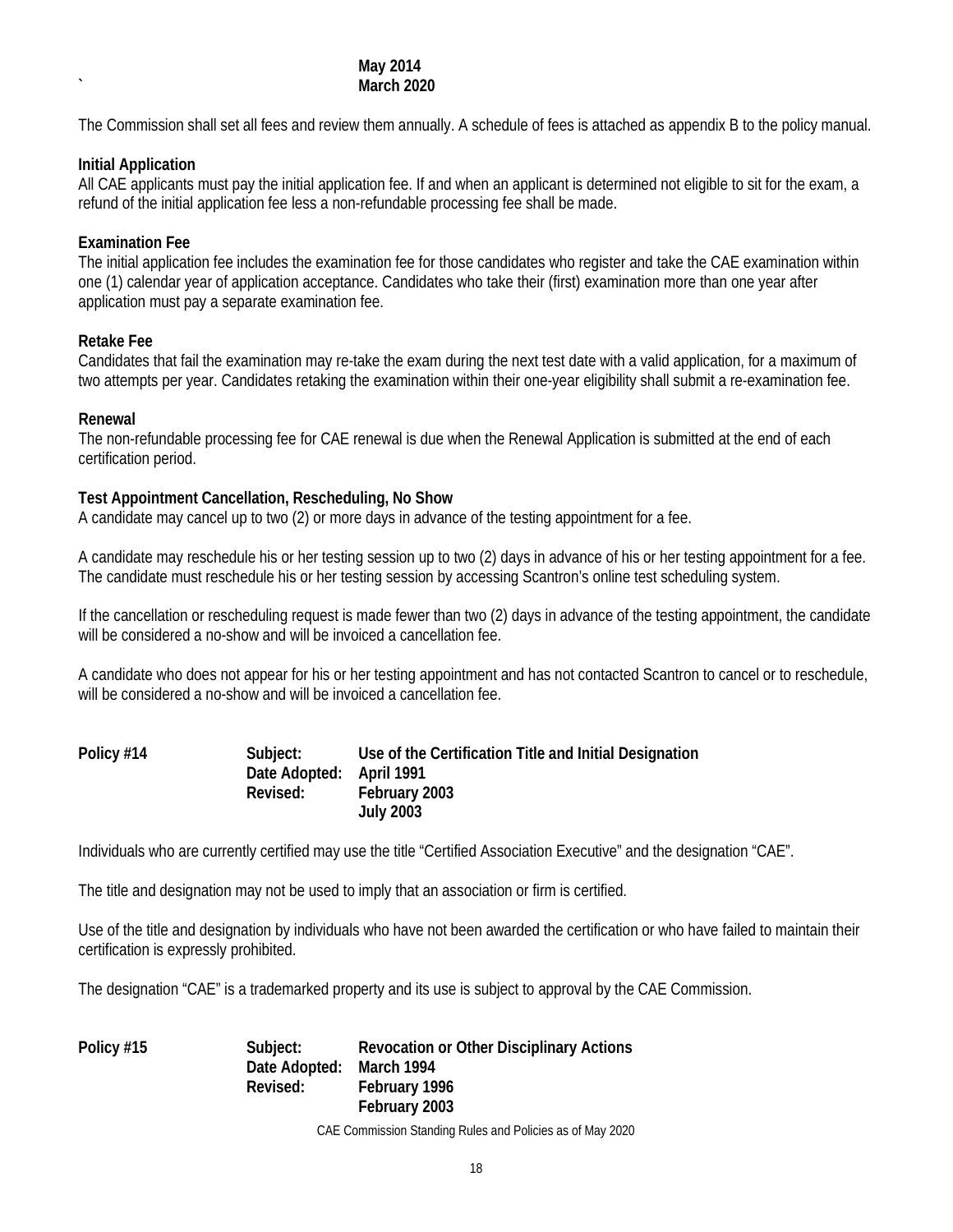# **April 2004 November 2007 November 2008 May 2009 February 2013**

A Certificant may have his/her certification revoked or other disciplinary action taken for violation of CAE Program policies including:

- Conviction of a felony relating to professional practice in the field of association management;
- Violation of examination procedures or security;
- A material misstatement on an application for initial certification or renewal application or in any of its representations to the Commission, or other information related to professional practice, whether intentional or unintentional;
- Misrepresentation or improper use of the credential;
- The Certificant does not pay program fees on a timely basis.

In addition to the above violations, a Certificant may have his/her certification revoked or other disciplinary action taken for specific enforceable behaviors.

- **1) CAE Code of Professional Conduct.** A CAE may be subject to discipline for the following:
	- a) Knowingly violating the law in the course of the CAE's professional activities, including, but not limited to fraud, embezzlement, misappropriation of property, or unlawful discrimination. Allegations of violations of this section must be based on an independent finding of a violation of the law by a court of competent jurisdiction or an administrative or regulatory body.
	- b) Failure to report and willfully concealing one's knowledge of illegal activity by staff, volunteer or vendor related to association management.
	- c) Violation of other certification or credential standards resulting in revocation or other discipline.
	- d) Knowingly making false statements of material fact in any professional context, including falsification of academic, employment, or credentialing records.
	- e) Failure to disclose one's own actual conflict of interest to a third party decision making body, where such conflict would be material to such body's deliberations or decision-making process. Such third party may be a board of directors, a committee of the board, a client, or an employer.
	- f) Failure to adhere to the employer's policies and procedures in the acceptance of commissions, remuneration or other benefits in connection with the scope of the certificant's employment.
	- g) Unauthorized, material disclosure of confidential information except when required by law, where disclosure results in damage to the owner of the confidential information.
	- h) Willful disregard of lawful board of director directives that materially undermines the interests of the organization.

In the course of applying for certification or renewal, Certificants are to be made aware of the bases for which certification can be revoked.

The Professional Conduct Committee shall be empowered to investigate, deliberate, and bring to resolution, according to these Rules and Procedures, all Complaints against Certificants.

The CAE Commission, including action by the Professional Conduct Committee as delegated by these procedures, is the only entity authorized to make final decisions with respect to revocation or other disciplinary actions.

# **2) Objectives and Responsibilities of the Professional Conduct Committee**

CAE Commission Standing Rules and Policies as of May 2020 a) **Objectives**. The fundamental objectives of these Rules and Procedures are to protect the public against unprofessional and unethical conduct by Certified Association Executives ("Certificants"). This objective is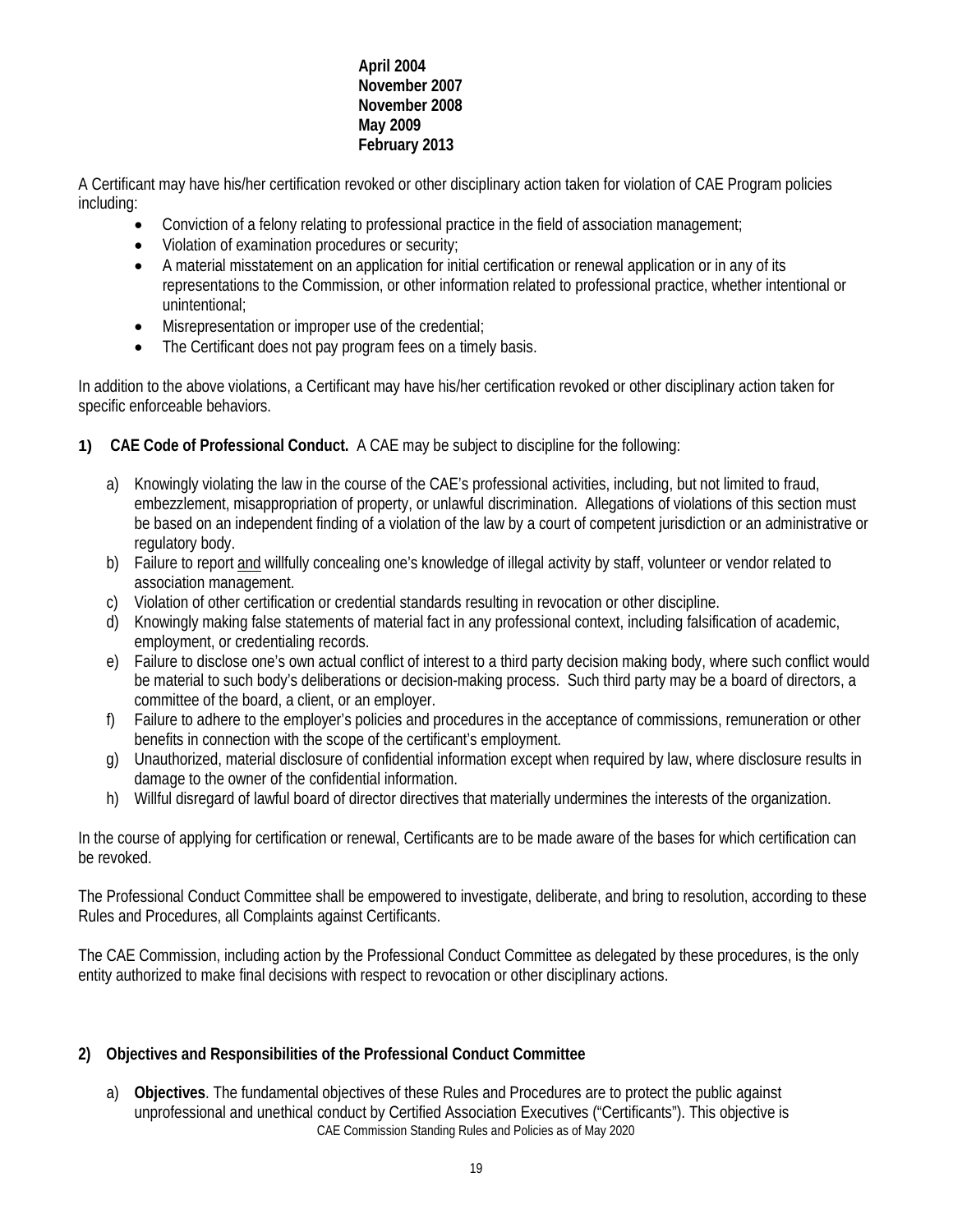accomplished by maintaining and administering these *Rules and Procedures Regarding Ethical and Professional Conduct Complaints* ("Rules and Procedures"). The purpose of these Rules and Procedures are:

- i) to ensure that any person who currently holds or held at the time of alleged offense the Certified Association Executive (CAE) certification or an applicant for such certification ("Certificant") awarded by the CAE Commission ("CAE Commission") (a "CAE") is practicing in accordance with profession and community standards;
- ii) to ensure the integrity of the program requirements and certification process;
- iii) to ensure that issues regarding Certificants' ethical practices are evaluated and determined on a peer group basis; and
- iv) to ensure due process for how Complaints against Certificants may be filed, and how the CAE Program will respond to, investigate, and take appropriate action concerning the allegations.
- b) **Resolution of Complaints**. The Professional Conduct Committee Chair, assisted by the Director of Credentialing and legal counsel, shall oversee proper consideration of all Complaints of alleged unprofessional and unethical conduct or other violations of the CAE Code of Professional Conduct or CAE Program policy in accordance with these rules such as to bring to conclusion and, if necessary, take disciplinary action(s) as may be necessary to achieve the objectives of the CAE Code of Professional Conduct, CAE Program policies, and these Rules and Procedures.
- c) **Composition of the Professional Conduct Committee.** The Professional Conduct Committee Chair (who shall not be a member of the Commission) shall be appointed by the CAE Commission Chair. The Professional Conduct Committee shall be appointed by the Professional Conduct Committee Chair with approval by the CAE Commission Chair as outlined in Standing Rule 3. The Professional Conduct Committee shall be comprised of at least six (6) individuals who are CAEs in good standing and who are not members of the CAE Commission. The Immediate Past Chair of the CAE Commission shall participate in the deliberations of the Committee.
- d) **Authority of the Professional Conduct Committee.** The Professional Conduct Committee shall be empowered to investigate, deliberate, and bring to resolution, including taking appropriate disciplinary actions, according to these Rules and Procedures, with respect to all Complaints against Certificants.
- e) **Annual Activities**. Annually, or as requested by the Commission, the Professional Conduct Committee Chair shall:
	- i) Ensure a review and analysis of the Rules and Procedures and, as deemed necessary, propose recommendations for improving the Rules for adoption by the CAE Commission.
	- ii) Deliver a summary report to the Commission identifying the Professional Conduct activities, including a report of any public sanctions during the year and summary of other actions as provided in these Rules and Procedures.
- f) **Time.** The time periods set forth in the sections below are intended to provide guidance to the Professional Conduct Committee, the Commission and the parties, and may be extended at the respective Chair's discretion depending upon the circumstances of each proceeding. Failure of the Professional Conduct Committee, the Commission or any party to comply with the time periods shall in no event prevent the continuation or conclusion of a proceeding by the Professional Conduct Committee or the Commission.

# **3) How a Complaint may be filed.**

- a) **Who may file a Complaint.** A Complaint must be based on an independent finding of a/an:
	- i) CAE
	- ii) Board of directors iii) Administrative body
	- iv) Court of competent jurisdiction
	- v) Association, or
	- vi) Credentialing organization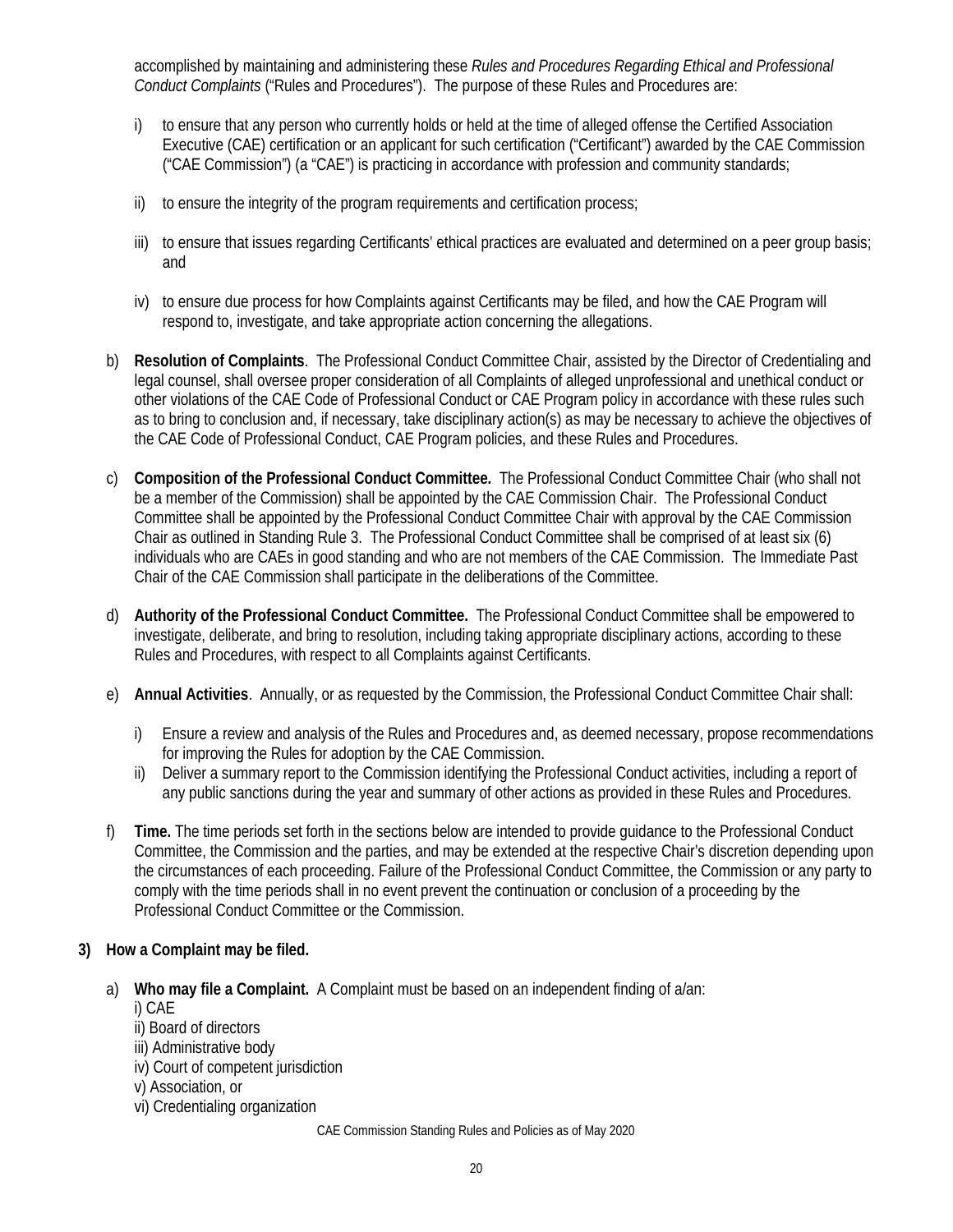A Complaint against a Certificant may be submitted in writing by any of the above parties when a Certificant appears to have violated the CAE Code of Professional Conduct or CAE Program policy. The CAE Commission Chair may initiate a complaint on his/her own initiative.

- b) **Certificant Status.** A Certificant who is certified at the time of the alleged offense with the CAE Commission shall be subject to these Rules and Procedures irrespective of whether the Certificant's certification status has thereafter expired or been terminated or whether the Certificant has resigned.
- c) **What must be included in a Complaint.** All Complaints must be submitted in writing to the Professional Conduct Committee Chair, in care of the Director of Credentialing, in a form that complies with the CAE Commission requirements. The Complaint must:
	- (1) specify the name, address and telephone number of the Complainant;
	- (2) include the name, address and telephone number of the Certificant;
	- (3) set forth the specific sections of the CAE Code of Professional Conduct or CAE Program policy alleged to have been violated;
	- (4) provide an adequate description of the facts supporting the Complaint including documentation relating to the allegations;
	- (5) detail previous steps, if any, that have been taken with respect to the alleged unethical or unprofessional conduct and the results of such steps taken;
	- (6) include the Complainant's approval for the Committee to disclose all information to the Certificant and those members evaluating the Complaint; and
	- (7) be signed by the Complainant.
- d) **Anonymous Complaint.** No action will be taken solely on the basis of an Anonymous Complaint, but the Chair of the CAE Commission, in consultation with the Director of Credentialing and legal counsel, may direct the Professional Conduct Committee to self-initiate a Complaint based on information in Anonymous Complaints.

# **4) How Complaints are handled**

- i) **Incomplete Complaints.** If the Professional Conduct Committee Chair, assisted by the Director of Credentialing and legal counsel, determines that the Complaint does not sufficiently address what must be included in a Complaint, then steps may be undertaken to rectify the incomplete items or, as appropriate, dismiss the Complaint for failure to include the necessary elements that must be included in a Complaint, and the Complainant so notified.
- ii) **Complaints without merit.** If the Professional Conduct Committee Chair, assisted by the Director of Credentialing and legal counsel, determines that the Complaint does not have merit, meaning the facts presented are inconsequential, unreliable, or present irrelevant information, the Complaint will be dismissed and the Complainant so notified. The CAE Commission Chair will also be notified of the decision.
- iii) **Complaints with merit.** If the Professional Conduct Committee Chair, assisted by the Director of Credentialing and legal counsel, determines that the Complaint has merit, an investigation will be initiated, and the Complainant, Certificant, and CAE Commission Chair so notified. The notice to the Certificant whose conduct is in question shall include: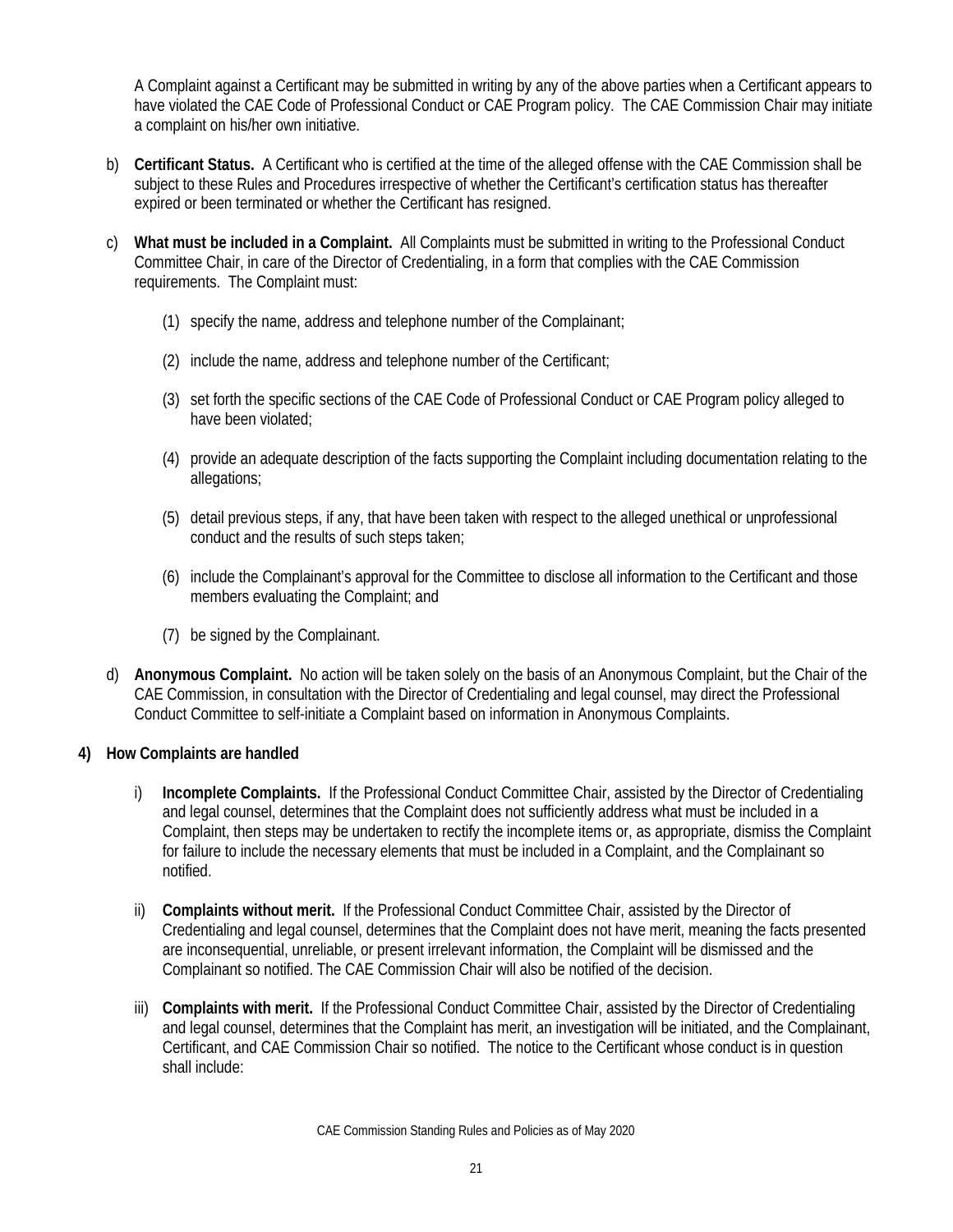- (1) the basic facts of the Complaint and identification of the alleged violation. The notice shall include a description of the alleged behaviors involved in the Complaint, including the specific sections of the CAE Code of Professional Conduct or CAE Program policy alleged to have been violated by the Certificant;
- (2) the name of the Complainant, which may be included or withheld based on the advice of legal counsel as necessary to preserve due process and confidentiality;
- (3) a copy of these Rules and Procedures;
- (4) a request that any specific information to assist in investigation of the Complaint be provided in the form of a written response and supporting documentation within thirty (30) days of receiving the notice, a statement that all information submitted by the Certificant shall become part of the record, may be used in further proceedings, and only be disclosed in accordance with the policies on Confidentiality, Public Notice of Sanction, and Record-Keeping of Proceedings set forth within these rules;
- (5) identification of the members of the Professional Conduct Committee and CAE Commission. The Certificant may submit a written petition within 7 days to the Professional Conduct Committee Chair identifying any conflict of interest concerns as to Professional Conduct Committee and/or CAE Commission members, detailing such concerns, and, as appropriate, asking for replacement of any such member. The Professional Conduct Committee Chair shall have final authority as to the disposition of such requests, and may appoint other CAE(s) in good standing as replacement members of the Professional Conduct Committee. In the case of conflict of interest concerns with members of the Commission, the CAE Commission Chair shall have final authority over all such requests, and Commission members deemed to have a conflict of interest shall refrain from all considerations and votes on the matter; and
- (6) notice that a Formal Investigation will be instituted in accordance with the Rules and Procedures if the preliminary investigation is not satisfactorily concluded.
- iv) **Preliminary investigation.** The Professional Conduct Committee Chair, assisted by the Director of Credentialing and legal counsel, will be responsible for conducting preliminary investigation of the Complaint and may seek additional information pursuant to the investigative methods outlined in the section of these Rules and Procedures entitled "Method of Conducting Investigation" (Section 3ix). The Certificant's failure to respond to the Complaint, or any other unwarranted delay or lack of cooperation by the Certificant, shall not prevent the continuation or conclusion of the proceedings by the Committee, as it deems appropriate.
- v) **Preliminary investigation reaching satisfactory conclusion.** Once the preliminary information and any other requested information has been considered pursuant to these Rules and Procedures, the Professional Conduct Committee Chair, in consultation with the Director of Credentialing, legal counsel, and Immediate Past Chair of the CAE Commission, may conclude that the Complaint has no basis in fact, is insufficient, or is likely to be corrected on its own merit and, therefore, may, on its own initiative, determine to close the case without further action. Such decision shall be made within sixty (60) days of the Professional Conduct Committee Chair's receipt of all of the requested information. The Professional Conduct Committee Chair shall inform both the Complainant and the Certificant. The notice to the Certificant shall state that the basic facts of the Complaint and preliminary investigation findings will be noted in the Certificant's record.
- vi) **Preliminary investigation failing to reach satisfactory conclusion.** If the response is not considered a satisfactory resolution by the Professional Conduct Committee Chair, assisted by the Director of Credentialing and legal counsel, the matter may be:
	- (1) referred to an appropriate body (including, but not limited to, law enforcement agencies, the Certificant's employer, and/or other membership or credentialing bodies). In such cases, the further consideration of the Complaint may be suspended pending the outcome of the referral.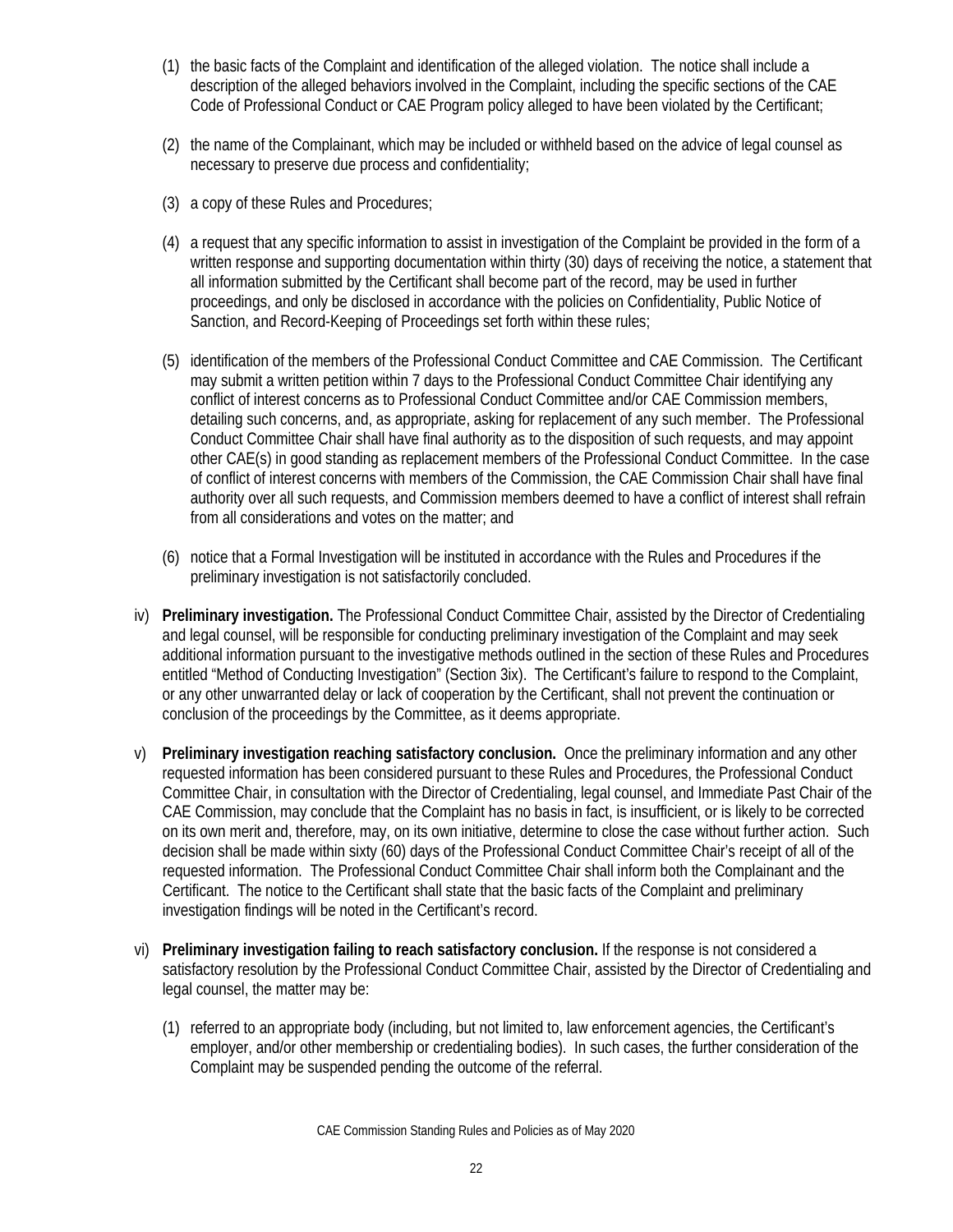- (2) referred directly to the Professional Conduct Committee with recommendation for disciplinary action if the preliminary investigation determines that the Certificant has been convicted of a felony deemed related to the practice of association management and/or other confirmed finding of malpractice or breach of relevant standards of conduct by legal authorities, membership organization, or certifying body. In such cases, the Certificant and Complainant will be so notified. The notice to the Certificant shall state the preliminary finding and recommendation, and the intent of the Professional Conduct Committee to undertake consideration of the issue on a given date. The notice shall also inform the Certificant of the opportunity to provide a written response and submit supporting documentation as show good cause in writing within 30 days of receipt why he or she should not have such disciplinary action taken, including, but not limited to, suspension or revocation of certified status. If the Certificant fails to timely respond, such action or inaction shall be deemed to be a waiver by the Certificant of his or her right to submit a written response.
- (3) formally referred for Formal Investigation and deliberation, and the Complainant, Certificant, and CAE Commission Chair so notified, as provided in viii below.
- vii) **Procedure for Formal Investigation.** Within ten (10) days of a preliminary investigation determination that a Complaint requires Formal Investigation, the Professional Conduct Committee Chair shall appoint an Investigative Panel (the "Panel").
	- (1) **Composition of Investigative Panel.** The Panel shall be designated and appointed at the discretion of the Professional Conduct Committee Chair. The Panel shall be comprised of two (2) members of the Professional Conduct Committee. The Chair of the Committee shall be authorized to participate in the discussion and deliberation of matters pending before each Panel. The Panel shall take action by consensus and the Chair of the Committee shall not vote.
	- (2) **Authority of the Investigative Panel.** The Panel, in consultation with the Director of Credentialing and legal counsel, may investigate and seek additional information pursuant to the investigative methods outlined in the section of these Rules and Procedures entitled "Method of Professional Conduct Committee Deliberations" (Section 3x) of this policy and shall make a recommendation for action to the Professional Conduct Committee.
- viii) **Notice of Formal Investigation.** If a Formal Investigation is initiated, the Certificant shall be sent notice once an Investigative Panel has been appointed. The notice will advise the Certificant that he or she will have another thirty (30) days from receipt of notice to provide any further information to the Panel and that he or she may also be asked to respond to additional questions or information requests.
- ix) **Method of Conducting Investigation.** An investigation may be conducted by collecting information, including documentation, conducting phone inquiries and through any other appropriate or similar means of inquiry.
	- (1) **Certificant Records.** Certificant records may be reviewed and consideration may be given to any elements recorded in the Certificant's CAE record.
	- (2) **Experts.** Experts may be retained and consulted with as necessary to assist in investigations. The expert may be an individual certified by the CAE Commission, or a member of an acknowledged peer group established by the CAE Commission or another responsible organization. Any expert retained and consulted with must sign an appropriate agreement setting forth the expert's agreement to maintain all information as confidential.
	- (3) **Additional Information.** Additional information may be sought through correspondence or otherwise, including supplementary information from the Complainant in writing or interviews, or from any other party, when necessary, in order to completely evaluate the substance of the allegations. In the event that the additional information is deemed necessary but the Complainant refuses to provide such additional information, it may be determined that the case should be closed, or proceed based on the information on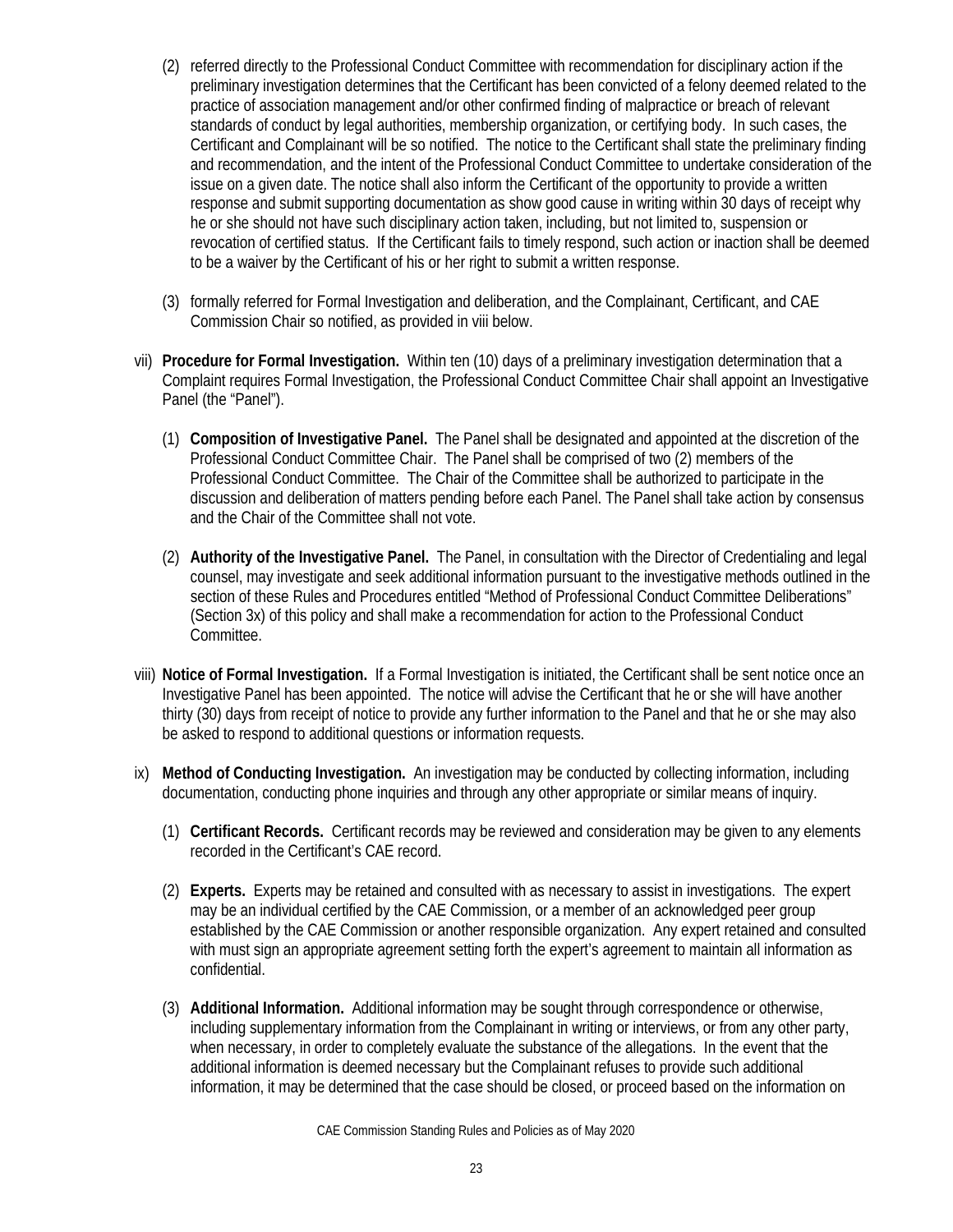hand. In the event that the additional information is not provided in a timely fashion, considerations may proceed based on the information on hand.

(4) **Additional violations.** If, during the course of its investigation, the Panel, Professional Conduct Committee, or CAE Commission determines that there may be additional violations of the CAE Code of Professional Conduct or CAE Program policy, then such violations may be investigated and appropriate findings regarding such additional violations may be reached in accordance with these Rules and Procedures.

**Panel Deliberation.** The Panel shall, in consultation with the Director of Credentialing and legal counsel, review all of the information and arrive at a consensus on a recommendation to the Professional Conduct Committee. The Chair of the Professional Conduct Committee shall be authorized to participate in the discussion and deliberation of matters pending before the Panel, but shall not vote. The recommendation of the Panel shall be provided in writing to the Chair of the Professional Conduct Committee for transmission to the full Committee.

- x) **Method of Professional Conduct Committee Deliberations.** The Professional Conduct Committee, assisted by the Director of Credentialing and the CAE Commission's legal counsel, will deliberate on the recommendation of the Panel, with access to the entire written record, in a private and confidential manner. The Certificant may petition the Professional Conduct Committee Chair for the opportunity to present an oral statement via conference call to the Panel. If granted, only the Certificant will be allowed to speak on his/her behalf. Such participation shall be at the sole discretion of the Professional Conduct Committee Chair and the Committee shall in no circumstance conduct a trial type hearing, and the rules of evidence shall not apply. The Immediate Past Chair of the CAE Commission and Professional Conduct Committee Chair shall both participate in the deliberations and each shall have a vote on all issues, as shall all members except those serving on the Investigative Panel. The Professional Conduct Committee shall be instructed as to the full range of actions it may take, including to close the case without further action up to revocation of the Certificant's CAE credential. The Committee shall be instructed to carefully consider its charge to protect the public against unprofessional and unethical conduct, as well as the gravity of the findings when determining disciplinary action. A vote shall be taken as to the disposition of the matter, determined by a majority of votes cast. In the event that a majority support is not ascertained, the Committee may consider and hold subsequent votes as to the disposition of the matter, including on other disciplinary actions as allowed by the section of these Rules and Procedures entitled "Types of Disciplinary Actions" (Section 4a) of this policy.
- xi) **Notification of Professional Conduct Committee Determination.** Within ten (10) days from the date of its decision following an investigation, the Chair of the Professional Conduct Committee shall inform both the Complainant and the Certificant of the Committee's determination and, as appropriate, the actions to be taken, if any, along with the bases for such actions, including a citation to any and all CAE Code of Professional Conduct, or CAE Program policies that were violated by the Certificant. The notice shall be sent via an efficient and verifiable means. The notice to the Certificant shall also include notice of the Appeals provisions of these Rules and Procedures, as well as the relevant confidentiality, public notice of sanction, and record-keeping rules.

# **5) Disciplinary Actions**

**a) Types of Disciplinary Actions.** The following disciplinary actions may be taken as deemed appropriate by the Professional Conduct Committee, or, in the case of an Appeal, the CAE Commission:

# **i) Private Sanction Disciplinary Actions**

- (1) Notify all parties, in writing, that no action is warranted against the Certificant;
- (2) Require that the Certificant cease and desist the alleged conduct;
- (3) Request that the Certificant(s) cease the improper conduct, accept supervision or seek appropriate assistance;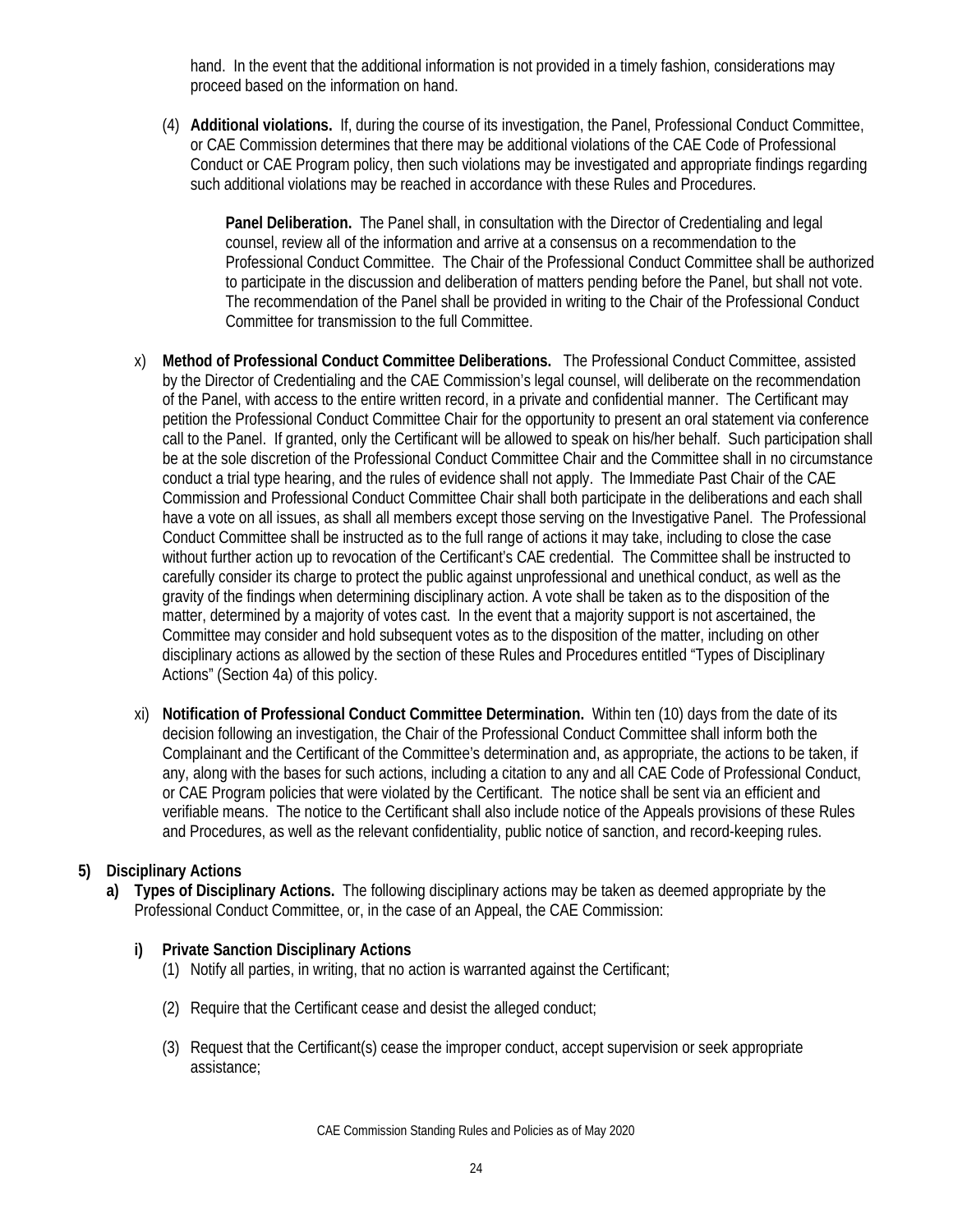- (4) Reprimand the Certificant in writing if there has been a violation of the CAE Code of Professional Conduct and/or CAE Program policies but no harm to another person, the public or the profession has occurred;
- (5) Censure the Certificant if there has been a violation of the CAE Code of Professional Conduct and/or CAE Program policies but the harm done is not sufficient to warrant more serious action;
- (6) Place the Certificant under probation and monitor the Certificant's conduct;
- (7) Refer the matter to the proper authorities for criminal prosecution, if appropriate;
- (8) Refer the matter to a national, regional, state or local professional association and/or a licensing or certifying authority;
- (9) Take any other action that is warranted under the circumstances.

# **ii) Public Sanction Disciplinary Actions**

- (1) Suspend the Certificant's CAE status for an appropriate period of time, including permanently, if necessary;
- (2) Revoke the Certificant's CAE status for an appropriate period of time, including permanently, if necessary.
	- a) **Multiple Sanctions.** The Professional Conduct Committee (or, in the case of an Appeal, the CAE Commission) may apply more than one sanction as deemed appropriate.

# **6) Appeals Provisions**

- a) **Appeal of the Professional Conduct Committee's Decision**. The Certificant shall have thirty (30) days from the date of Notification of Professional Conduct Committee Determination to deliver a written appeal to the Professional Conduct Committee's findings. Failure to timely appeal the Professional Conduct Committee's determination shall be deemed to be final and conclusive acceptance of the Professional Conduct Committee's determination and closure of the Professional Conduct Committee's determination of that matter. Thereafter, the Professional Conduct Committee's conclusions and sanctions shall be imposed, effective immediately.
- b) **Process for Appealing the Professional Conduct Committee's Decision.** The Certificant's appeal of the Professional Conduct Committee's decision must be in writing and shall be sent to the Chair of the CAE Commission care of the Director of Credentialing via an efficient and verifiable means. The Certificant shall state the specific grounds why the appeal should be considered or granted. The Certificant's appeal may not present, include, or rely on facts that were not previously presented in the proceedings. Appeals are limited to:
	- (1) The fact that the Professional Conduct Committee's decision was not supported by or was contradicted by the evidence presented;
	- (2) The fact that the Professional Conduct Committee did not follow its own Policies, Rules and Procedures; and/or
	- (3) That the disciplinary action is not appropriate to the gravity of the situation.
- c) **Certification Status during Disciplinary Procedures and Appeal.** During the period that disciplinary considerations and/or an appeal of a disciplinary action is pending, the certification status of the Certificant will be continued based on the individual's standing with the CAE certification program, subject to the normal and regular cycle of renewal requirements.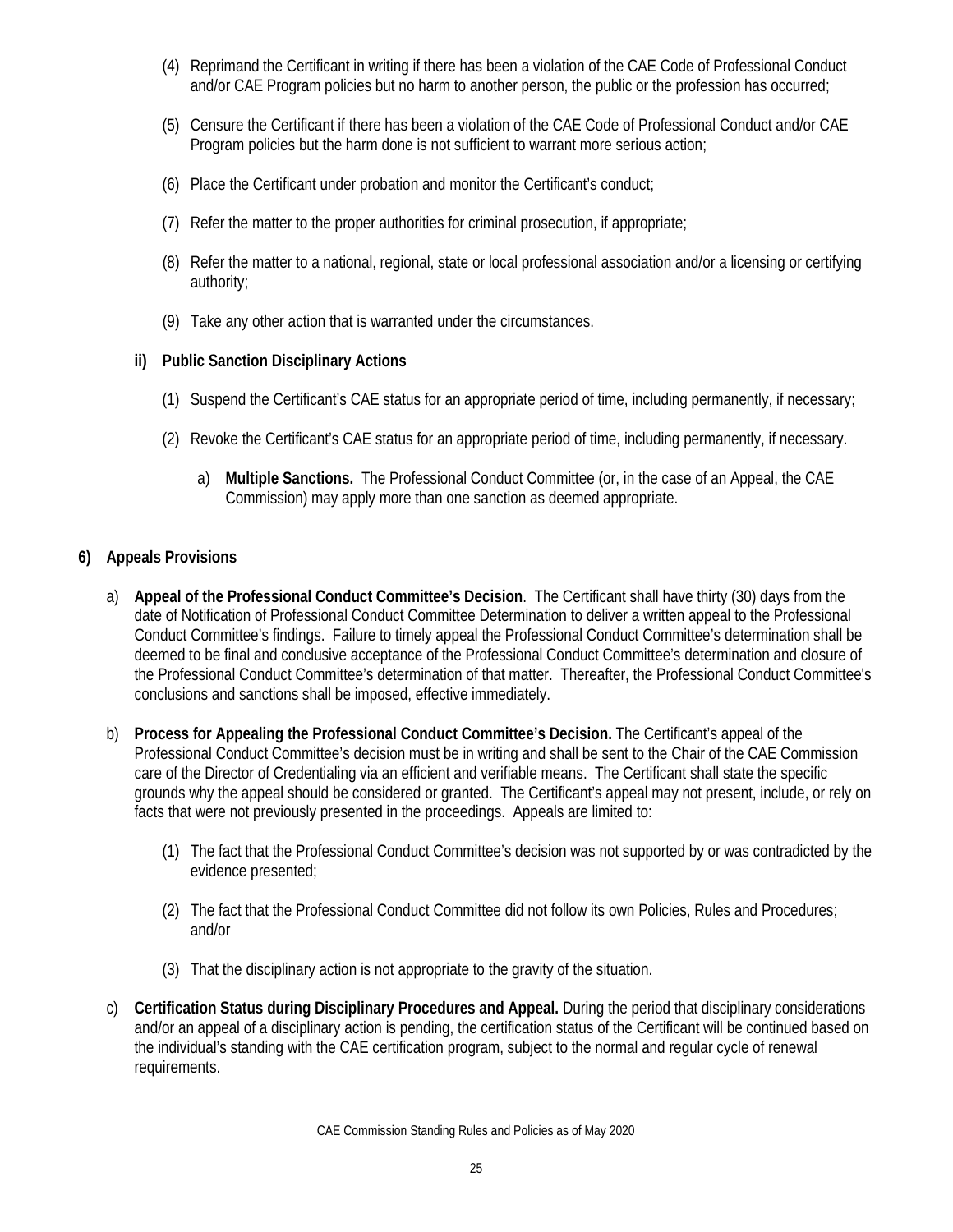- d) **Materials provided to the Commission to consider an Appeal.** In the event the Certificant timely and properly appeals the Professional Conduct Committee's decision, the Chair of the Professional Conduct Committee shall provide the Chair of the Commission with all information and materials collected during the Professional Conduct Committee's investigation and deliberations. The CAE Commission Chair shall also be provided a copy of the Certificant's written appeal of the Professional Conduct Committee's decision and a copy of these Rules and Procedures.
- e) **Consideration by the CAE Commission.** The Immediate Past Chair and any Commission member deemed by the CAE Commission Chair to have a conflict of interest in regard to hearing the Appeal shall be recused from all aspects of consideration of the Appeal. At the discretion of the Chair of the CAE Commission, the consideration of the Appeal may be scheduled to be determined on the agenda of its next regularly scheduled business meeting, or, if deemed necessary by the CAE Commission Chair, at a special session, including by teleconference. The Certificant may petition the CAE Commission Chair for the opportunity to present an oral statement via conference call to the Commission. If granted, only the Certificant will be allowed to speak on his/her behalf. Such participation shall be at the sole discretion of the CAE Commission Chair and the Commission shall in no circumstance conduct a trial type hearing, and the rules of evidence shall not apply. At the discretion of the Chair, an Appeals review panel of two or more Commissioners may be appointed to consider the facts of the matter and Appeal. The Commission shall then be presented with the Appeal and any findings of the Appeals review panel. A vote shall be taken as to the disposition of the Appeal, determined by a majority of votes cast. In the event that a majority support is not ascertained, the Commission may consider and hold subsequent votes as to the disposition of the Appeal, including on other disciplinary actions as allowed by the section of these Rules and Procedures entitled "Types of Disciplinary Actions" (Section 5a).
- f) **Options available to the Commission to resolve an Appeal**. For an appeal based on the assertion that the Professional Conduct Committee's decision was not supported by or was contradicted by the evidence presented, the Commission may:
	- (1) Affirm the Professional Conduct Committee's decision;
	- (2) Determine that the findings of facts by the Professional Conduct Committee were clearly erroneous, and make an appropriate determination as to the disposition of the complaint;
	- (3) Determine that the disciplinary sanctions assessed by the Professional Conduct Committee were grossly disproportionate to the facts surrounding the violation, and make an appropriate determination as to the disposition of the complaint and/or disciplinary action.

For an appeal based on procedural error, the Commission may:

- (4) Affirm that the Professional Conduct Committee followed proper procedures and affirm the Professional Conduct Committee's decision; or
- (5) Determine that the procedures used by the Professional Conduct Committee were in serious and substantial violation of the CAE Code of Professional Conduct, professional conduct, and/or CAE Program policies, and these Rules and Procedures, and either make an appropriate determination as to the disposition of the complaint, or refer the decision back to the Professional Conduct Committee to reconsider the matter utilizing proper procedures.
- g) **Notification of Appeals determination.** The Certificant shall be notified in writing of the outcome of the Commission's determination in regard to the Appeal within ten (10) days of the decision via an efficient and verifiable means.
- h) **Further Appeals.** The decision of the Commission on the Appeal shall be final and effective immediately as stated, and may not be appealed to the ASAE Board of Directors or any other body.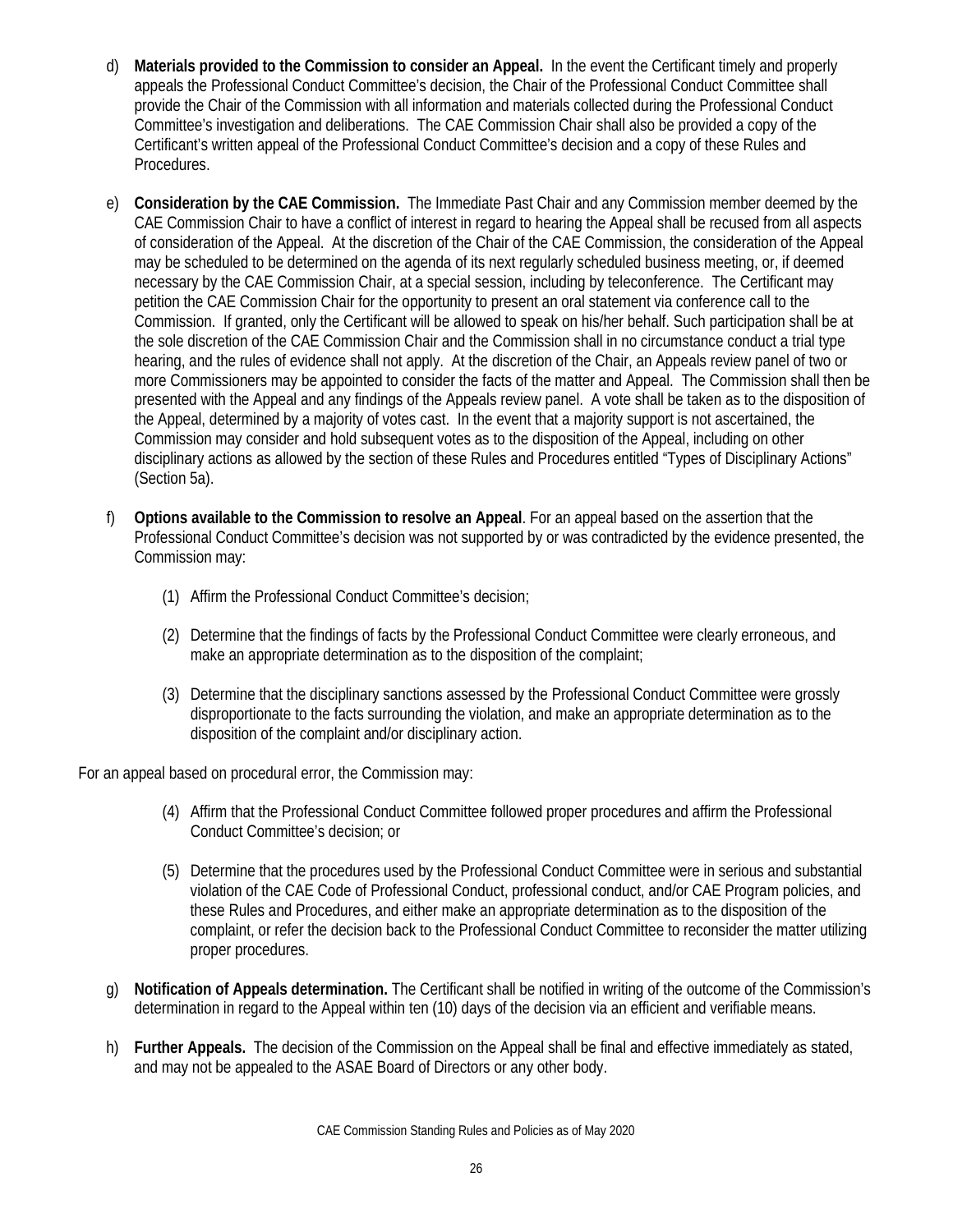- **7) Confidentiality, Public Notice of Sanction, and Record-Keeping of Proceedings in Revocation or Other Disciplinary Actions Matters**
	- **a) Public notice of Disciplinary Actions** 
		- i) **Public reporting of Sanctions.** The names of all publicly sanctioned Certificants (pursuant to Section 5aii of this policy) and the violations of the CAE Code of Professional Conduct and/or CAE Program policies involved as determined by the Commission shall be included in an annual report that is publicly available on the CAE Program web site, and other appropriate locations as reasonably determined by the Commission. The report may also include cumulative and/or redacted reports of Private Sanctions of the Commission if the Commission decides such reports may serve as guidance to other Certificants.
		- ii) **Notification of Public Sanction to Professional Societies.** In addition, the Director of Credentialing, on behalf of the Chair of the Commission, shall notify all national, regional, state or local professional associations of association executives of any publicly sanctioned Certificants (pursuant to Section 4aii of this policy).
		- iii) **Notice of Public Sanction available upon request.** Upon request, the Director of Credentialing shall provide such a report including the names of all publicly sanctioned Certificants (pursuant to Section 5aii of these rules), including the violations of the CAE Code of Professional Conduct and/or CAE Program policies involved as determined by the Commission, to any interested person or public agency deemed necessary to protect the public.

# **b) Confidentiality**

- i) **Disclosure of Complainant and Certificant names.** The names and addresses of Certificant, and Complainant if necessary, shall be disclosed to the Director of Credentialing, CAE Program legal counsel, Professional Conduct Committee Chair, and the Chair of the Commission, and additionally as necessary in the course of proceedings to the members of the Professional Conduct Committee, Commission, and any experts enlisted to assist in investigation and consideration of the matter.
- ii) **Confidentiality Attestation.** All individuals enlisted by, or on behalf of, the Professional Conduct Committee and/or Commission to investigate, consider or deliberate as part of these processes shall sign an appropriate statement setting forth their agreement to maintain all information as confidential, and to promptly return all information received during the course of an investigation to the CAE Commission's offices care of the Director of Credentialing.
- iii) **Handling of information related to the Complaint and proceedings.** All information, other than that which is publicly available, related to and disclosed during the proceedings shall be maintained on a confidential basis, except that the Director of Credentialing, Professional Conduct Committee and/or the Commission shall be permitted to:
	- (1) disclose such information when compelled by a validly issued subpoena or court order, or when otherwise required by law or pursuant to permission granted by the individual in question;
	- (2) share relevant information with parties essential to the review and investigation of the alleged unethical or unprofessional conduct, including the CAE Commission's staff, legal counsel, and consultants or experts;
	- (3) utilize such information in anonymous and aggregate form for purposes deemed appropriate by the Commission and/or Professional Conduct Committee, including, but not limited to, public reports, Certificant education, and research purposes.

# **c) Record Keeping**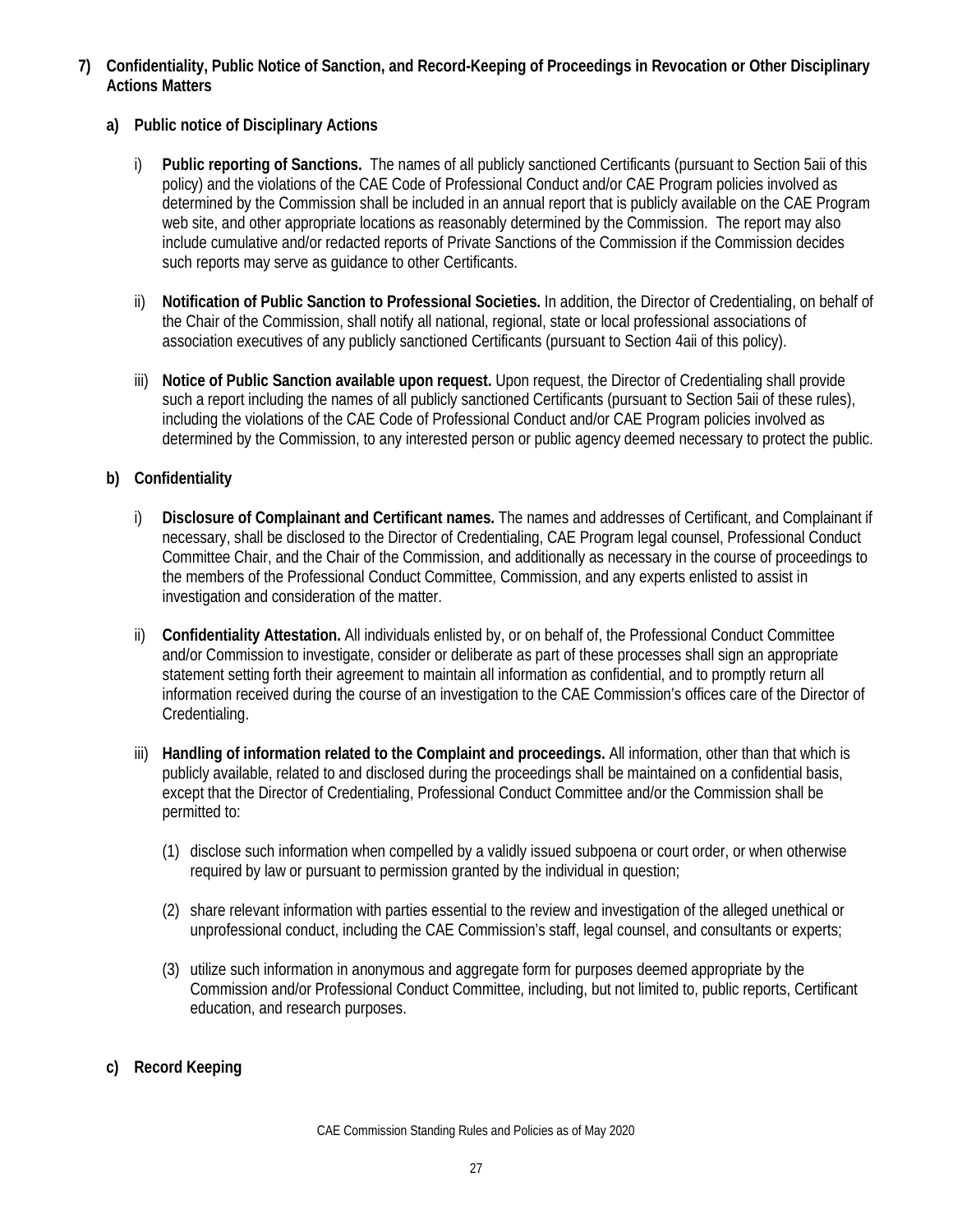- i) **Handling, storage, maintenance and destruction of records.** The Director of Credentialing, with the guidance of the Commission and Professional Conduct Committee Chair, shall establish reasonable procedures to ensure that confidentiality is maintained with respect to the handling, storage, maintenance and destruction of records.
- ii) **Recording of Complaints in Certificant records.** All Complaints meeting the requirements outlined in the section of these Rules and Procedures entitled "How a Complaint may be filed" (Section 3 a - d) become a part of the record in the Certificant's file to be held in the CAE Commission's offices. The record shall include the steps undertaken in the due process review and any action taken, including notation of Complaints dismissed for lack of merit.
- iii) **Retention of records for closed cases.** Once the case is closed, dismissed, or otherwise reaches conclusion, one set of records shall be maintained as part of the program's permanent records and the remainder destroyed.

#### **Policy # 16 Subject: Appeals for CAE Applicants, Candidates and Recertifying Certificants Date Adopted: April 1991 Revised: March 1996 February 2003 February 2009 November 2014**

An appeal may be made by a CAE applicant, candidate or certificant only regarding the following circumstances:

- the CAE Commission's interpretation of standards including candidate eligibility from the time of candidate inquiry or the filing of the initial application through the time of conferring of the credential;
- exam administration procedures;
- testing conditions severe enough to cause a major disruption of the examination process; and
- exam score based on exam content and/or keyed item responses;
- the CAE Commission's interpretation of standards required for renewal.

The applicant, candidate or certificant who wishes to make an appeal (the "Appellant") must submit an appeal in writing to the CAE Appeals Committee within thirty (30) days of receipt of notification of an adverse decision.

The CAE Appeals Committee shall then meet by teleconference within 30 days after the end date of the appeal period. All determinations regarding appeals must be decided by a two-thirds (2/3) vote of the Appeals Committee.

Notice of the Appeals Committee determination shall be provided to the Appellant within 10 business days of the decision.

The Appellant then has 30 days from receipt of the Appeals Committee determination to file a written appeal with the CAE Commission.

The appeal shall be considered at the next regularly scheduled meeting of the CAE Commission. All determinations regarding appeals must be decided by two-thirds vote of the Commission. Notice of the Commission determination shall be provided in writing to the Appellant within 10 business days of the Commission meeting*.*

The CAE Commission's determination shall be final.

| Policy #17 | Subject:      | <b>Records Retention</b> |
|------------|---------------|--------------------------|
|            | Date Adopted: | Mav 2006                 |
|            | Revised:      | February 2009            |
|            |               | May 2009                 |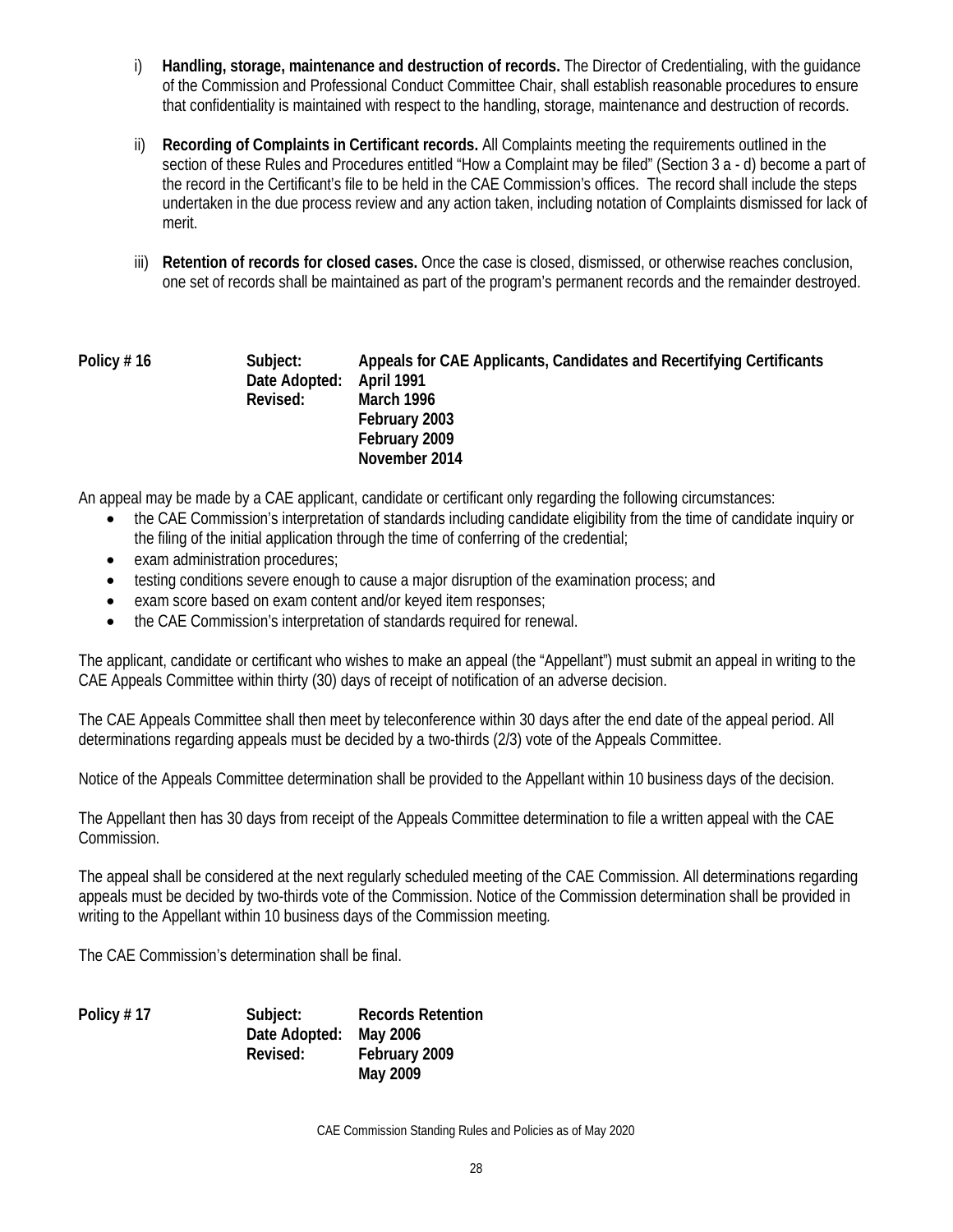The CAE Commission will retain documents in accordance with its record retention policy set forth below. Electronic retention policies are the same as for hard copy. Electronic files shall be regularly backed up.

Policies relating to document retention specific to revocation or other disciplinary actions are set forth in Policy 15, Revocation and Other Disciplinary Actions, #7 above.

Communications containing legal advice should be marked "Confidential and Privileged" and clearly identify the authors or recipients as lawyers. Employees or volunteers should not distribute documents containing privileged attorney-client information without specific authorization from the attorney.

Documents should not be retained past the designated times set forth in this policy. In addition, all paper and electronic files should undergo periodic review by staff, at least annually, to ensure compliance with this policy.

Should the Commission or ASAE be engaged in litigation or receive a subpoena for documents, the Record Retention Policy may be suspended on advice of legal counsel. The destruction of any documents in such circumstances may be inappropriate.

Document Type Retention Period

Standing Rules & Board Policies **Permanent** Regular and executive session minutes **Permanent** Regular and executive session agendas 6 years Board Reports and related documents 6 years Commission Committee documents 10 years Budgets 7 years 7 years Financial Records 7 years

#### **Correspondence**

Any outgoing official correspondence on behalf of the Commission that expresses or explains an official position or policy should be kept permanently, along with related incoming correspondence.

| Legal                                  |
|----------------------------------------|
| Claims and litigation                  |
| Contracts                              |
| Contracts – drafts                     |
| Correspondence - legal                 |
| Trademark registrations and copyrights |

**Certificant** Directory **Permanent** Applications **Permanent** Answer sheets/test booklets 180 days Revocation proceedings documents **Permanent** 

Permanent Permanent Discard after final contract is signed Permanent Permanent

**Elections** 

Nomination and election files Discard after need no longer exists

#### **Examination Development**

All documents related to the development and maintenance of the examination will be maintained permanently. These documents include, but are not limited to, job analysis studies, cut score (standard setting) reports, documentation of item writing activities, exam forms, and technical reports.

The item bank used to develop the CAE exam will be maintained permanently by the Commission or its designated vendor.

#### **Assessment Results**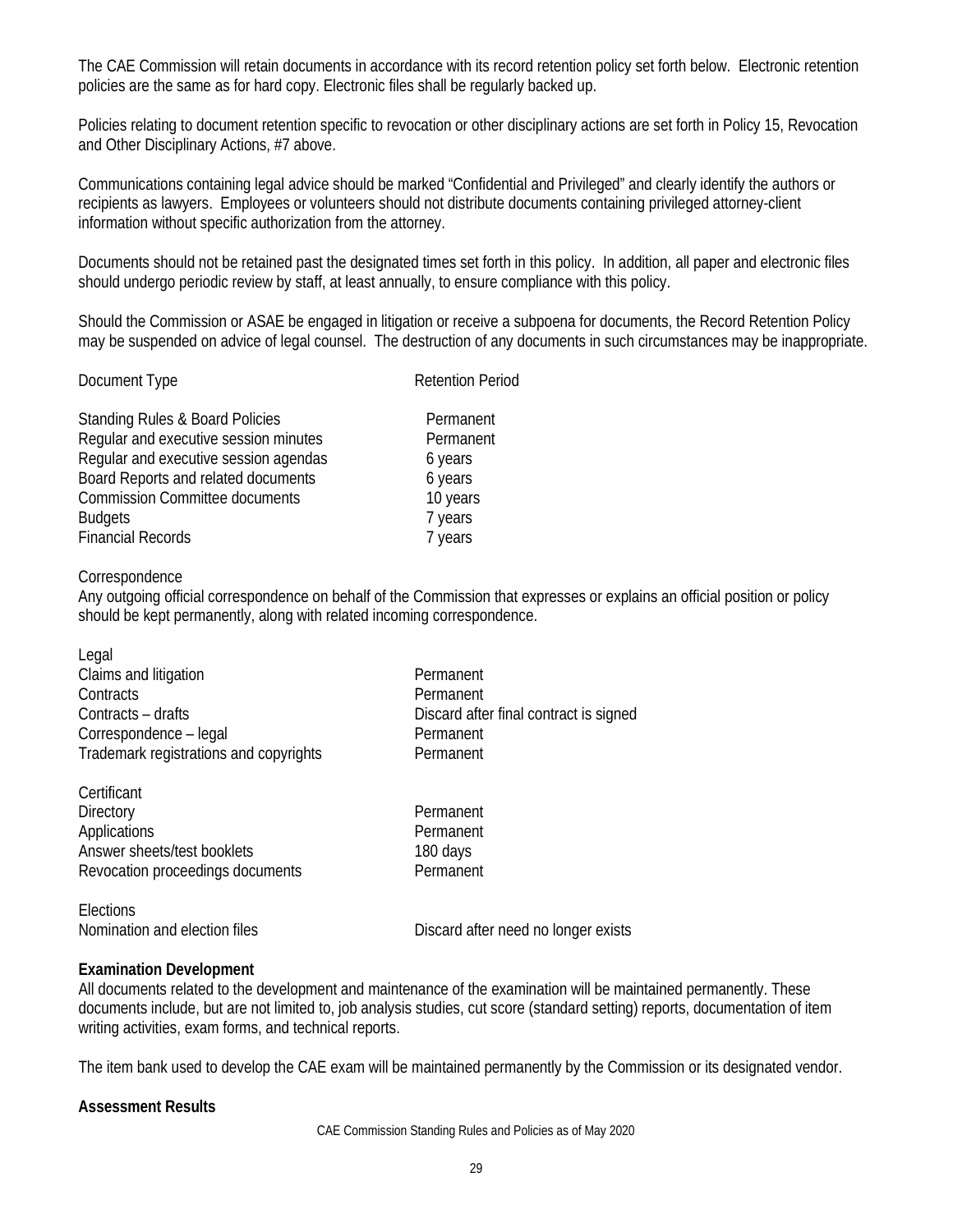Test scores for all candidates and related documents to determine test cut-scores and psychometrics shall be maintained by the Commission or its designated vendor in a secured environment for five (5) years.

**Policy # 18 Subject: Quality Improvement Date Adopted: May 2009 July 2019**

The CAE Program is committed to conducting periodic reviews of standing rules, policies and other program and candidate materials to facilitate the ongoing quality and maintenance of the CAE Program. Accordingly, an annual audit will be conducted and reported to the Commission at the first meeting of the committee year. The audit process will include a review of application processing, security procedures, document and record retention, staff training requirements, examination development, accreditation compliance, Commission orientation, confidentiality, and conflict of interest. The audit will identify any needed corrective and/or preventative actions. Errors that arise in the normal course of business will be addressed by the CAE Program Staff and significant errors will be reported to the CAE Commission.

The published list of Certified Association Executives will be updated following the completion of each exam administration. A database of all CAE applicants and certificants will be maintained.

# **Vendor Contracts**

Credentialing staff, with Commission oversight, will review at least annually any agreements with consultants and/or other vendors to ensure that those agreements continue to meet the needs of the certification program. Staff will review vendor services with periodic calls to review project status and outcomes and complete an annual review of agreed upon scope of services. Additionally, security clauses will be included in contracts dealing with confidential information.

# **Security**

Certification program staff will periodically review the certification program security practices to ensure compliance.

# **Scoring**

Testing/psychometric vendor enforces the quality control procedures at all stages of the certification process, from the job analysis study to score reporting. During examination development, the testing/psychometric vendor thoroughly trains item writers in developing psychometrically-sound and job-related items, classifies each item to the appropriate content area/test specifications, references the correct response to a current and verified publication, independently reviews and validates each item by at least three subject matter experts, conducts psychometric and editorial reviews of each item, constructs examinations according to the test specifications, and ensures equivalence among examination versions through an appropriate equating methodology.

Testing/psychometric vendor staff conduct independent internal and external testing of examination items, scoring keys, and score results reports.

# **Staff Training**

New credentialing staff receive training on CAE procedures and policies. Credentialing staff are trained as needed when policies or procedures change. Credentialing staff participate at least annually in education related to certification or current/upcoming CAE projects.

**Policy # 19 Subject: Security Date Adopted: May 2009 July 2019**

*The CAE Certification Commission Security Policy is a confidential document. To ensure the security of all confidential materials the policy will NOT be published or made available to CAE applicants, certificants, or the public.*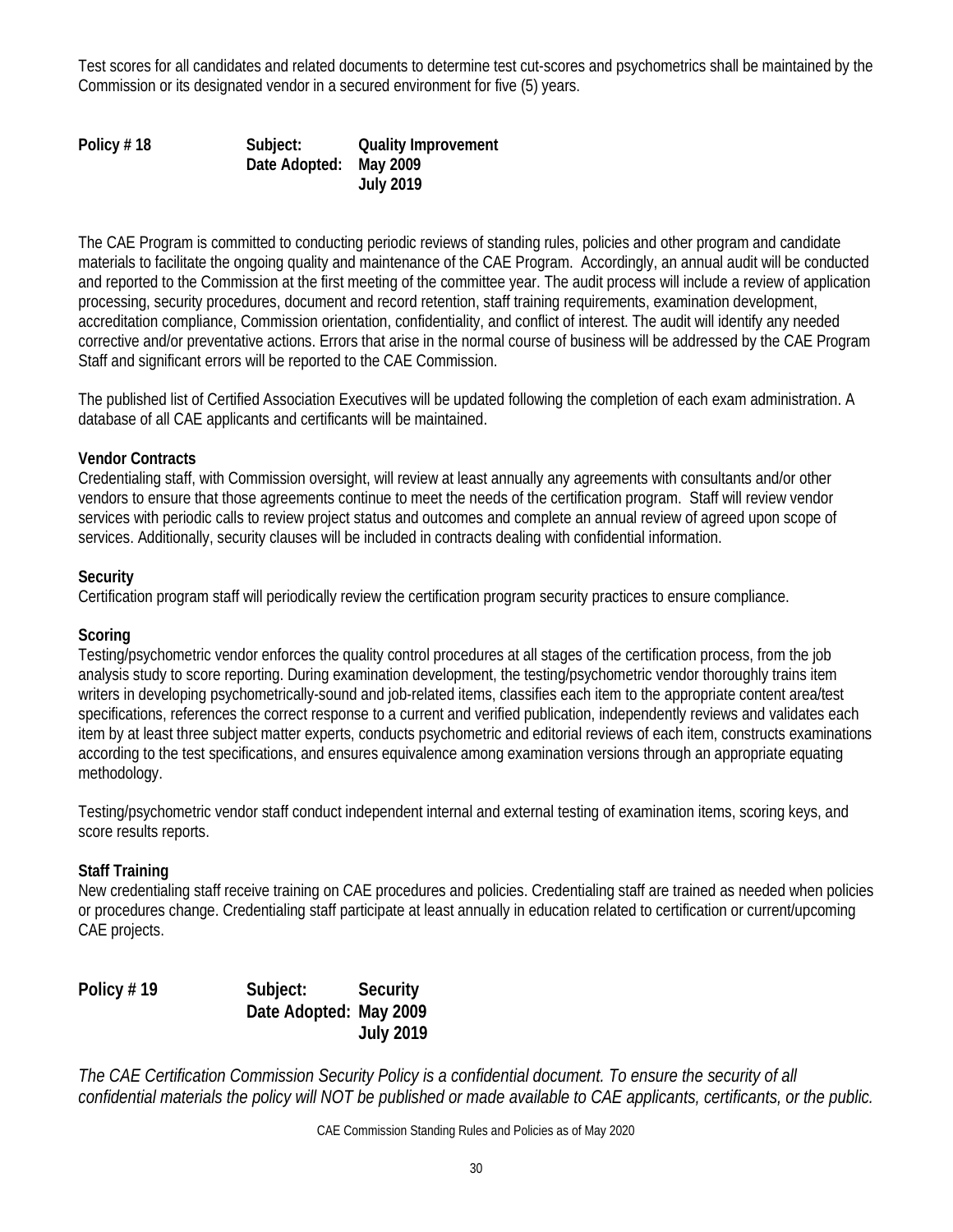# **Policy # 20 Subject: Finance Date Adopted: February 2009 Revised: May 2014 June 2015**

The CAE Commission shall follow ASAE policies for fiscal management, but shall retain the right to develop policies and procedures different than other ASAE groups. When such variance is deemed by the Commission as desirable to maintain the quality and integrity of the certification process, a stated rationale shall be made public by the Commission.

#### **Budget:**

Working with the Commission officers, staff shall prepare the certification budget as outlined by ASAE budget requirements. The Commission shall review the certification budget.

# **Fundraising:**

The CAE Commission shall not engage in fundraising or activities outside the scope of certification and renewal activities.

#### **Contracts:**

The Commission shall use the RFP process when applicable to contract services for the job analysis; exam development, maintenance, and administration; and other related services. The Officers shall review and approve such contracts prior to signing by staff. Commission contracts shall coincide with the contract language of ASAE.

#### **Financial Statements:**

Financial Statements shall be distributed to the full Commission prior to each Commission meeting.

# **Fiscal Year:**

The Commission fiscal year shall coincide with the fiscal year of ASAE.

| Policy #21 | Subject:      | <b>Procedure for Handling Felony Disclosures</b> |
|------------|---------------|--------------------------------------------------|
|            | Date Adopted: | May 2010                                         |
|            | Revised:      | June 2015                                        |
|            |               | <b>July 2019</b>                                 |

#### **Executive Summary**

- **Element 1:** A form is developed for collecting felony disclosure information from the applicant.
- **Element 2:** Primary responsibility for consideration of the circumstances and facts will be handled through the Professional Conduct Committee Chair and Committee.
- **Element 3:** A two stage process shall be used to consider and reach closure in a thoughtful yet timely manner.In straightforward matters, the Professional Conduct Committee Chair shall recommend acceptance or denial of the application to the CAE Commission Officers. The CAE Commission Officers may either concur, or refer the issue back to the full Professional Conduct Committee for further consideration and determination of acceptance or denial of the application. In more ambiguous matters, the full Professional Conduct Committee shall conduct considerations to determine acceptance or denial of the application. Specific policy presumptions include:
	- a) **Felony determined unrelated to association management** PCC Chair shall recommend acceptance of the application to the CAE Commission Officers.
	- b) **Felony determined related to employment or contractual engagement by an association or the practice of association management for which sentence has been completed** - PCC Chair shall recommend acceptance of the application to the CAE Commission Officers.
	- CAE Commission Standing Rules and Policies as of May 2020 **c) Felony determined related to employment or contractual engagement by an association AND the practice of association management for which sentence has been completed** - the PCC Chair shall,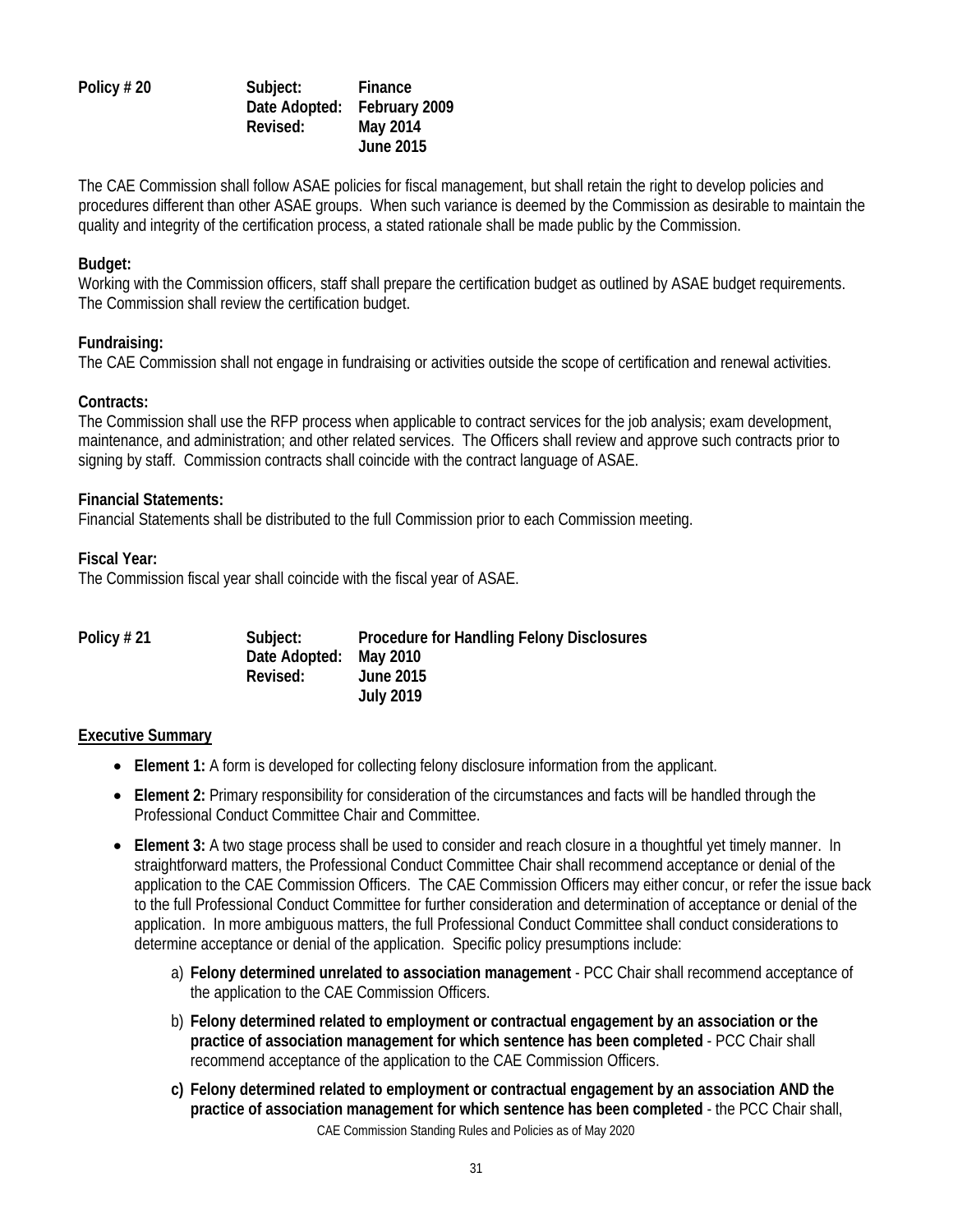based on his/her judgment, either refer the matter for consideration by the Professional Conduct Committee or recommend acceptance of the application to the CAE Commission Officers.

- **d) Felony determined related to employment or contractual engagement by an association or the practice of association management for which sentence has not been completed** - then the PCC Chair shall recommend denial of the application to the CAE Commission Officers.
- **Element 4:** The CAE Commission shall remain as a course of action for appeal of any decision by the Professional Conduct Committee.

# **Procedure**

# **Element 1: Felony Disclosure Form**

A form for disclosure of felony convictions shall be developed to collect:

- 1.Name(s) under which convictions are filed (such other information as may be required);
- 2.Date of Conviction(s);
- 3. Location(s);
- 4.Court(s);
- 5. Charge(s):
- 6.Disposition/Sentence(s);
- 7.Current Status of Sentence(s);
- 8.Employer(s) at the time of conviction(s), if any;
- 9.Disclosure whether a professional license or certificate was denied, revoked, nullified, suspended, or surrendered in relation to a disclosed conviction(s);
- 10. A copy of the court order showing the terms of the sentence(s) and documents showing completion of those terms;
- 11. Any other facts the applicant considers important relative to the conviction(s);
- 12. A short statement addressing the applicant's fitness for certification.

All forms must be submitted in writing to the Director of Credentialing, and be signed by the applicant.

# **Element 2: Responsibilities of the Professional Conduct Committee Chair and Committee**

**Professional Conduct Committee Chair.** The Professional Conduct Committee Chair, assisted by the Director of Credentialing and legal counsel, will be responsible for oversight of handling of consideration of felony disclosures pursuant to these Rules and Procedures, including determining the completeness of submitted information; conducting a preliminary consideration and either recommending a resolution to the CAE Executive Team or referring the matter for consideration by the Professional Conduct Committee; overseeing Committee Consideration if needed, and, if necessary, coordinating with the CAE Commission on appeals of the Professional Conduct Committee decisions.

**Professional Conduct Committee.** The Professional Conduct Committee shall be responsible for undertaking consideration of felony disclosures when so directed pursuant to these Rules and Procedures; maintain proper confidentiality in all cases; and, when needed, reaching a decision as to the approval or denial of an application with a felony disclosure.

# **Confidentiality**

**Disclosure of Complainant and Applicant names.** The names and addresses of Applicant may be disclosed to the Director of Credentialing, CAE Program legal counsel, Professional Conduct Committee Chair, and the Chair of the Commission, and additionally as necessary in the course of proceedings to the members of the Professional Conduct Committee, Commission, and any experts enlisted to assist in investigation and consideration of the matter.

**Confidentiality Attestation.** All individuals enlisted by, or on behalf of, the Professional Conduct Committee and/or Commission to investigate, consider or deliberate as part of these processes shall sign an appropriate statement setting forth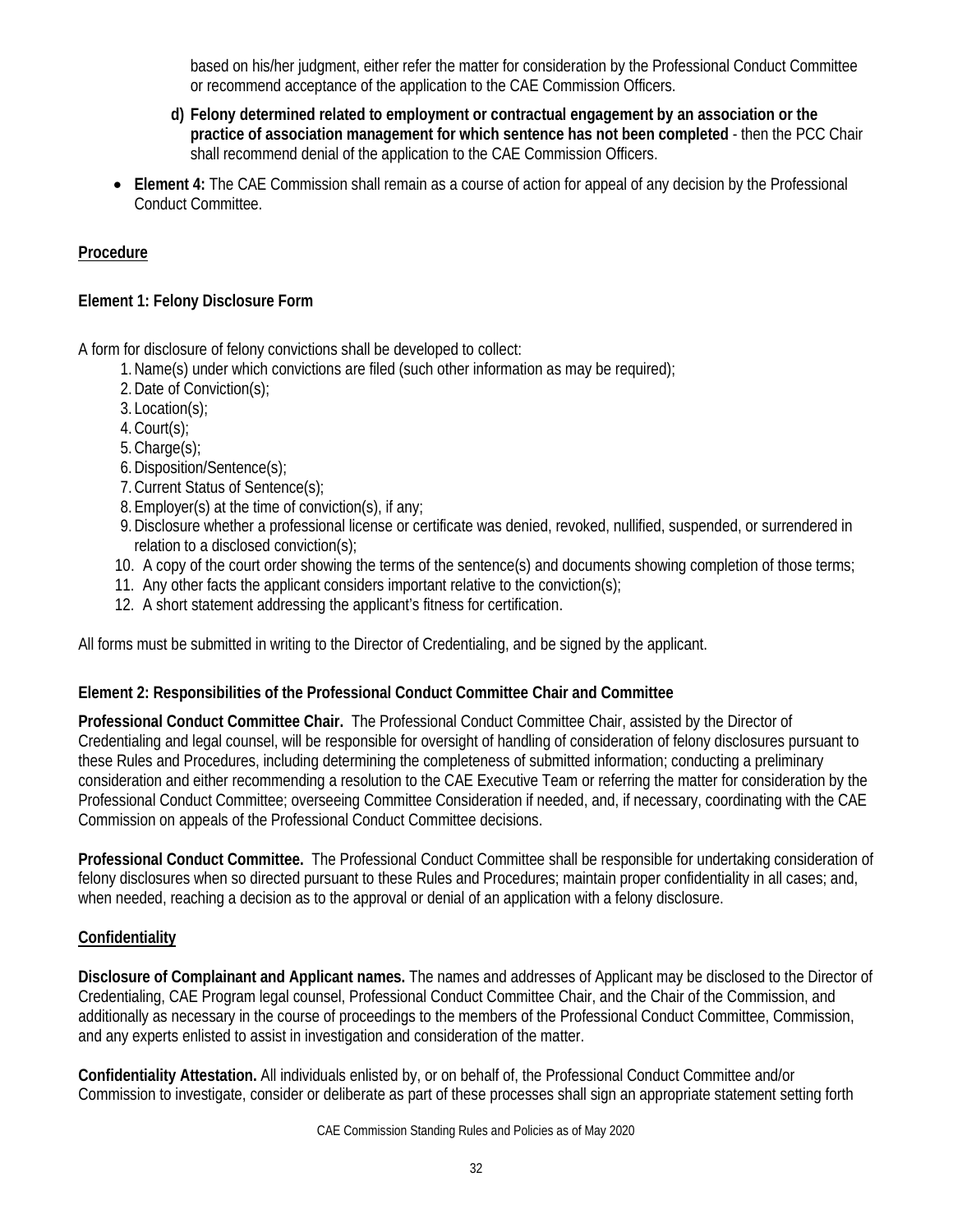their agreement to maintain all information as confidential, and to promptly return all information received during the course of an investigation to the CAE Commission's offices care of the Director of Credentialing.

**Handling of information related to the Disclosure and proceedings.** All information, other than that which is publicly available, related to and disclosed during the proceedings shall be maintained on a confidential basis, except that the Director of Credentialing, Professional Conduct Committee and/or the Commission shall be permitted to:

(1) disclose such information when compelled by a validly issued subpoena or court order, or when otherwise required by law or pursuant to permission granted by the individual in question;

(2) share relevant information with parties essential to the review and investigation of the alleged unethical or unprofessional conduct, including the CAE Commission's staff, legal counsel, and consultants or experts;

(3) utilize such information in anonymous and aggregate form for purposes deemed appropriate by the Commission and/or Professional Conduct Committee, including, but not limited to, public reports, education, and research purposes.

# **Record Keeping**

**Handling, storage, maintenance and destruction of records.** The Director of Credentialing, with the guidance of the Commission and Professional Conduct Committee Chair, shall establish reasonable procedures to ensure that confidentiality is maintained with respect to the handling, storage, maintenance and destruction of records.

**Recording of Disclosures in CAE Program records.** All disclosures, considerations, and decisions meeting the requirements outlined in the section of these Rules and Procedures become a part of the record in the Applicant's file to be held in the CAE Commission's offices. The record shall include the steps undertaken in the due process review and any action taken.

# **Element 3: Consideration Procedures by the Professional Conduct Committee**

# **The following policy presumptions are provided absent egregious circumstances.**

**Stage 1: Preliminary consideration.** The Professional Conduct Committee Chair, assisted by the Director of Credentialing and legal counsel, will be responsible for conducting preliminary consideration of the disclosure pursuant to these Rules and Procedures. The Preliminary Consideration may result in recommended course of action to the CAE Commission Officers or direct referral for consideration by the Professional Conduct Committee. The CAE Commission Officers may choose not to accept the Preliminary Findings recommendation and refer the disclosure for consideration by the Professional Conduct Committee.

**Incomplete Information.** If the Professional Conduct Committee Chair, assisted by the Director of Credentialing and legal counsel, determines that the submission does not sufficiently address what must be included in a disclosure, then steps may be undertaken to rectify the incomplete items or, as appropriate, dismiss the application for failure to include the necessary elements that must be included in a disclosure, and the applicant so notified.

# **Preliminary consideration outcomes**

**i) Felony determined unrelated to association management.** If the Professional Conduct Committee Chair, assisted by the Director of Credentialing and legal counsel, determines that the disclosed Felony is **unrelated** to:

- 1) the practice of association management as defined by the body of knowledge;
- 2) AND employment or contractual engagement by an association;

3) AND that the current status of any related sentence(s) does not prohibit employment by an association, then the PCC Chair shall recommend acceptance of the application to the CAE Commission Officers. To protect the applicant confidentiality, the recommendation shall not identify the applicant, but shall state the specific conviction(s) and provide support for why acceptance of the application is recommended (e.g., that the disclosed Felony is unrelated to the practice of association management; association employment; and that the current status of any related sentence(s) does not prohibit employment by an association.) The CAE Commission Officers may accept the recommendation, or direct the PCC Chair to convene further consideration of facts through the PCC Committee.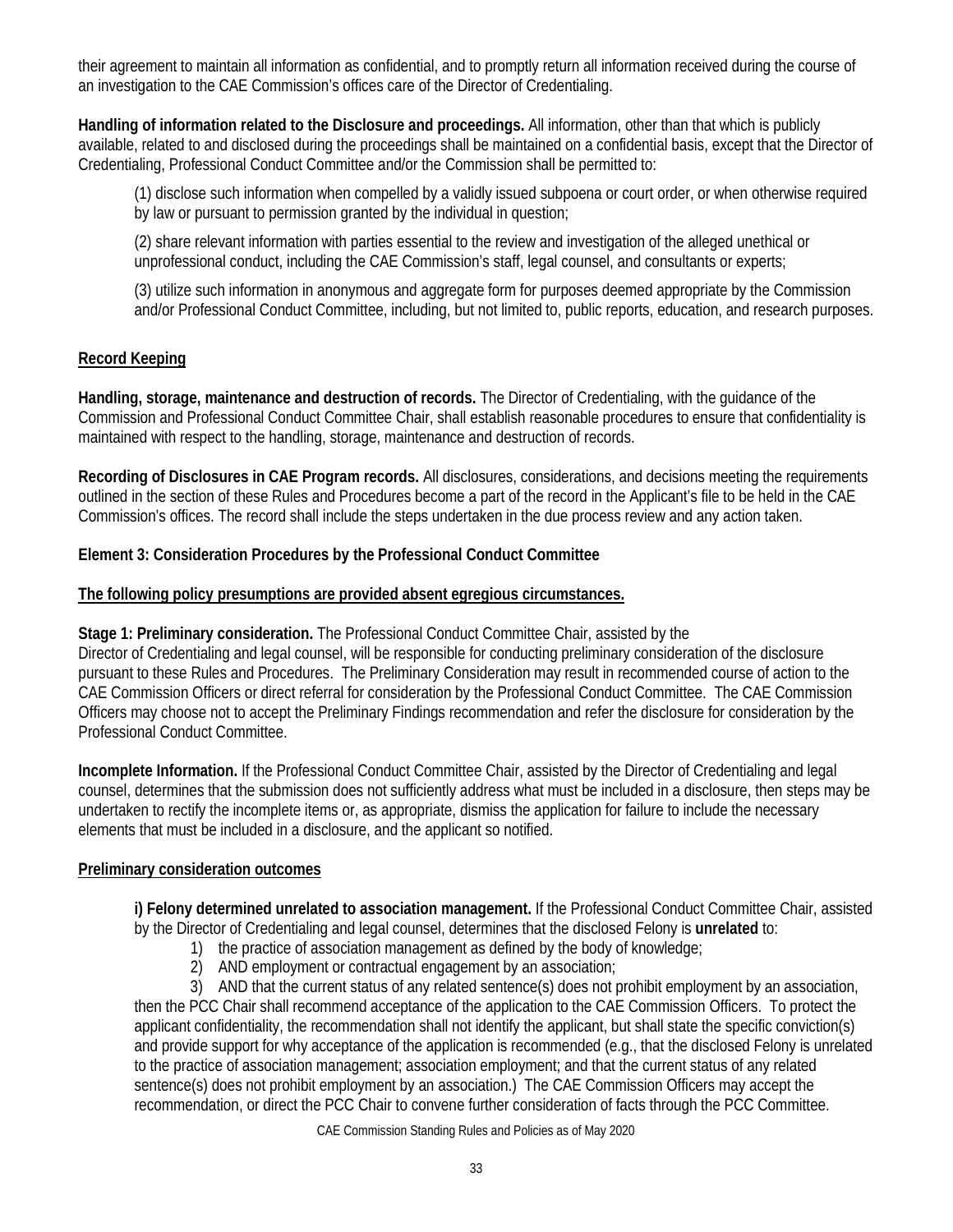**ii) Felony determined related to employment by an association or the practice of association management for which sentence has been completed.** If the Professional Conduct Committee Chair, assisted by the Director of Credentialing and legal counsel, determines that the disclosed Felony is **related** to:

- 1) the practice of association management as defined by the body of knowledge;
- 2) OR employment or contractual engagement by an association;
- 3) AND that any related sentence(s) has been completed and thus does not prohibit employment by an association,

then the PCC Chair shall recommend acceptance of the application to the CAE Commission Officers. To protect the applicant confidentiality, the recommendation shall not identify the applicant, but shall state the specific conviction(s) (including if it was related to employment or contractual engagement by an association) and provide support for why acceptance of the application is recommended (e.g., that while the disclosed Felony is related to the practice of association management OR association employment, the sentence(s) have been completed and thus does not prohibit employment by an association.) The CAE Commission Officers may accept the recommendation, or direct the PCC Chair to convene further consideration of facts through the PCC Committee.

#### **iii) Felony determined related to employment by an association AND the practice of association management for which sentence has been completed.** If the Professional Conduct Committee Chair, assisted by the Director of Credentialing and legal counsel, determines that the disclosed Felony is **related** to:

- 1) the practice of association management as defined by the body of knowledge;
- 2) AND occurred during employment or contractual engagement by an association;
- 3) AND that any related sentence(s) has been completed and thus does not prohibit employment by an association,

then the PCC Chair shall, based on his/her judgment, either refer the matter for consideration by the Professional Conduct Committee or recommend acceptance of the application to the CAE Commission Officers. To protect the applicant confidentiality, the recommendation shall not identify the applicant, but shall state the specific conviction(s) and provide support for why acceptance of the application is recommended (e.g., while the disclosed Felony is related to the practice of association management and occurred while the individual was an association employee, consideration of the sentence(s) having been completed and facts surrounding the violation merit acceptance of the application.) The CAE Commission Officers may accept the recommendation or direct the PCC Chair to convene further consideration of facts through the PCC Committee.

**iv) Felony determined related to employment by an association or the practice of association management for which sentence has not been completed.** If the Professional Conduct Committee Chair, assisted by the Director of Credentialing and legal counsel, determines that the disclosed Felony is **related** to:

- 1) the practice of association management as defined by the body of knowledge;
- 2) OR employment or contractual engagement by an association;
- 3) AND that any related sentence(s) has not been completed or otherwise prohibits employment by an association,

then the PCC Chair shall recommend denial of the application to the CAE Commission Officers. To protect the applicant confidentiality, the recommendation shall not identify the applicant, but shall state the specific conviction(s) and provide support for why denial of the application is recommended (e.g., the disclosed felony is related to the practice of association management as defined by the body of knowledge and that the related sentence(s) has not been completed.) The CAE Commission Officers may accept the recommendation, or direct the PCC Chair to convene further consideration of facts through the PCC Committee.

# **Stage 2: Committee Consideration**

When determined necessary by the PCC Chair or the CAE Commission Officers, the PCC Committee shall conduct considerations to determine the impact of a felony disclosure on applicant eligibility.

**Procedure for Committee Investigation**. Within ten (10) days of a preliminary consideration determination that a disclosure requires Committee Consideration, the Professional Conduct Committee Chair shall appoint a Disclosure Review Panel (the "Panel").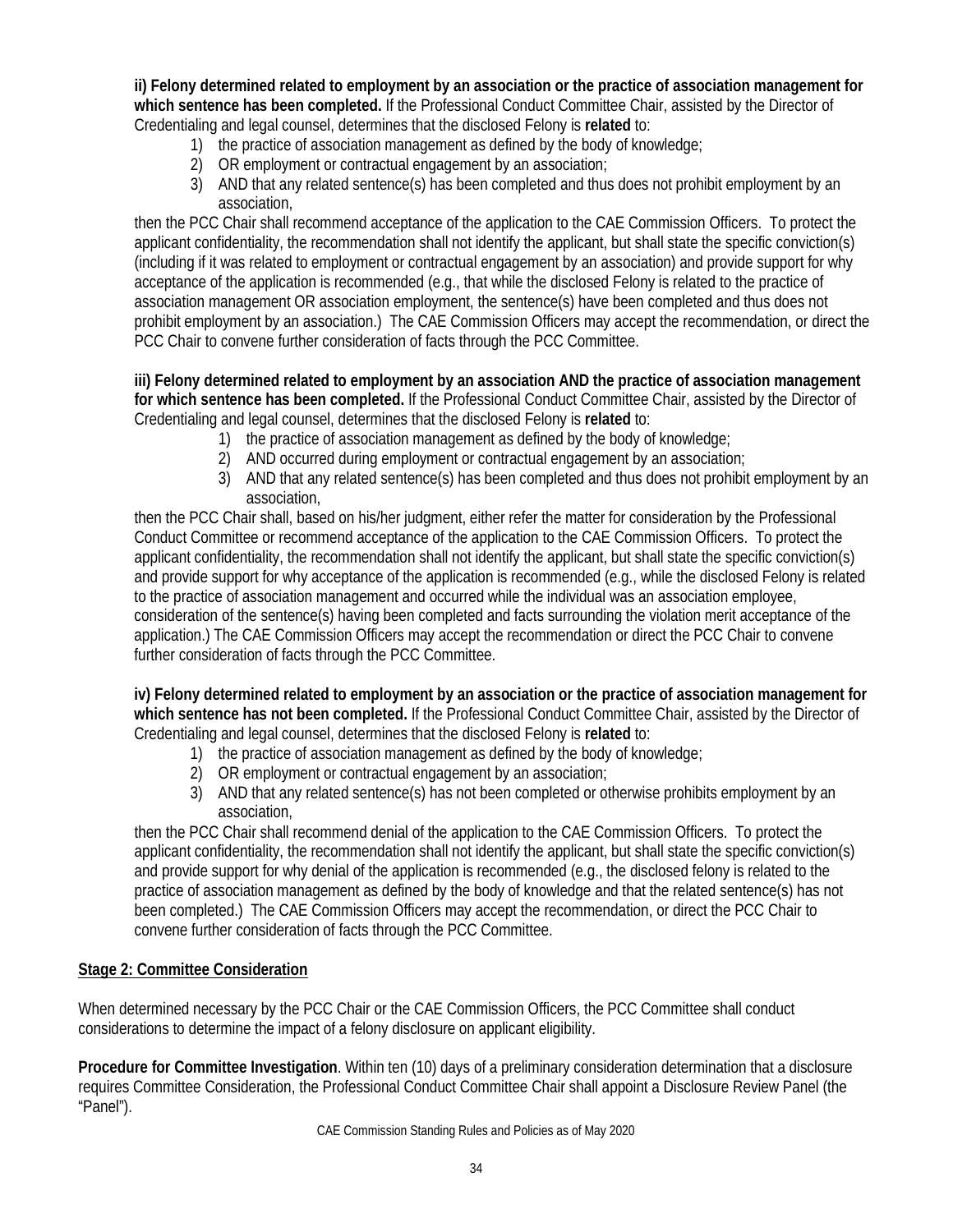**Composition of Disclosure Review Panel.** The Panel shall be designated and appointed at the discretion of the Professional Conduct Committee Chair. The Panel shall be comprised of two (2) members of the Professional Conduct Committee. The Chair of the Committee shall be authorized to participate in the discussion and deliberation of matters pending before each Panel. The Panel shall take action by consensus and the Chair of the Committee shall not vote.

**Notice of Committee Consideration.** If a Committee Consideration is initiated, the Applicant shall be sent notice once a Disclosure Review Panel has been appointed. The notice will advise the Applicant that he or she will have another thirty (30) days from receipt of notice to provide any further information to the Panel and that he or she may also be asked to respond to additional questions or information requests.

**Authority of the Disclosure Review Panel.** The Panel, in consultation with the Director of Credentialing and legal counsel, may investigate and seek additional information pursuant to the investigative methods outlined in the section of these Rules and Procedures entitled "Method of Conducting Investigation" of this policy and shall make a recommendation for action to the Professional Conduct Committee.

**Method of Conducting Investigation.** An investigation may be conducted by collecting information, including documentation, conducting phone inquiries and through any other appropriate or similar means of inquiry.

(**1) CAE Program Records.** CAE Program records may be reviewed and consideration may be given to any elements recorded in the applicant's CAE record.

**(2) Experts.** Experts may be retained and consulted with as necessary to assist in investigations. The expert may be an individual certified by the CAE Commission, or a member of an acknowledged peer group established by the CAE Commission or another responsible organization. Any expert retained and consulted with must sign an appropriate agreement setting forth the expert's agreement to maintain all information as confidential.

**(3) Additional Information.** Additional information may be sought through correspondence or otherwise, including supplementary information from the Applicant in writing or interviews, or from any other party, when necessary, in order to completely evaluate the substance of the felony disclosure. In the event that the additional information is deemed necessary but the Applicant refuses to provide such additional information or that the additional information is not provided in a timely fashion, it may be determined that the application should be dismissed.

(**4) Additional violations.** If, during the course of its investigation, the Panel, Professional Conduct Committee, or Director of Credentialing determines that there may be additional violations of the ASAE Standards of Conduct or CAE Program policy that are timely and relevant to applicant eligibility, then such violations may be investigated and appropriate findings regarding such additional violations may be reached in accordance with these Rules and Procedures.

**(5) Panel Deliberation**. The Panel shall, in consultation with the Director of Credentialing and legal counsel, review all of the information and arrive at a consensus on a recommendation to the Professional Conduct Committee. The Chair of the Professional Conduct Committee shall be authorized to participate in the discussion and deliberation of matters pending before the Panel, but shall not vote. The recommendation of the Panel shall be provided in writing to the Chair of the Professional Conduct Committee for transmission to the full Committee.

**Method of Professional Conduct Committee Deliberations.** The Professional Conduct Committee, assisted by the Director of Credentialing and the CAE Commission's legal counsel, will deliberate on the recommendation of the Panel, with access to the entire written record, in a private and confidential manner. The Applicant may petition the Professional Conduct Committee Chair for the opportunity to present an oral statement via conference call to the Committee. If granted, only the Applicant will be allowed to speak on his/her behalf. Such participation shall be at the sole discretion of the Professional Conduct Committee Chair and the Committee shall in no circumstance conduct a trial type hearing, and the rules of evidence shall not apply. The Immediate Past Chair of the CAE Commission and Professional Conduct Committee Chair shall both participate in the deliberations and each shall have a vote on all issues, as shall all members except those serving on the Investigative Panel. The Professional Conduct Committee shall be instructed as to the full range of actions it may take. The Committee shall be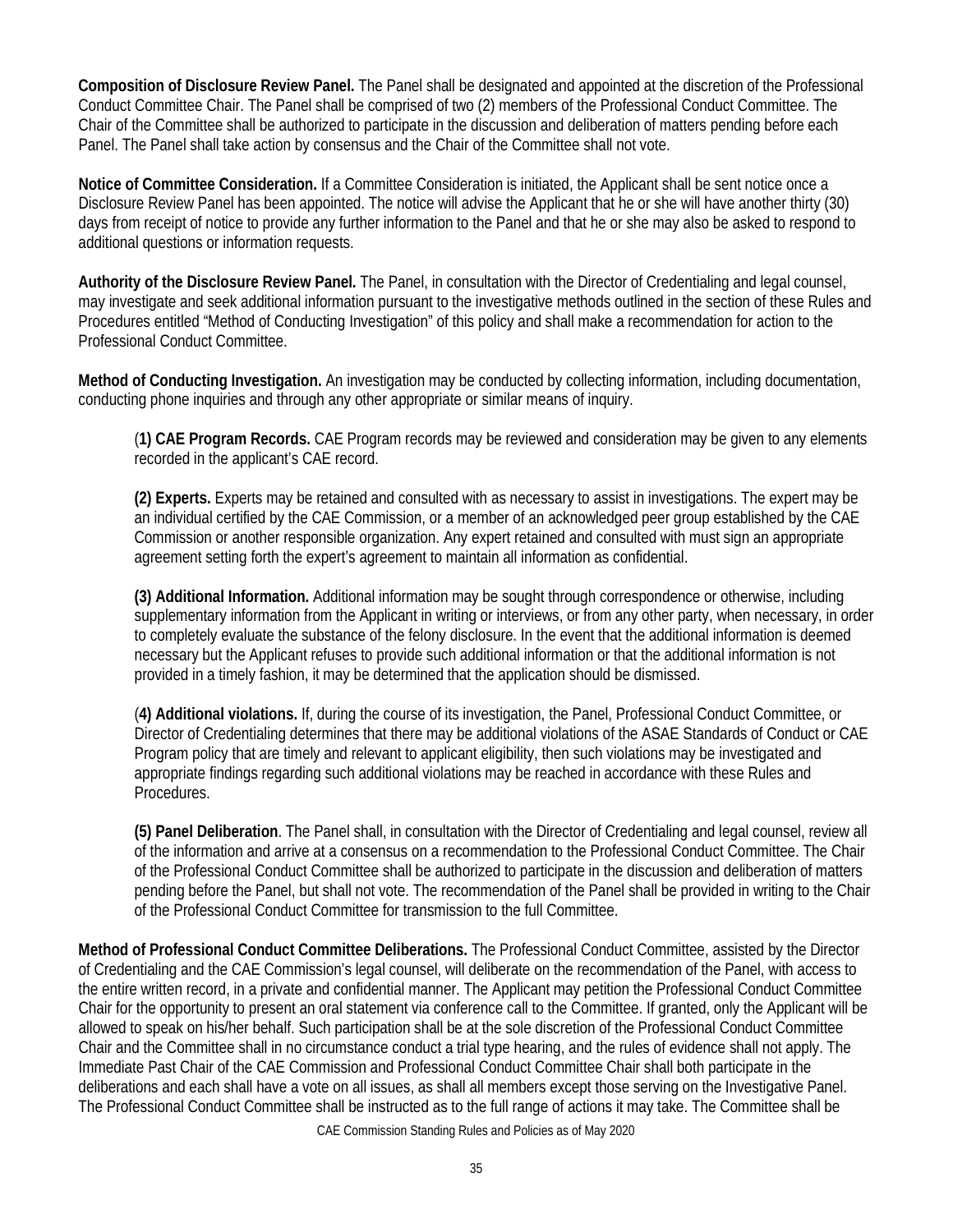instructed to carefully consider its charge to protect the public against unprofessional and unethical conduct, as well as the gravity of the findings when determining disciplinary action. A vote shall be taken as to the disposition of the matter, determined by a majority of votes cast. In the event that a majority support is not ascertained, the Committee may consider and hold subsequent votes as to the disposition of the matter.

**Notification of Professional Conduct Committee Determination.** Within ten (10) days from the date of its decision following an investigation, the Director of Credentialing shall inform the Applicant of the Committee's determination. The notice shall be sent via an efficient and verifiable means. The notice to the Applicant shall also include notice of the Appeals provisions of these Rules and Procedures, as well as the relevant confidentiality and record-keeping rules.

# **Element 4: Appeals Provisions**

**Appeal of the Professional Conduct Committee's Decision.** The Applicant shall have thirty (30) days from the date of Notification of the Professional Conduct Committee's Application Eligibility Determination in regard to a felony disclosure to deliver a written appeal to the Professional Conduct Committee's findings. Failure to timely appeal the Professional Conduct Committee's determination shall be deemed to be final and conclusive acceptance of the Professional Conduct Committee's determination and closure of the Professional Conduct Committee's determination of that matter.

**Process for Appealing the Professional Conduct Committee's Decision.** The Applicant's appeal of the Professional Conduct Committee's decision must be in writing and shall be sent to the Chair of the CAE Commission care of the Director of Credentialing via an efficient and verifiable means. The Applicant shall state the specific grounds why the appeal should be considered or granted. The Applicant's appeal may not present, include, or rely on facts that were not previously presented in the proceedings. Appeals are limited to:

(1) The fact that the Professional Conduct Committee's decision was not supported by or was contradicted by the evidence presented;

- (2) The fact that the Professional Conduct Committee did not follow its own Policies, Rules and Procedures; and/or
- (3) That the determination that the application is ineligible is not appropriate to the gravity of the situation.

**Materials provided to the Commission to consider an Appeal.** In the event the Applicant timely and properly appeals the Professional Conduct Committee's decision, the Chair of the Professional Conduct Committee shall provide the Chair of the Commission with all information and materials collected during the Professional Conduct Committee's investigation and deliberations. The CAE Commission Chair shall also be provided a copy of the Applicant's written appeal of the Professional Conduct Committee's decision and a copy of these Rules and Procedures.

**Consideration by the CAE Commission.** The Immediate Past Chair and any Commission member deemed by the CAE Commission Chair to have a conflict of interest in regard to hearing the Appeal shall be recused from all aspects of consideration of the Appeal. At the discretion of the Chair of the CAE Commission, the consideration of the Appeal may be scheduled to be determined on the agenda of its next regularly scheduled business meeting, or, if deemed necessary by the CAE Commission Chair, at a special session, including by teleconference. The Applicant may petition the CAE Commission Chair for the opportunity to present an oral statement via conference call to the Commission. If granted, only the Applicant will be allowed to speak on his/her behalf. Such participation shall be at the sole discretion of the CAE Commission Chair and the Commission shall in no circumstance conduct a trial type hearing, and the rules of evidence shall not apply. At the discretion of the Chair, an Appeals review panel of two or more Commissioners may be appointed to consider the facts of the matter and Appeal. The Commission shall then be presented with the Appeal and any findings of the Appeals review panel. A vote shall be taken as to the disposition of the Appeal, determined by a majority of votes cast. In the event that a majority support is not ascertained, the Commission may consider and hold subsequent votes as to the disposition of the Appeal.

**Options available to the Commission to resolve an Appeal.** For an appeal based on the assertion that the Professional Conduct Committee's decision was not supported by or was contradicted by the evidence presented, the Commission may:

(1) Affirm the Professional Conduct Committee's decision;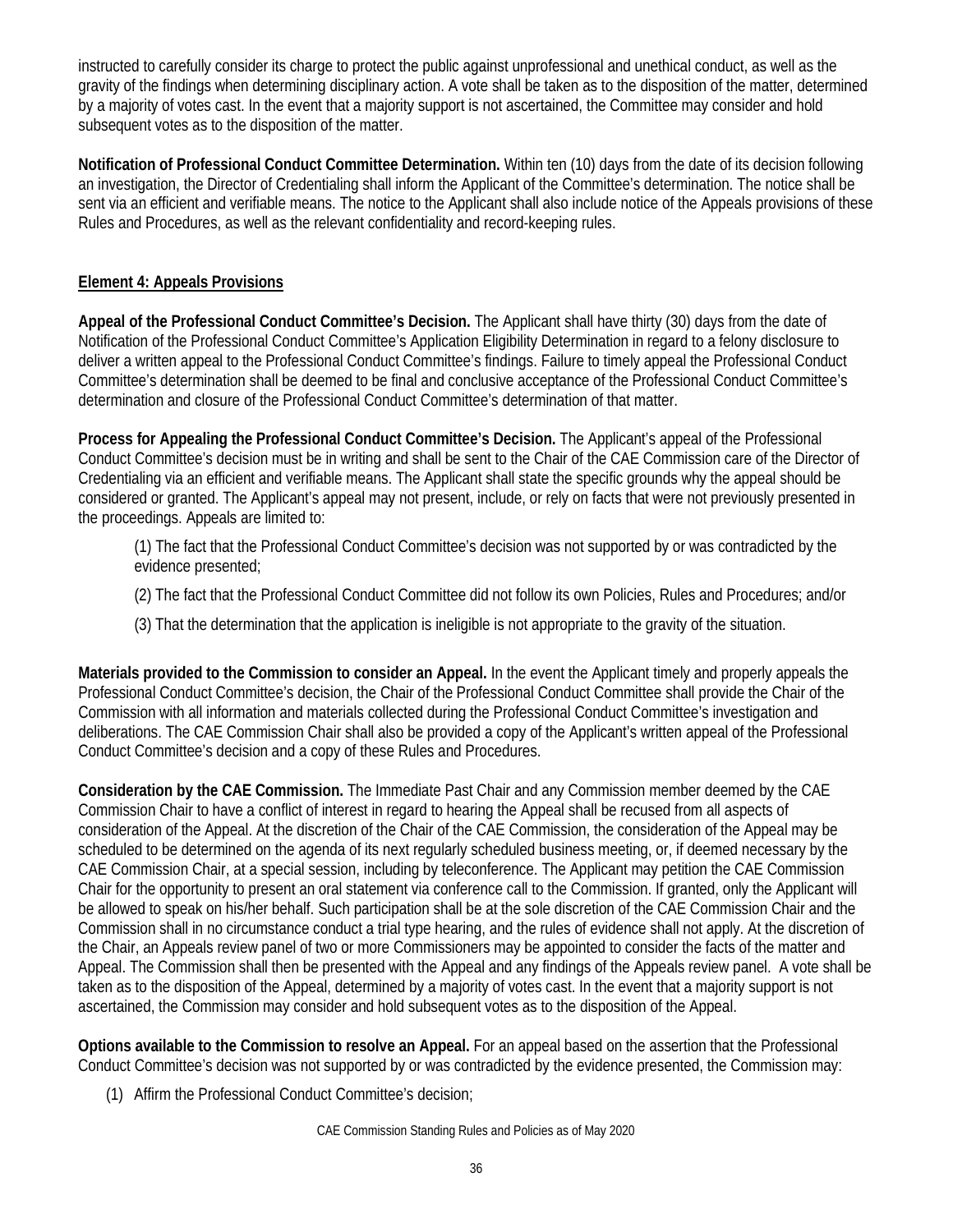- (2) Determine that the findings of facts by the Professional Conduct Committee were clearly erroneous, and make an appropriate determination as to the disposition of the disclosure;
- (3) Determine that the determination by the Professional Conduct Committee that the application is ineligible is grossly disproportionate to the facts surrounding the violation, and make an appropriate determination as to the disposition of the disclosure.

For an appeal based on procedural error, the Commission may:

- (4) Affirm that the Professional Conduct Committee followed proper procedures and affirm the Professional Conduct Committee's decision; or
- (5) Determine that the procedures used by the Professional Conduct Committee were in serious and substantial violation of the ASAE Standards of Conduct, professional conduct, and/or CAE Program policies, and these Rules and Procedures, and either make an appropriate determination as to the disposition of the disclosure, or refer the decision back to the Professional Conduct Committee to reconsider the matter utilizing proper procedures.

**Notification of Appeals determination.** The Applicant shall be notified in writing of the outcome of the Commission's determination in regard to the Appeal within ten (10) days of the decision via an efficient and verifiable means.

**Further Appeals.** The decision of the Commission on the Appeal shall be final and effective immediately as stated, and may not be appealed to the ASAE Board of Directors or any other body.

| Policy #22 | Subject:               | <b>Retired Status</b> |
|------------|------------------------|-----------------------|
|            | Date Adopted: May 2010 |                       |
|            |                        | <b>June 2015</b>      |

Current CAEs in good standing who are retired from association management (or individuals who were a CAE in good standing at the time of their retirement from association management), but wish to retain their connection to the CAE community, may apply for the "CAE (Ret.)" designation.

# **Eligibility Requirements**

To be eligible for the CAE (Ret.) applicants must:

- 1) Be a current CAE in good standing at the time of application (or at the time of their retirement from association management).
- 2) Have renewed the CAE at least once.
- 3) Be fully retired from the practice of association management and no longer have an employment or contracted relationship with a qualifying organization as an employee, consultant or independent contractor. A qualifying organization is defined as a nonprofit organization – a trade association, professional society, individual membership organization, philanthropic organization, tribal organization – or an association management company.
- 4) Submit a qualifying application accompanied by a one-time non-refundable retired status fee.

# **Continuing Requirements**

- CAE (Ret.) designees are subject to the same code of conduct and same disciplinary actions as CAEs. Complaints about CAE (Ret.) will be handled through the policies outlined for complaints about CAEs.
- CAE (Ret.) designees must remain fully retired or no longer employed by a qualifying organization as an employee, consultant or independent contractor.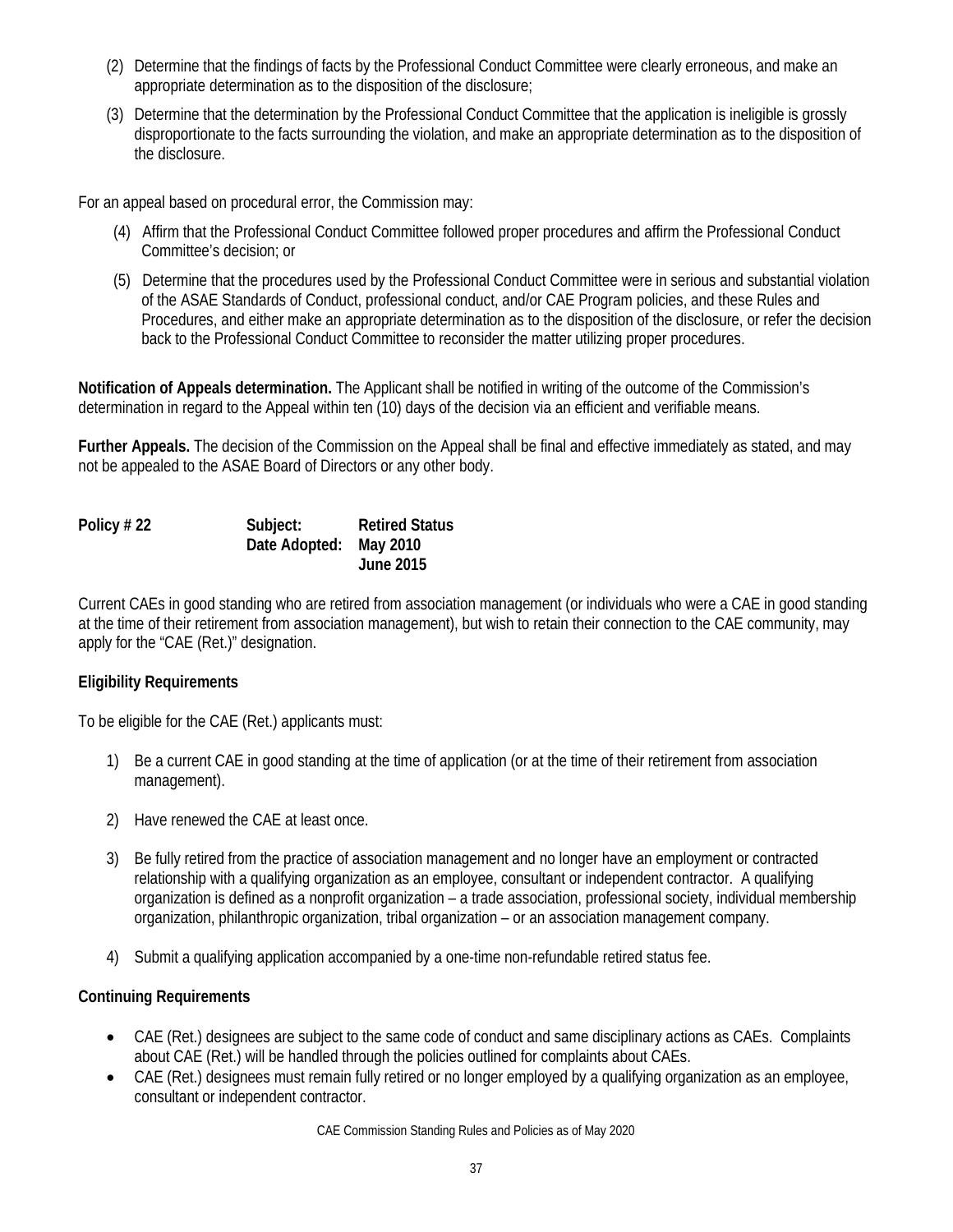• CAE (Ret.) designees must notify the CAE Commission of any change in employment circumstances that would render the individual ineligible for CAE (Ret.) status.

# **Rights and Privileges**

Individuals granted CAE (Ret.) status may use CAE (Ret.) after their name, in correspondence, publications, speaking engagements and other public mentions to indicate their status as a Certified Association Executive at the time of their retirement from association management. CAE (Ret.) designees may not use the CAE designation without the (Ret.) suffix, and may not portray themselves as a current CAE.

# **Reactivation to CAE Status**

Individuals who become CAE (Ret.) have the following options to reactivate their CAE:

- 1) If the application for CAE reactivation is made within three years of the last date of being a CAE in good standing, the individual may submit the required number of hours in the preceding three years to reactivate the CAE under the Inactive Status rules.
- 2) If more than three years has passed since the last date of being a CAE in good standing, or the requirements to reactivate are not met, the individual must meet eligibility requirements, submit a qualifying application and fees, and achieve a passing examination score.

# **Policy # 23 Subject: CAE Approved Provider Date Adopted: May 2016**

A CAE Approved Provider is an organization that has formally registered with the CAE program and has been identified as meeting the standards necessary to ensure their courses are eligible for CAE credit. Any course offered by a CAE Approved Provider that meets the CAE program standards may be utilized to meet the requirement for the CAE application or CAE renewal.

To be eligible for the program CAE Approved Provider courses must be directly related to association or nonprofit management topics.

Approved providers are subject to an annual fee and may request review and approval of self-study programs for an additional fee.

Approved providers should keep a list of attendees, the program description, date, number of CAE credits, and presenters. This information should be kept for five (5) years.

The CAE program has a responsibility to monitor the Approved Providers to assure their integrity and quality. Therefore the CAE program reserves the right to:

- monitor registered courses and operations as part of periodic random samplings of approved providers.
- terminate use of the CAE Approved Provider designation when there is ample evidence that a provider is not upholding CAE education criteria and commitments to follow CAE Approved Provider guidelines.

Approved Providers are notified in writing of failure to comply with the criteria and conditions of qualification. After being notified they have a probationary period of 60 days to demonstrate compliance. Approved Providers who fail to comply within 60 days are removed from the CAE Approved Provider program. They may apply for reinstatement one year after the date of withdrawal.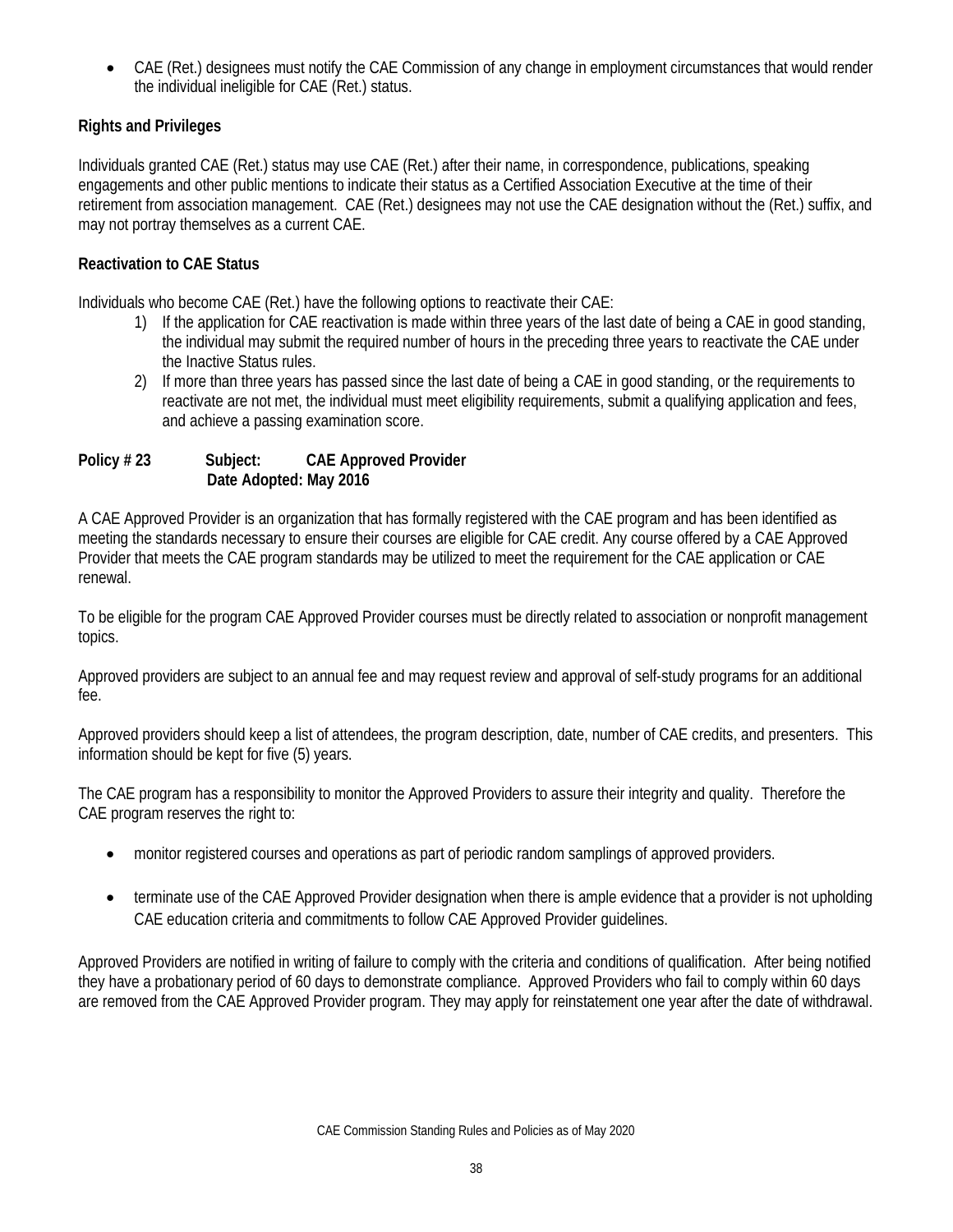**Fees Beginning January 1, 2016**

| <b>ASAE Member</b>           | Non-Member                   |
|------------------------------|------------------------------|
| 500                          | 750                          |
| 150                          | 150                          |
|                              |                              |
| 250                          | 250                          |
| 75 for continental US        | 75 for continental US        |
| 125 for Hawaii,<br>$\bullet$ | 125 for Hawaii,<br>$\bullet$ |
| Alaska, and foreign          | Alaska, and foreign          |
| sites                        | sites                        |
| 75                           | 75                           |
| 350                          | 500                          |
| 275                          | 425                          |
|                              |                              |
|                              |                              |
| 350                          | 350                          |
| 350                          | 350                          |
|                              |                              |
|                              |                              |
|                              |                              |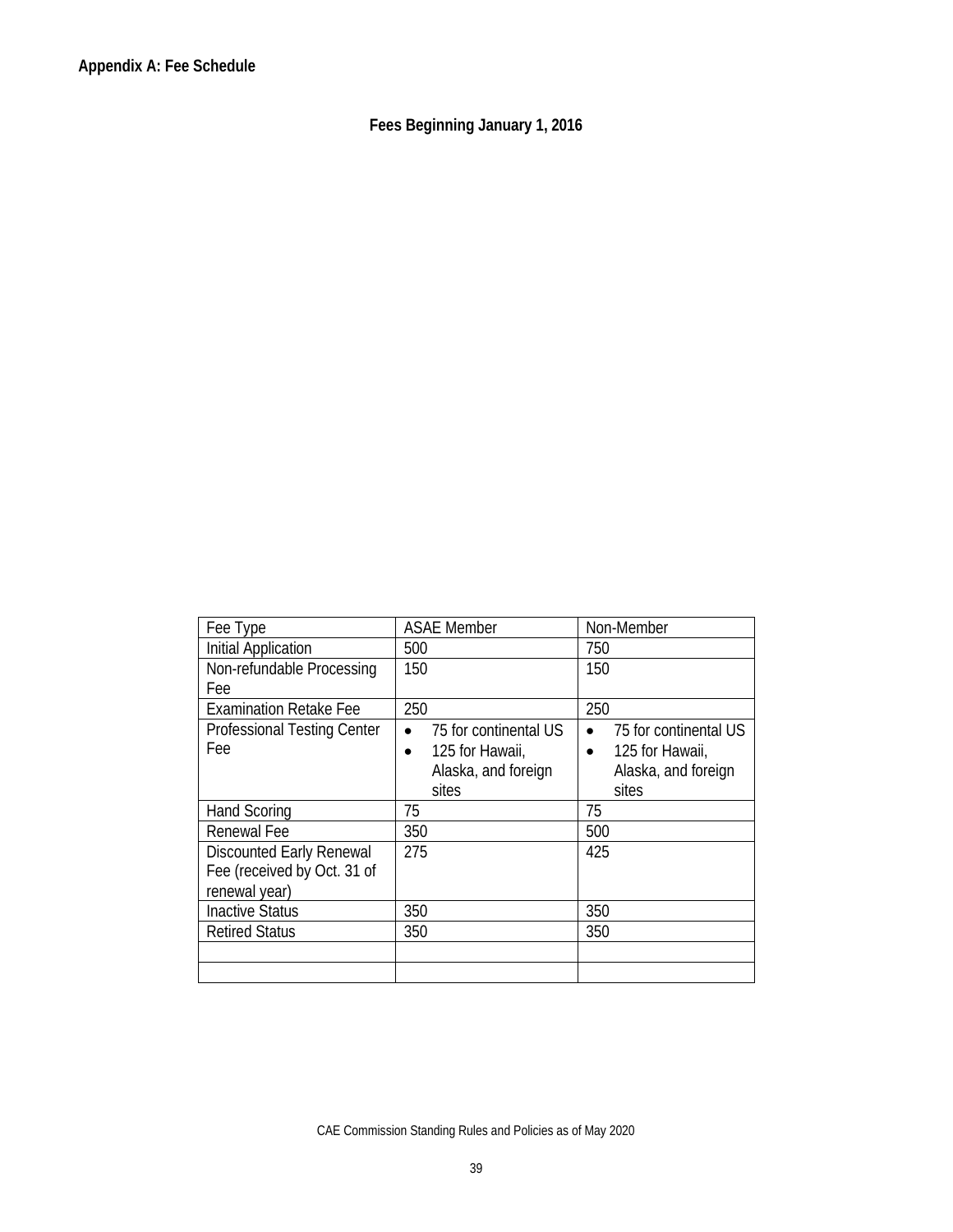| Fee Type                        | <b>ASAE Member</b> | Non-Member |
|---------------------------------|--------------------|------------|
| Initial Application             | 500                | 750        |
| Non-refundable Processing       | 150                | 150        |
| Fee                             |                    |            |
| <b>Examination Retake Fee</b>   | 250                | 250        |
|                                 |                    |            |
| <b>Hand Scoring</b>             | 50                 | 50         |
| <b>Renewal Fee</b>              | 350                | 500        |
| <b>Discounted Early Renewal</b> | 275                | 425        |
| Fee (received by Oct. 31 of     |                    |            |
| renewal year)                   |                    |            |
| <b>Inactive Status</b>          | 350                | 350        |
| <b>Retired Status</b>           | 350                | 350        |
| <b>Test Appointment</b>         | 50                 | 50         |
| Cancellation or rescheduling    |                    |            |
| <b>Test Appointment No Show</b> | 85                 | 85         |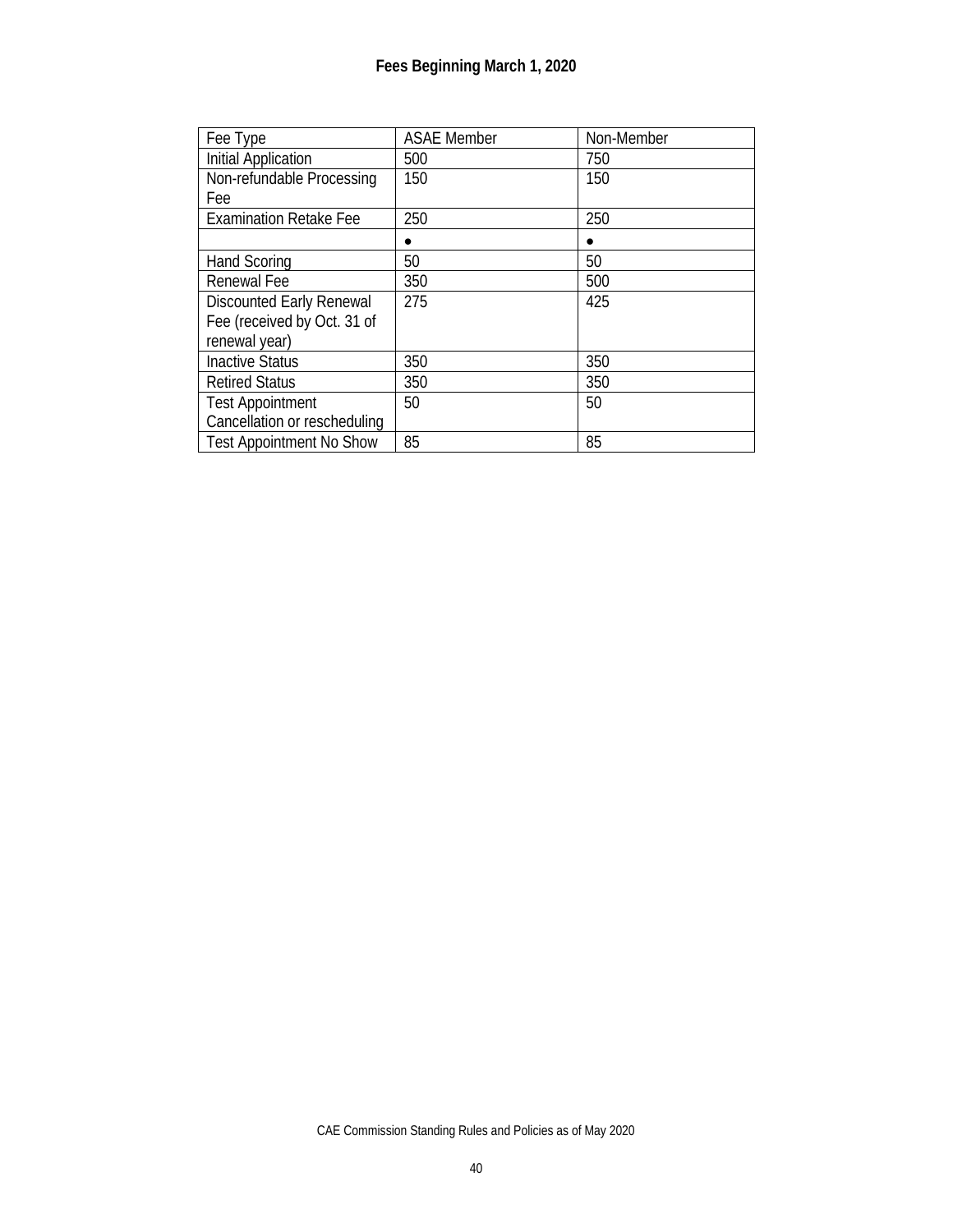# **Appendix B: ASAE Agreement of Support**

#### **American Society of Association Executives Agreement of Support for the CAE Commission**

THIS AGREEMENT OF SUPPORT is entered into effective as of February 26, 2009 by the American Society of Association Executives ("ASAE") to support the Certified Association Executive ("CAE") Commission of ASAE "(Commission") to ensure an ongoing professional certification program that is both psychometrically sound and legally defensible, and consistent with ASAE's nonprofit and tax exempt purposes and mission;

WHEREAS, the ASAE Board of Directors and the Commission have approved the general principles of this Agreement of Support in recognition of the Commission's authority and autonomy with respect to the CAE certification program, and desire to memorialize the policy determinations for operation of the program in a written document;

NOW, THEREFORE, the following terms are agreed upon:

- 1. ASAE is committed to continue to support the Commission and CAE credential through:
	- a) supporting the CAE Commission's autonomy in decision making over essential certification activities;
	- b) including and supporting the CAE credential in ASAE activities and communications;
	- c) assuring funds for activities essential to the maintenance and growth of the certification program, including ongoing operations, periodic funding needs (e.g., job analysis), and extenuating circumstances (e.g., to redress a breach of security); and
	- d) maintaining fiduciary oversight of the relationship between ASAE and the CAE Program.
- 2. The CAE Commission is committed to:
- a) maintaining the program in accordance with industry standards;
- b) providing sound fiscal management that covers ongoing and planned expenses;
	- c) providing ASAE members an appropriate membership discount reflective of ASAE's support of the credential;
	- d) including ASAE representation on the CAE Commission;
	- e) incorporating recognition of ASAE in CAE branding as appropriate;
	- f) contributing any excess annual revenue above expenses to ASAE to support the maintenance of ASAE financial reserves; and
	- g) providing status reports to the ASAE Board documenting compliance with this agreement.

3. ASAE's Board Policies shall be updated to include an acknowledgement of the Commission and its purpose, and to denote that an Agreement of Support is in place to define the relationship between ASAE and the Commission. The agreed acknowledgment and definition of relationship, respectively, are as follows:

- a) The CAE Commission. The purpose of the CAE Program is to designate association professionals who demonstrate the knowledge essential to the practice of association management as a chief staff executive. The CAE Commission has sole and independent authority in all matters pertaining to certification, including standard setting, exam development, fiscal management, administration, and disciplinary action.
- b) ASAE and Commission relationship. ASAE Board Policies shall at all times be fully consistent and compliant with the terms and conditions contained in the Agreement of Support. Any change in the relationship must be approved by both the ASAE Board and the Commission.
- 4. The Commission governance structure and appointment process shall be consistent with the following principles:
	- a) The Commission shall be solely responsible for its internal governance structure and appointment process, which shall incorporate a commitment to engagement, transparency, diversity and a responsiveness to stakeholder interests, reflecting current best practices and requirements of accredited certification bodies. The Commission shall retain the right to develop policies and procedures (e.g., alternate term limits) different than other ASAE groups in order to maintain the quality and integrity of the certification process. A stated rationale shall be made public by the Commission to document such variances.
	- b) As deemed appropriate by the Commission, the Commission's appointment processes and volunteer experience shall incorporate (and be incorporated in) ASAE's volunteer appointment and volunteer experience policies and procedures (such as the call for volunteers; volunteer recognition; and volunteer reimbursement policies).
	- CAE Commission Standing Rules and Policies as of May 2020 c) As an essential stakeholder in the CAE Program, the Commission shall include an ASAE representative as a voting member. The ASAE Chair shall be provided the opportunity to nominate an individual to serve as the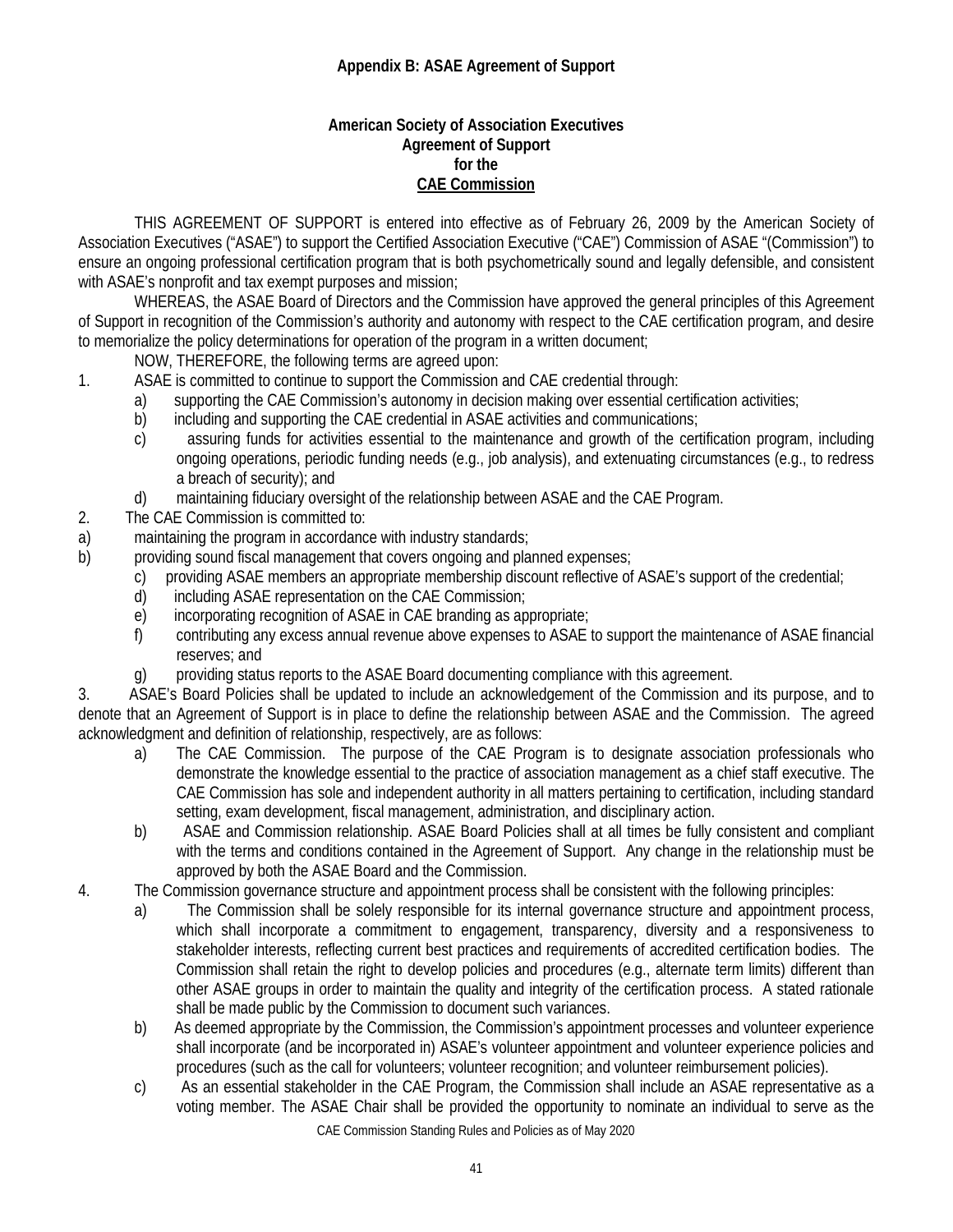ASAE representative to the Commission. The nominee must meet the requirements for service designated by the Commission.

- 5. With respect to funds for the Commission, the Commission will:
	- a) budget, in collaboration with ASAE, to achieve a breakeven financial position, including the anticipated projected costs for the job analysis study and other projects essential to conducting effective and thorough certification and renewal activities;
	- b) not engage in fundraising or activities outside the scope of certification and renewal activities; and
	- c) follow ASAE policies for fiscal management (such as procedures for bidding contracts), but shall retain the right to develop policies and procedures different than other ASAE groups. When such variance is deemed by the Commission as desirable to maintain the quality and integrity of the certification process, a stated rationale shall be made public by the Commission.
- 6. With respect to staffing for the CAE Program:
	- a. The Credentialing Director will report to the Commission on policy and implementation matters essential to the integrity of the credential such that the CAE Program retains autonomy in decision making over all essential certification activities.
	- b. ASAE shall be responsible for all aspects of human resource administration for credentialing staff.

7. ASAE is committed to continue to support the CAE credential through the assurance of funds for activities essential to maintenance of the certification program to industry standards, including support for ongoing operations, periodic job analysis, and extenuating circumstances related to the security and integrity of the certification process.

8. The Commission shall undertake its best efforts to earn and maintain accreditation of the CAE Program to demonstrate its maintenance of certification industry standards. The Commission shall also undertake to conduct the certification program and all activities in accordance with its established Standing Rules and Policies ("Policies"), all applicable ASAE policies and procedures, and the terms of this Agreement. The Commission agrees to notify ASAE of any changes to the Policies.

IN WITNESS WHEREOF, the authorized representatives of ASAE and the Commission have signed below to indicate their acceptance of these terms.

# AMERICAN SOCIETY OF ASSOCIATION EXECUTIVES

N. Huchen II

**Signature** 

John H. Graham, IV, CAE, President & CEO Name and Title (Print)

CAE COMMISSION

Mar A ST

**Signature** 

Mark A. Smith, Ph.D., CAE, Chair, CAE Commission Name and Title (Print)